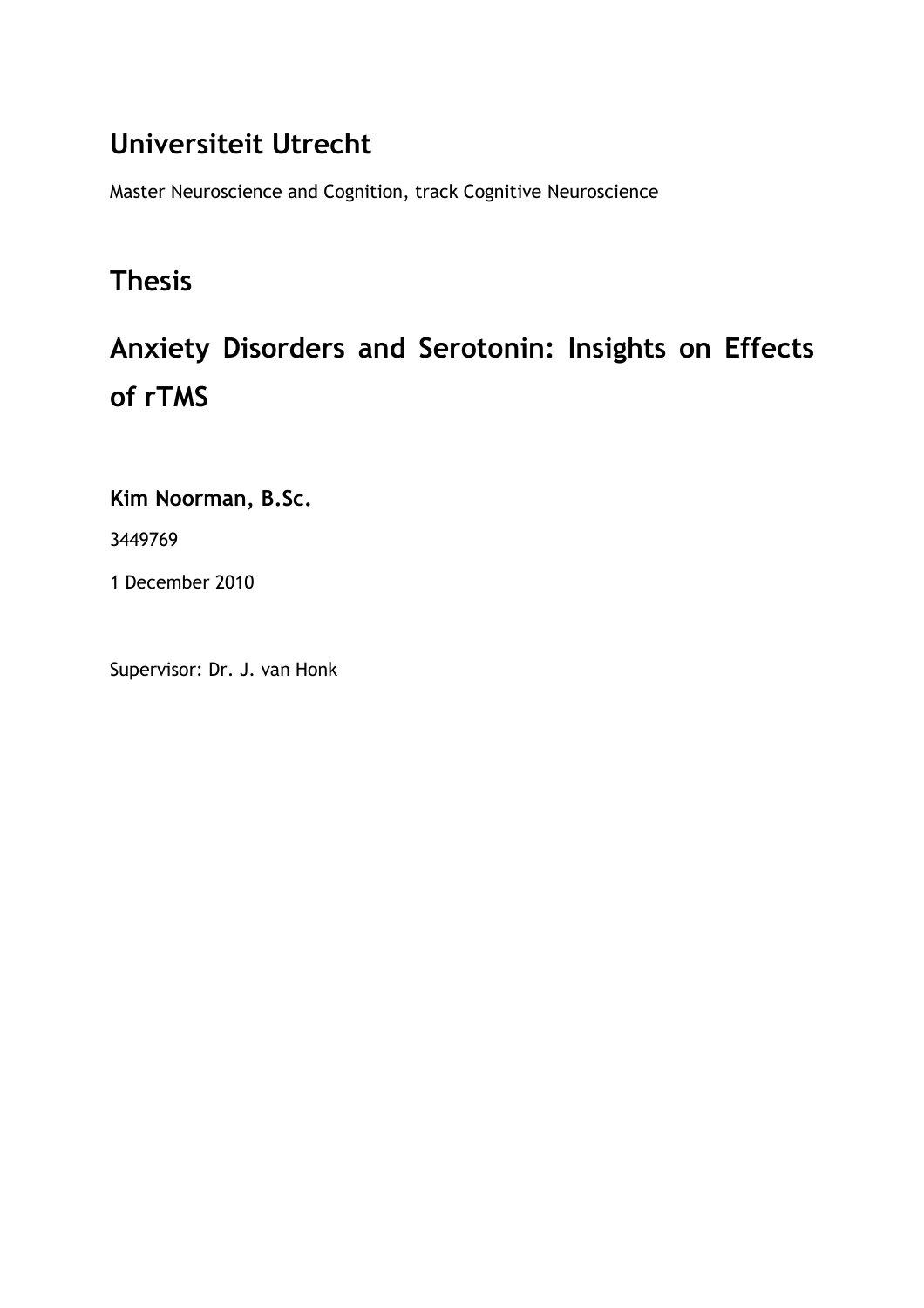| Index                                                                       | Page |  |  |  |
|-----------------------------------------------------------------------------|------|--|--|--|
| Abstract                                                                    | 3    |  |  |  |
| 1. Introduction                                                             | 4    |  |  |  |
| 1.1. Anxiety disorders                                                      | 4    |  |  |  |
| 1.2. The stress response                                                    | 5    |  |  |  |
| 1.3. The serotonergic system                                                | 6    |  |  |  |
| 1.4. Repetitive transcrianal magnetic stimulation                           | 8    |  |  |  |
| 1.5. rTMS effects on fear-circuitry                                         | 9    |  |  |  |
|                                                                             |      |  |  |  |
| 2. Effects of rTMS                                                          | 11   |  |  |  |
| 2.1. Serotonergic system                                                    | 11   |  |  |  |
| 2.2. Panic disorder                                                         | 13   |  |  |  |
| 2.3. Generalized anxiety disorder                                           |      |  |  |  |
| 2.4. Social anxiety disorder                                                | 16   |  |  |  |
| 2.5. Post-traumatic stress disorder                                         | 18   |  |  |  |
| 2.6. Obsessive-compulsive disorder                                          | 20   |  |  |  |
|                                                                             |      |  |  |  |
| 3. Effects of rTMS on anxiety disorders: mechanisms and future applications | 23   |  |  |  |

4. Reference list 26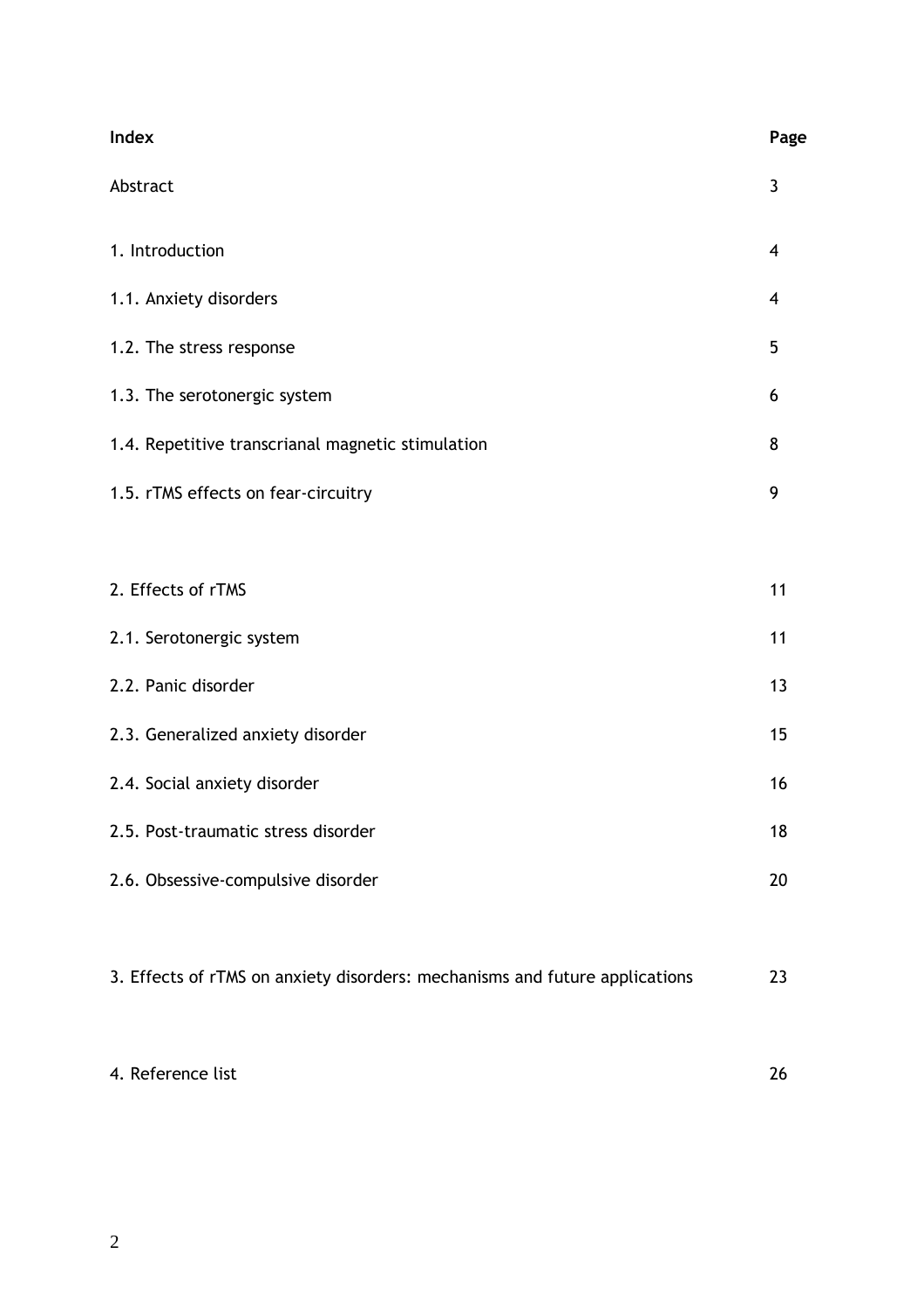#### Abstract

Anxiety disorder patients display chronic hypervigilance towards threatening stimuli, which could result from hyperexcitability of fear circuitry. Repetitive transcranial magnetic stimulation (rTMS) might normalize functioning of the fear circuitry by affecting serotonergic content, receptors, and transporters.

In panic disorder patients, increased sensitivity of inhibitory autoreceptors could underly increased sensitivity and hyperactivity. high-frequency stimulation of the frontal cortex should increase  $5HT_{1A}$  receptor sensitivity, normalize serotonin turnover, and decrease activity in dorsal raphe nuclei. In social anxiety disorder, hyperactivity can be caused by decreased functioning of  $5HT_{1A}$  inhibitory autoreceptor. Low-frequency rTMS stimulation of left frontal areas could be an effective treatment. Reduced functioning of the serotonin transporter may underly hyperactivity of fear circuitry in generalized anxiety and posttraumatic stress disorder. Low frequency stimulation of the frontal cortex should increase transporter mRNA, thereby decreasing activity. Obsessive-compulsive disorder is characterized by hyperactivity of basal ganglia, thalamus, orbitofrontal and medial frontal cortices, and is possibly caused by decreased serotonin transporter activity. Low-frequency stimulation of the frontopolar cortex could prove to be effective.

Thus, low-frequency rTMS could normalize HPA-axis functioning by increasing serotonin transporter functioning, eventually also affecting functioning of inhibitory autoreceptors. Hereby, feedback of the frontal cortex on the limbic system and HPA-axis is increased. Moreover, sensitivity to environmental factors of the HPA-axis might decrease. A functionally guided, well controlled PET study needs to be performed to compare patients to healthy controls, and to compare the effects of active stimulation versus sham to investigate the effects of frontal rTMS on the serotonergic system.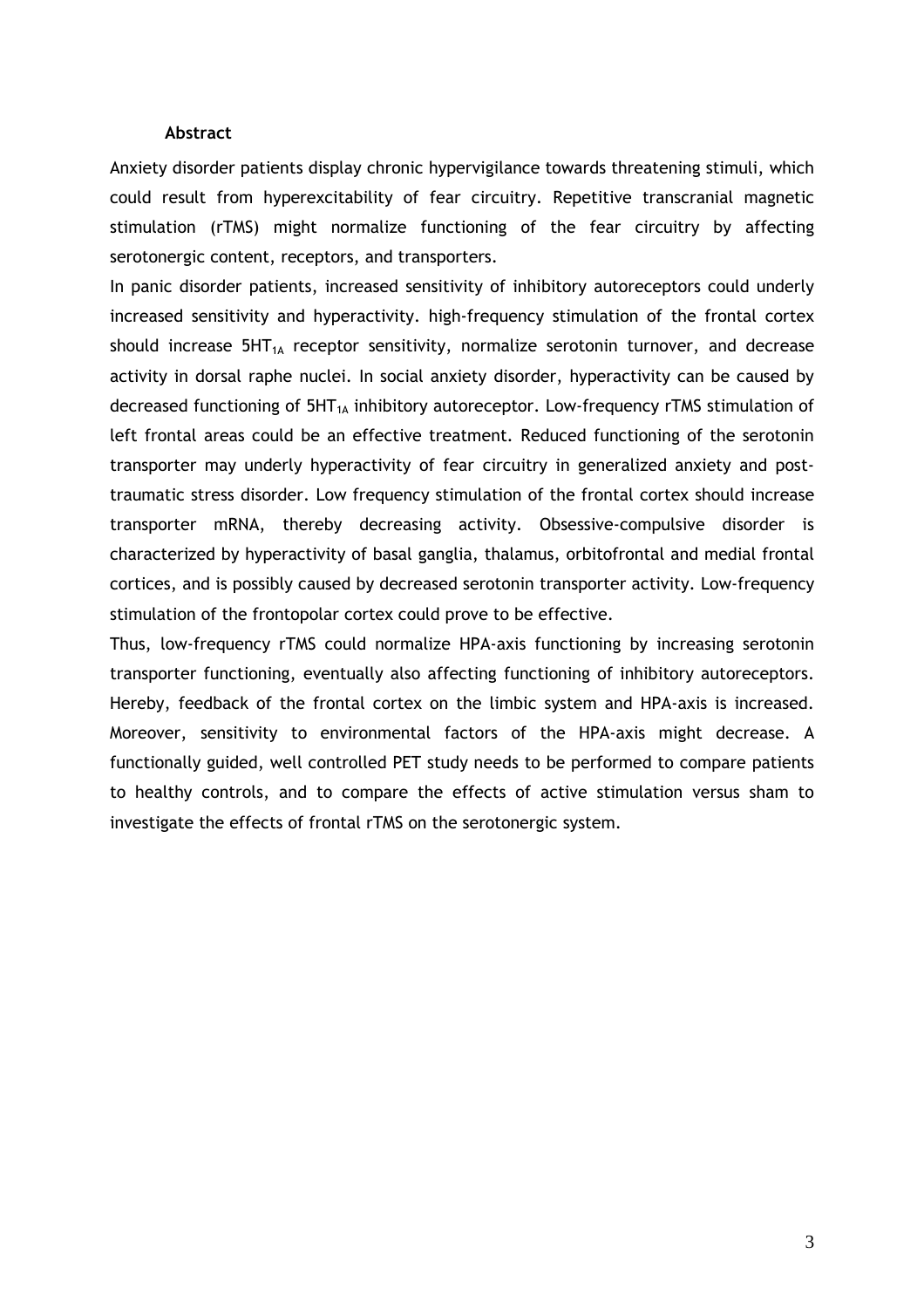#### 1. Introduction

#### 1.1 Anxiety Disorders

Anxiety and fear are crucial and normal behavioural responses to dangerous situations. However, when anxiety is excessive, persistent or no longer serves to signal danger it is dysfunctional and could imply an anxiety disorder. Anxiety disorders (AD) are one of the most prevalent psychiatric disorders, roughly one out of three people in the United States will meet anxiety disorder criteria at some point in their life. The costs of AD are measured at 42 billion dollars per year (Anxiety Disorders Association of America; AADA.org).

Six AD have been described by DSM-IV: panic disorder (PD), generalized anxiety disorder (GAD), social anxiety disorder/social phobia (SAD), post-traumatic stress disorder (PTSD), obsessive-compulsive disorder (OCD) and specific phobia (DSM-IV-TR). Patients display chronic hypervigilance towards threatening stimuli, which could result from hyperexcitability of neural circuits responsible for adaptive fear states (Rosen and Schulkin, 1998). This is displayed by increased fearfulness and subjective manifestations, such as heightened sense of awareness and fear of impeding disaster, as well as objective changes, such as a racing heart, avoidance, restlessness, tremor, dry mouth and desire to escape (Kandel, Schwartz, and Jessell, 2000). Hypervigilance often results in panic attacks: recurrent, brief, unexpected, and discrete episodes of intense terror without a clearly identifiable cause. There are three types of panic attacks: spontaneous attacks, situational bound, and situational predisposed panic attacks. Spontaneous attacks refers to an absent environmental trigger, not to an absent neurobiological cause. Situationally predisposed panic attacks are triggered by some situations that increase the probability of a panic attack. Situational bound (cued) panic attacks are inevitably caused by a stimulus, as seen in specific phobias (Klein and Klein, 1989).

The amygdala is one of the important parts of the neural circuitry mediating fear and fear-related behaviour (Millan, 2003). Thalamic inputs to the amygdala mediate an associative fear circuitry, hippocampal inputs mediate a higher cognitive level in fear (Mineka and Öhman, 2002). Both hippocampus and amygdala receive processed input from the prefrontal cortex (PFC), which may be hyperactive in AD (Bear, Connors, and Paradiso, 2007). These and limbic structures interact with the bed nucleus of the stria terminalis, temporal auditory and perirhinal cortices, midbrain (periaqueductal gray, PAG), septum, raphe nuclei and hypothalamus. All of these areas are implicated in fear-related behaviour (Rosen and Schulkin, 1998; Millan, 2003). In AD, altered functioning of this fear circuitry results in an excessive stress response. Repetitive transcranial magnetic stimulation (rTMS) might normalize functioning of this circuitry; it has already shown effectiveness in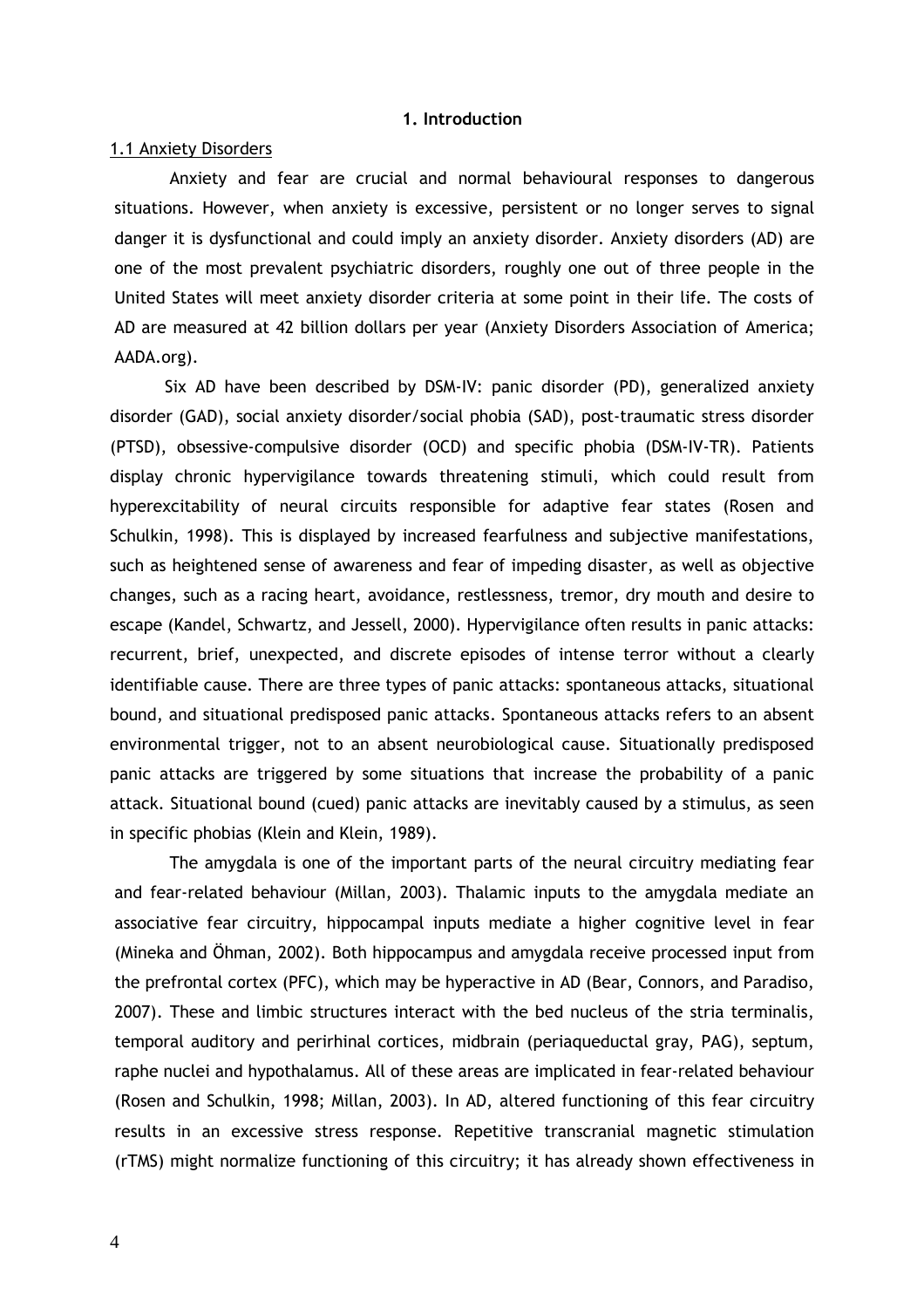depression, and several rodent studies also indicate positive effects of rTMS on fear and anxiety.

#### 1.2 The stress response

Fear and anxiety are mediated by the behavioural and autonomic 'stress' response (Rosen and Schulkin, 1998; Mineka and Öhman, 2002), which originates from an evolutionary defensive system to cope with threat and danger by escape and avoidance. The stress response is behaviourally characterized by freezing, autonomic changes, increased reflexive responses to sensory stimuli, increased urination and defecation, hypoalgesia, and defensive behaviour, such as fight and flight responses. These symptoms overlap with those seen in panic attacks, such as sweating, increased heart rate and muscle tension, chest pain, fear of losing control or dying, confusion etc.

The stress response results in neuroendocrine activation, especially of the hypothalamo-pituitary axis (HPA-axis); a stressor induces the release of corticotropinreleasing-hormone (CRH) by the hypothalamus, that in turn triggers the stress response by the release of cortisol from the adrenal gland (Bear, Connors, and Paradiso, 2007). CRH releasing neurons are regulated by the frontal cortex, amygdala, and hippocampus, allowing integration of sensory information and providing negative feedback via glucorticoid receptors (Bear, Connors, and Paradiso, 2007). Next to exerting inhibiting effects on the stress-response by providing negative feedback on the HPA-axis via glucocorticoids, the cortex (especially medial PFC) also regulates autonomic functions. The cortex can suppress a reflexive emotional response, as is the case in healthy individuals, for example after realizing the 'monster' is just a shadow (Kandel, Schwartz, and Jessell, 2000). Moreover, learning and experience can be integrated in stress responses due to the reciprocal connection between amygdala and neocortex. In AD, hyperactivity of the amygdala (responsible for conditioned responses) has been observed, and the hippocampus (responsible for context processing and fear memories) is hypoactive. Together, this results in an increased cortisol release. A high and prolonged increase in cortisol levels results in hippocampal cell death and an increased stress response (Bear, Connors, and Paradiso, 2007).

The stress-response could be modulated by the serotonergic system, for several reasons. Firstly, the serotonergic system has close interactions with cerebral arteries. Secondly, serotonergic neurons are primary chemosensory cells, and can thus translate cortisol release in action potentials. Thirdly, extensive serotonergic projections to the PAG are likely to play a comprehensive role in supressing panic behaviourally and autonomically. Further are the hypothalamus and pituitary strongly innervated by serotonergic neurons, and amygdalar activity has been related to polymorphisms of the

5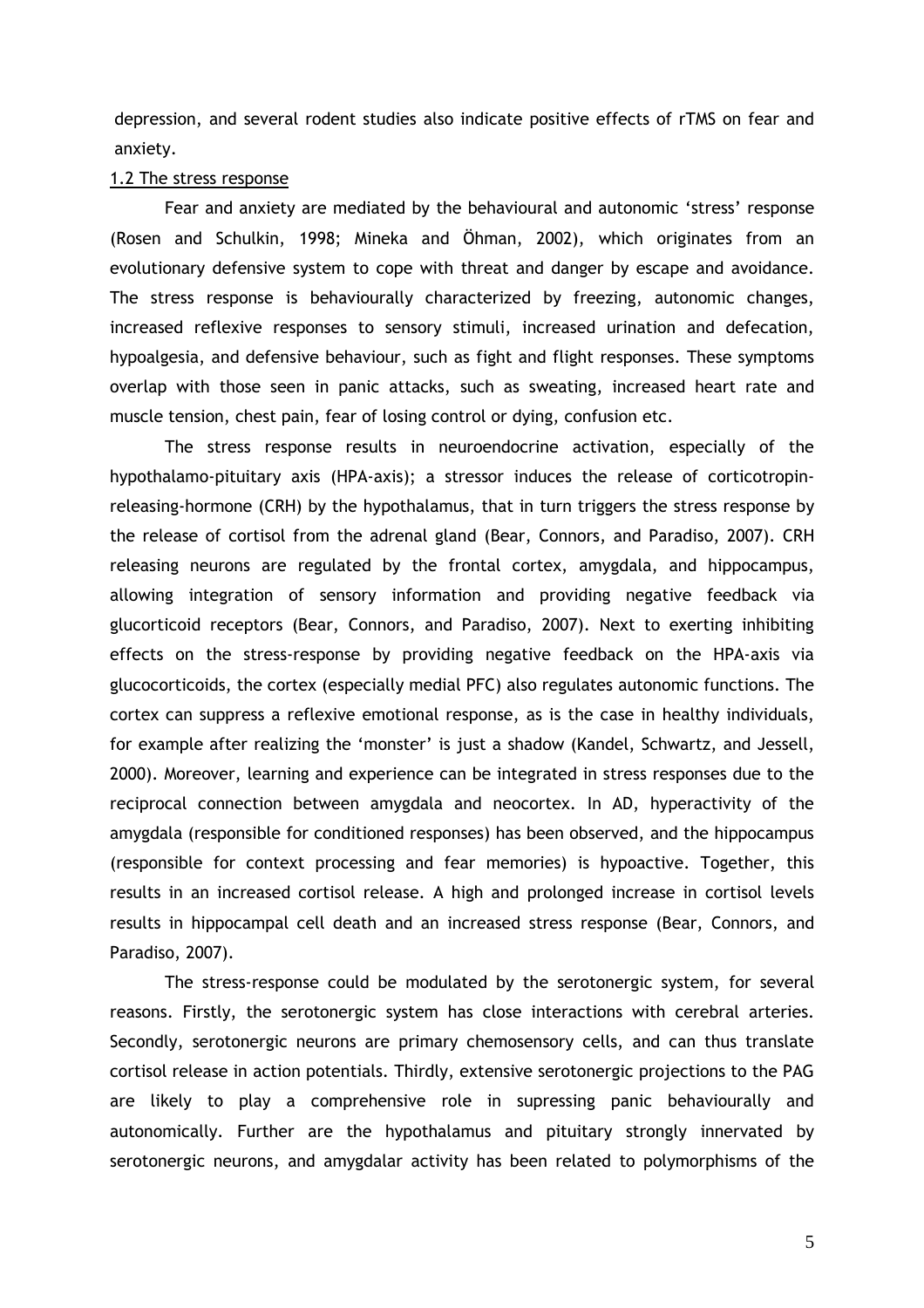serotonin transporter (5HTT) and  $5HT_{1A}$  genes (Freitas-Ferrari et al., 2010). Finally, it has been shown that depletion of tryptophan (a precursor of 5HT) increases stress in rodents, as measured by increases in plasma cortisol concentrations. This is possibly because 5HT inhibits HPA-axis activity (Hood et al., 2006). Thus, deficiencies in the 5HT system could be responsible for dysregulated HPA-axis activity in AD.

# 1.3 The serotonergic system

Tryptophan is the precursor of 5HT, it is converted to 5-hydroxytryptophan by tryptophan hydroxylase and is finally converted to 5HT by 5-hydroxytryptophan decarboxylase (Kandel, Schwartz, and Jessell, 2000). 5HT is taken up in transporter vesicles and released in the synaptic cleft on demand. After exerting its effect, reuptake to the presynaptic terminal via the 5HTT occurs and 5HT is either broken down by monoamine oxidase (MAO) or is taken up by a vesicle again (Kandel, Schwartz, and Jessell, 2000). 5HT can bind to one of seven 5HT receptors. The serotonergic system consists of several kinds of receptors,  $5HT_{1-7}$ , all of which are G-protein coupled receptors, except for  $5HT_3$  (Kandel, Schwartz, and Jessell, 2000). The most commonly studied are the 5-HT<sub>1A</sub>, 5-HT<sub>1B</sub> (both inhibitory autoreceptors), 5-HT<sub>2A</sub>, 5-HT<sub>2C</sub>, and 5-HT<sub>3A</sub> receptors.

Medications usually prescribed for AD work by inhibiting 5HT and/or norepinephrine reuptake from the synaptic cleft, inhibiting monoamine oxidase activity, such that monoamines like 5HT are more available in the synaptic cleft and inhibition of excessive activation in fear circuits (anticonvulsants) (Ravindran and Stein, 2010). Thus, most medications prescribed for AD exert their effects via the serotonergic system and result in an increase in overall 5HT levels (Kandel, Schwartz, and Jessell, 2000). Especially selective serotonin reuptake inhibitors (SSRI) treatment is used for AD. The underlying mechanism of this treatment has been mainly assessed in rodents and showed that SSRIs work by blocking the 5HTT, so that the serotonergic effect on postsynaptic receptors is prolonged (Kandel, Schwartz, and Jessell, 2000). This leads to an increase in 5HT release, and a decrease in sensitivity of  $5HT_{1A}$  and  $5HT_{1B}$  inhibitory autoreceptors (Kandel, Schwartz, and Jessell, 2000). Moreover, SSRIs may exert their anxiolytic effect by increasing inhibiting thalamic and cortical serotonergic input to the amygdala (Gorman et al., 2000). The serotonergic system and HPA-axis might therefore interact. Homberg and Contet (2009) have reviewed these interactions. They concluded, again mainly from rodent studies, that acute stress results in the release of CRH and activates  $CRH<sub>1</sub>$  receptors, thereby inhibiting serotonergic release in targets of the dorsal raphe nuclei, including amygdala, lateral septum, nucleus accumbens, and medial PFC. This results in active coping strategies in rodents, the behavioural impact of acute stress is probably regulated through inhibitory activity of the medial PFC. Prolonged, uncontrollable stress, however, inactivates medial PFC and gives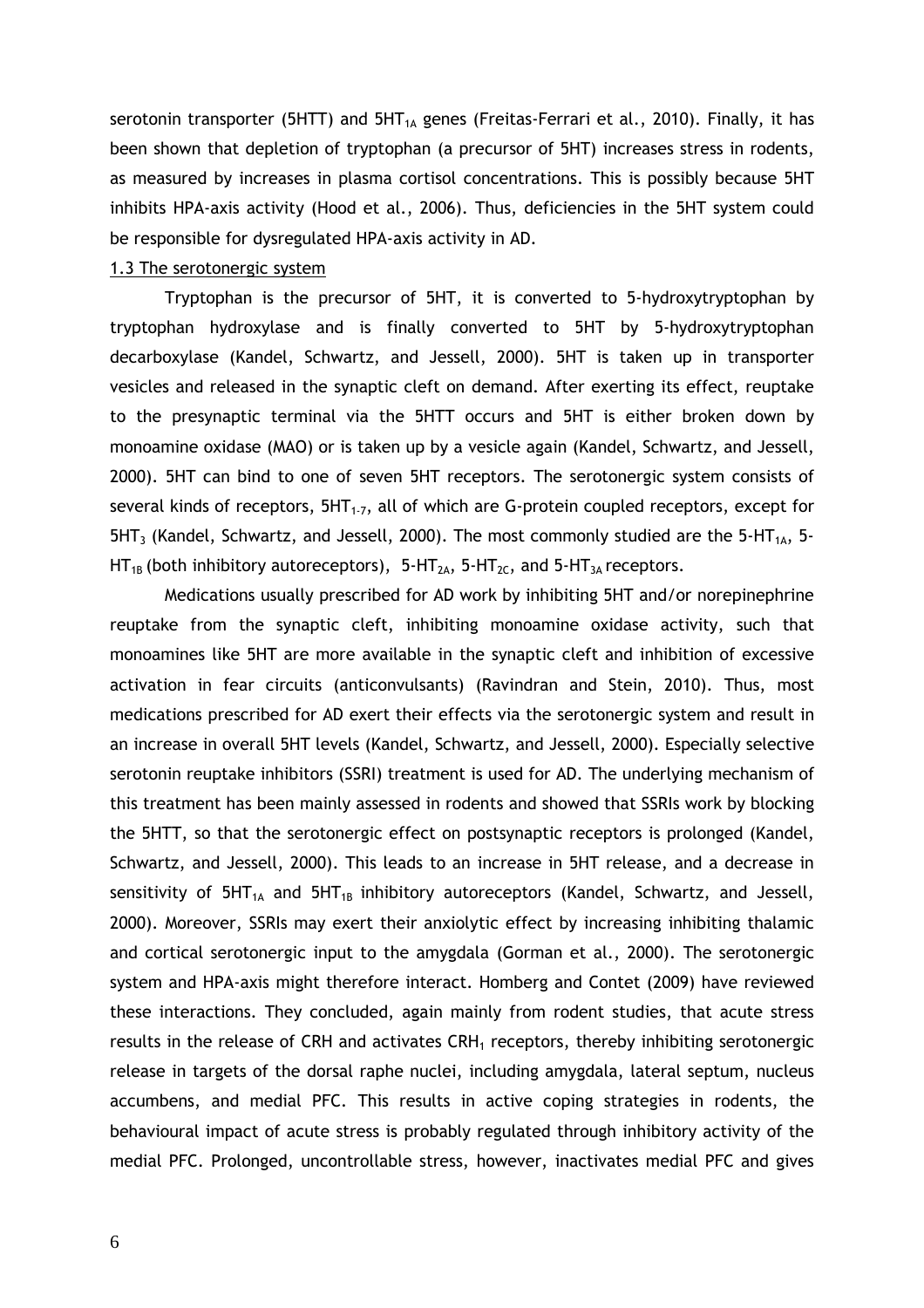rise to internalization of CRH<sub>1</sub> receptors and activation of CRH<sub>2</sub> receptors. This results in stimulation of serotonergic neurons and passive coping strategies (Homberg and Contet, 2009). Thus, the effect of SSRIs could result in a shift of passive to active coping strategies by increasing 5HT levels, thereby increasing frontal inhibition on the limbic system.

Efficacy of SSRI treatment is not evidence for an underlying dysfunction in the 5HT system in AD, as these medications may affect downstream systems through an intact serotonergic system. However, SSRI efficacy is consistent with other findings implicating the serotonergic system in anxiety. For example, 5HT pathways mainly originate from the raphe nuclei, which might be important in anxiety. The caudal raphe nuclei project to the spinal cord and cerebellum, and are involved in motor behaviour and pain perception. Whereas the rostral nuclei project to virtually all forebrain structures, such as the hypothalamus, thalamus, limbic forebrain (amygdala, hippocampus, nucleus accumbens, cingulate), basal ganglia (globus pallidus, caudate nucleus, putamen), PAG, deep cerebellar nuclei, and olfactory, entorhinal and neocortices (Kandel, Schwartz, and Jessell, 2000). These projections are involved in anxiety, sleep-wake cycles, affective and sexual behaviour, thermoregulation and food intake (Kandel, Schwartz, and Jessell, 2000), behaviours affected in AD. The serotonergic (dorsal) raphe nuclei projection to the PAG might especially be important, as direct stimulation of PAG induces a freezing response in animals. Stimulation of the raphe nuclei decreases activity in the PAG, but also leads to anxious behaviour and behavioural inhibition, probably due to altered 5HT input to septohippocampal nuclei (Pratt, 1992) which are implicated in the control of fear (Millan, 2003).

Another important area in anxiety, the amygdala, is also affected by 5HT; a subset of dorsal raphe neurons that activate during uncontrollable stress projects to the basolateral amygdala (BLA). Anxiety expression after stress correlates with BLA 5HT in animals and is dependend on controlability of the stressful stimulus. Moreover, increased serotonergic output of the BLA correlates with increases in fear and  $5HT_{2c}$  agonists increase expression of anxiety by activating projection regions of the BLA including limbic areas involved in fear and anxiety. Both antagonist administration and knock-out of the  $5HT_{2c}$ receptors have an anxiolytic effect, correlating with decreased BLA activity in rodents (Christianson et al., 2010). The role of the  $5HT_{1A}$  receptors in anxiety has also been established. Presynaptically, these inhibitory autoreceptors are desensitized during prolonged stress, resulting in increased 5HT transmission and activation of hypothalamus, and limbic areas, as well as increased ACTH and corticosteroid release (Millan, 2003). Thus, all forementioned areas contain serotonergic receptors (Millan, 2003; Vinkers et al.,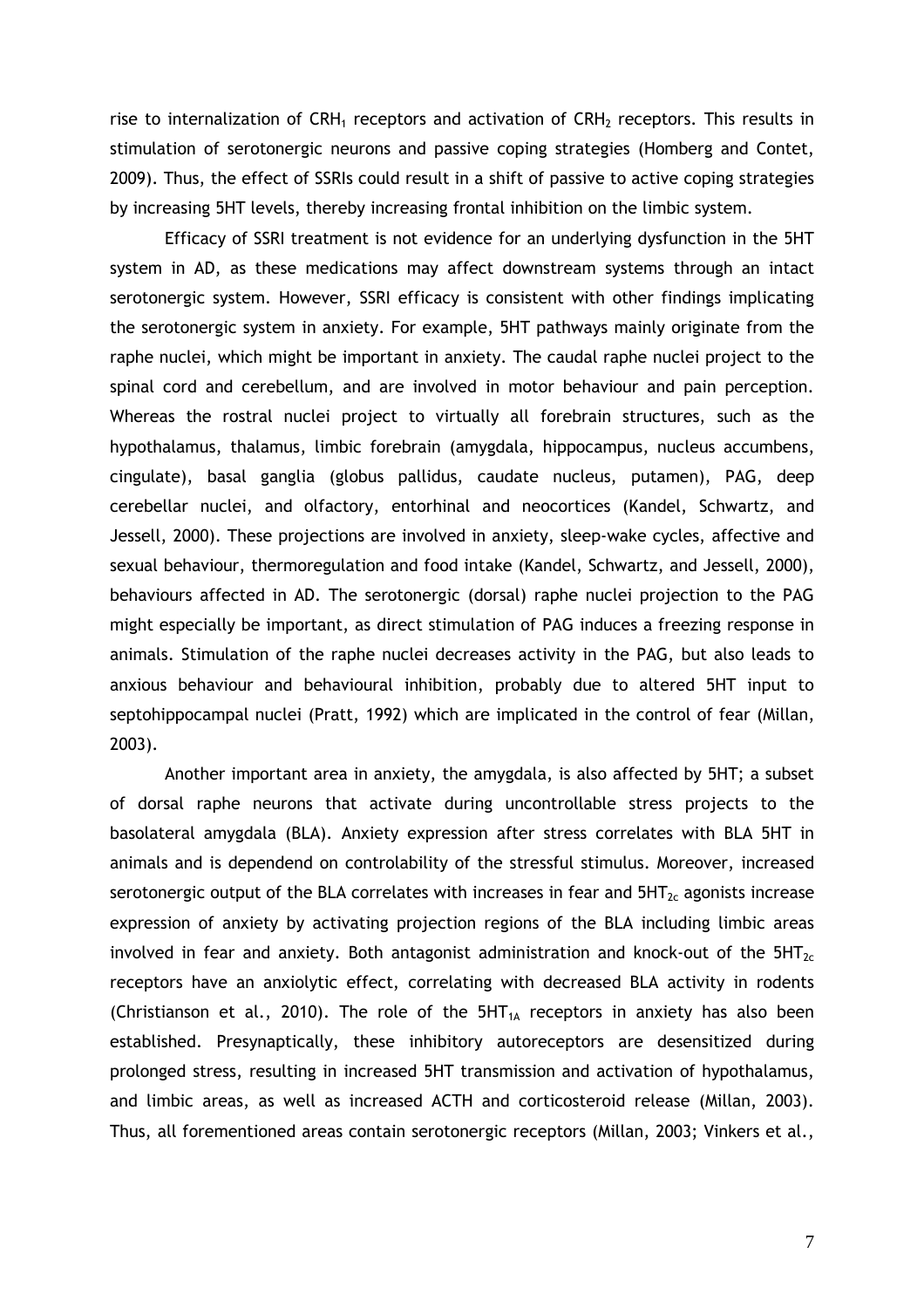2010) thereby implicating the serotonergic system in anxiety. An overview is provided in figure 1.

#### 1.4 Repetitive transcranial magnetic stimulation

Pharmacological treatment of AD is often combined with cognitive-behavioural therapy. However, according to Bystritsky (2006), only 30% of AD patients recovers after treatment and 30-40% improves, this still leaves up to 30% of all AD patients unaffected by standard treatments. Development of new treatment strategies could improve treatment resistance in AD. One of the options is rTMS which was first opted as a therapeutic tool (of depression and neurosis) in 1902 by Pollacsek and Beer. However, the first TMS device was only developed in 1985 by Anthony Barker and his colleagues. They induced finger and foot movements after stimulating the motor cortex with a coil. This coil is made out of wire, is electromagnetic, and has to be placed at the scalp, after which a high intensity current is passed through. This current is rapidly switched on and off, which produces a magnetic field with an electric current that passes through the scalp and depolarizes neurons 1.5 to 2 cm from the coil. In rTMS, the pulses are delivered repetitively and rythmically. Fast, high frequency (HF) rTMS reaches over 5 Hz (Chae, Nahas, Li, and George, 2001) and facilitates neuronal excitability and long-term potentiation bilaterally (Speer et al., 2000). Slow, low frequency (LF) rTMS (1 Hz or less) may decrease excitability and facilitate long-term depression (Zwanzger et al., 2009), especially contralaterally (Speer et al., 2000).

As most disorders, including AD, are associated with hyperactivity of several areas, LF rTMS has mostly been opted to be effective for treatments. Anxiolytic effects of rTMS treatment was indicated by several animal studies: LF rTMS in Wistar rats led to less anxious behaviour (Kanno et al., 2003), HF rTMS led to better coping strategies in highanxious rats (Keck et al., 2001), but has also been shown to induce anxiety in animals (Isogawa et al., 2003; 2005). In healthy volunteers, LF rTMs of the left PFC resulted in withdrawal of selective attention from angry faces (D'Alfonso et al., 2000), where stimulation of the right PFC resulted in decreased attention to fearful faces (Van Honk et al., 2002), decreases in anxiety, and increases in left theta activity (Schutter et al., 2001).

rTMS shares some properties with pharmacological AD treatments, for example HF rTMS may have anticonvulsant effects in animals (Fleischmann et al., 1995) and could affect 5HT levels (Kanno et al., 2003) as the HPA-axis and PFC are both under strong influence of the serotonergic system. Indeed, next to affecting long term potentiation and long term depression, rTMS may also have effects on neuroendocrinological processes. 5 Hz lateral prefrontal stimulation has been shown to temporally increase cortisol levels. rTMS of midfrontal, cerebellar and occipital regions declines thyroid-stimulating hormone,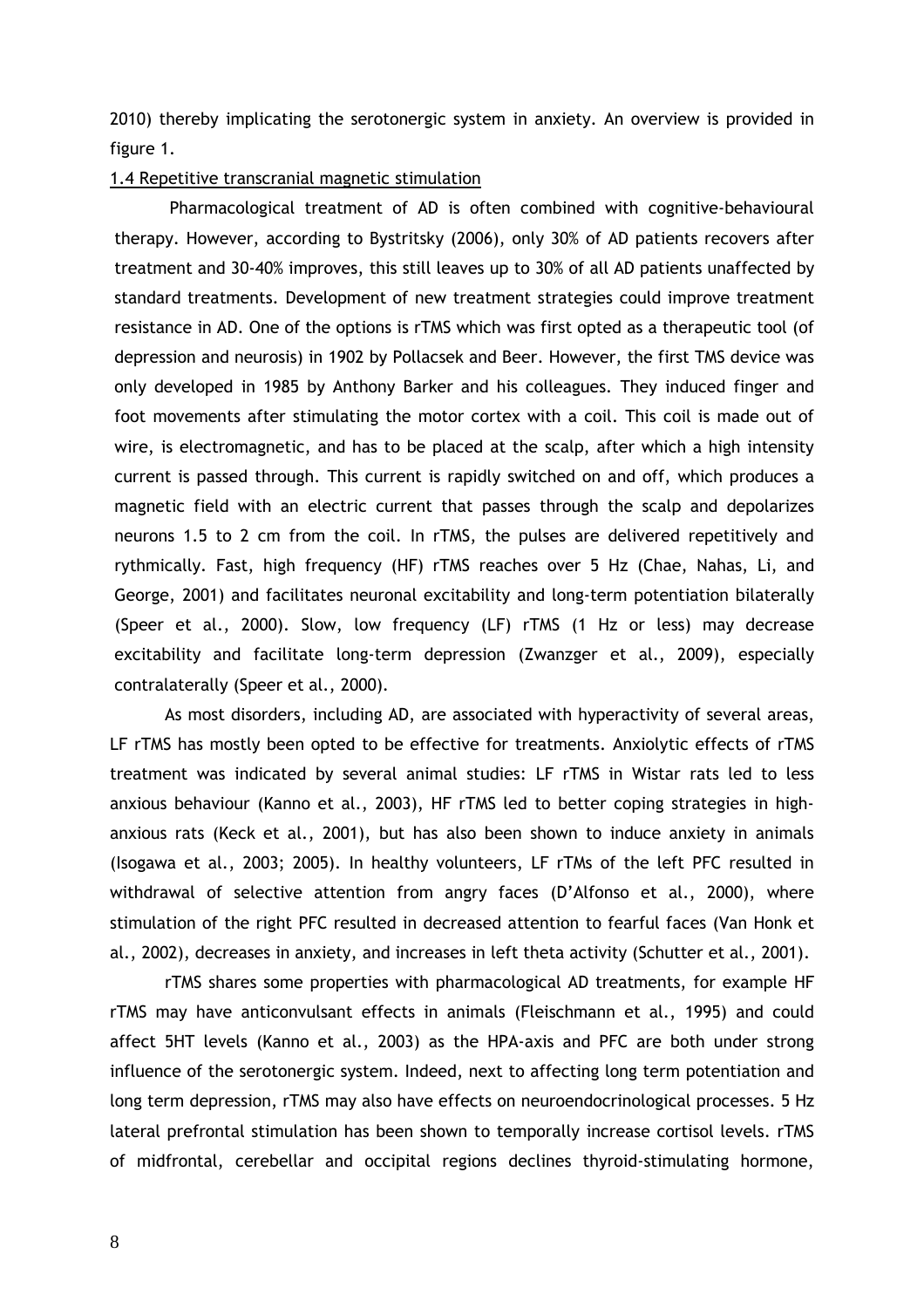prolactin and cortisol levels (George et al., 1996). As these hormones are part of the stress response and involved in regulation of the HPA-axis, rTMS effects on these hormones may account for beneficial effects of rTMS in AD.

#### 3.1 rTMS effects on fear-circuitry

As discussed above, changes in activity of several brain areas underlies AD pathology. Normalizing this activity could provide symptom relief in AD patients, who now have to cope with a strong treatment resistance. As well, effects of rTMS on the serotonergic system and deficits in the serotonergic system in AD patients indicate that rTMS may be a good treatment option for AD.

The use of LF rTMS to depress activity in hyperactive neural circuits seems to be more plausible and saver than the use of HF rTMS, as the use of the former has already been effective in epilepsy and auditory hallucinations (Wassermann and Lisanby, 2001). LF rTMS inhibits cortical excitability, which can spread to frontal cortices and is long lasting and robust (Wassermann and Lisanby, 2001). Acute LF rTMS of the dlPFC had anxiolytic effects on anxiety ratings and withdrawal of selective attention from aversive facial expressions in healthy volunteers (D'Alfonso et al., 2000; Van Honk et al., 2002; Schutter et al., 2001), indicating a potential beneficial effect in AD. However, differences in cortical excitability between patients and healthy controls might make it difficult to extend these findings. Anxiolytic effects of HF rTMS in humans have not been evidenced (Zwanzger et al., 2009), because of epileptogenic effects. HF rTMS can saturate the inhibitory capacity of the cortex, thereby producing increasing excitability as indicated by spreading of evoked activity, lasting for several minutes (Wassermann and Lisanby, 2001). A new stimulation protocol introduced recently may provide outcome; by using intermittent theta-burst pattern long-term potentiation in the human motor cortex was mimicked (Huang et al., 2005). Thus, although a shorter, low-intensity protocol was used, the effects were similar but longer lasting compared to HF rTMS.

Thus, in AD, the normal stress response is aberrant, possibly resulting from hyperexcitability of fear circuitry. rTMS might be a new upcoming therapeutic tool, as it could decrease hyperexcitability in the fear circuitry by affecting neuroendocrine systems. 5HT is apparent in areas related to fear and anxiety, is known to affect stress responses, and affect HPA-axis activity. Therefore, anxiolytic TMS effects could be mediated by this system. rTMS has not been studied extensively in AD; most studies combining rTMS and AD were researching OCD or PTSD. Moreover, as different mechanisms underly different AD, results of (rTMS) treatment are not consistent. Therefore, we will discuss neuroanatomical and serotonergic functioning underlying each specific AD, as well as results of rTMS studies. This will lead to a conclusion for future research possibilities.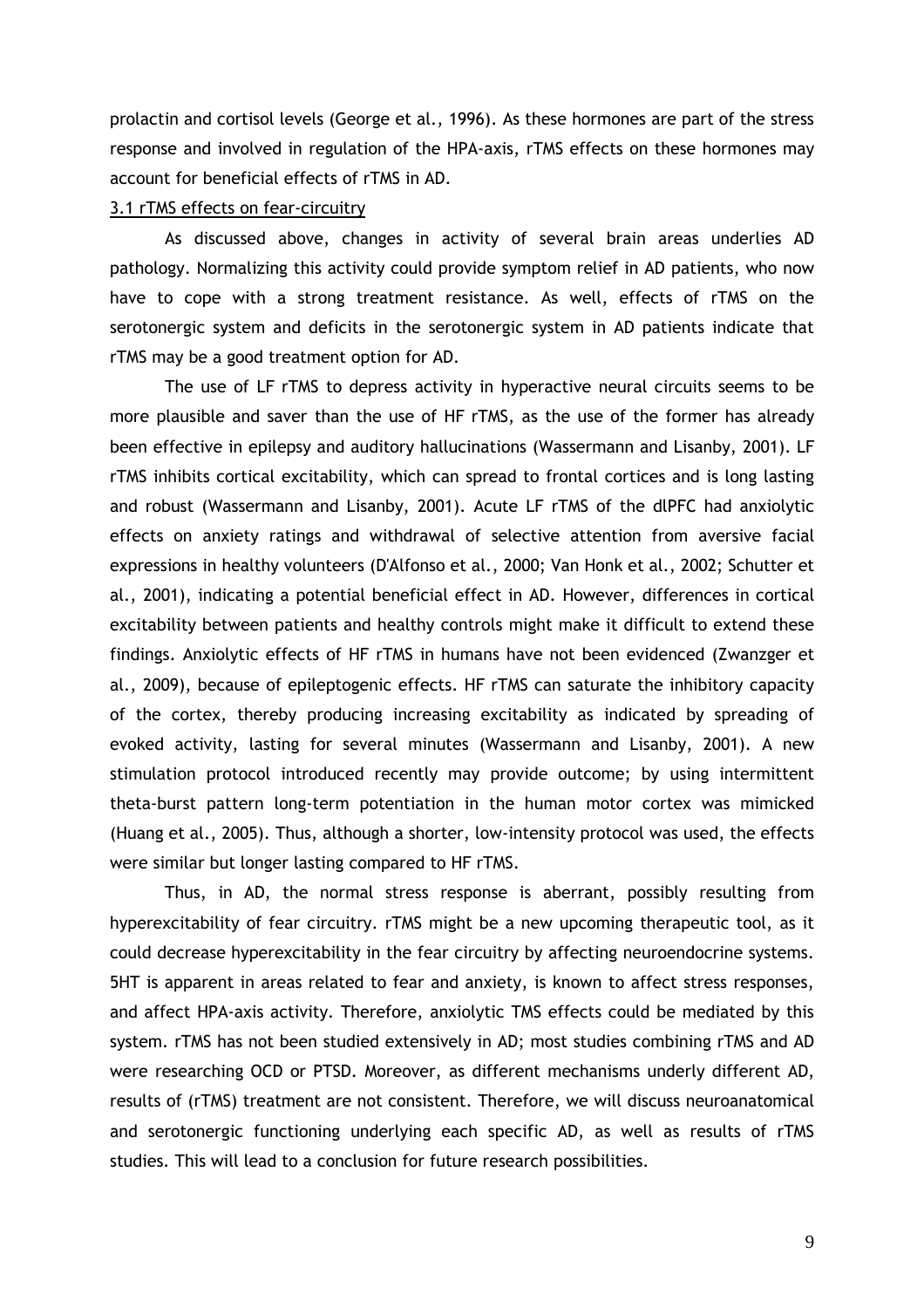

Figure 1. Overview of serotonergic projections of the dorsal raphe nuclei to several areas involved in the fear response. PFC: prefrontal cortex; Hc: hippocampus; CRH: corticotropin releasing hormone; ACTH: adrenocorticotropic hormone; PAG: periaqueductal gray.

In AD, deficits in this (inhibitory) serotonergic system are evident, usually resulting in increased activity of the amygdala, decreased frontal and hypothalamic activity, increased sensitivity of the HPA-axis, and an excessive fear response.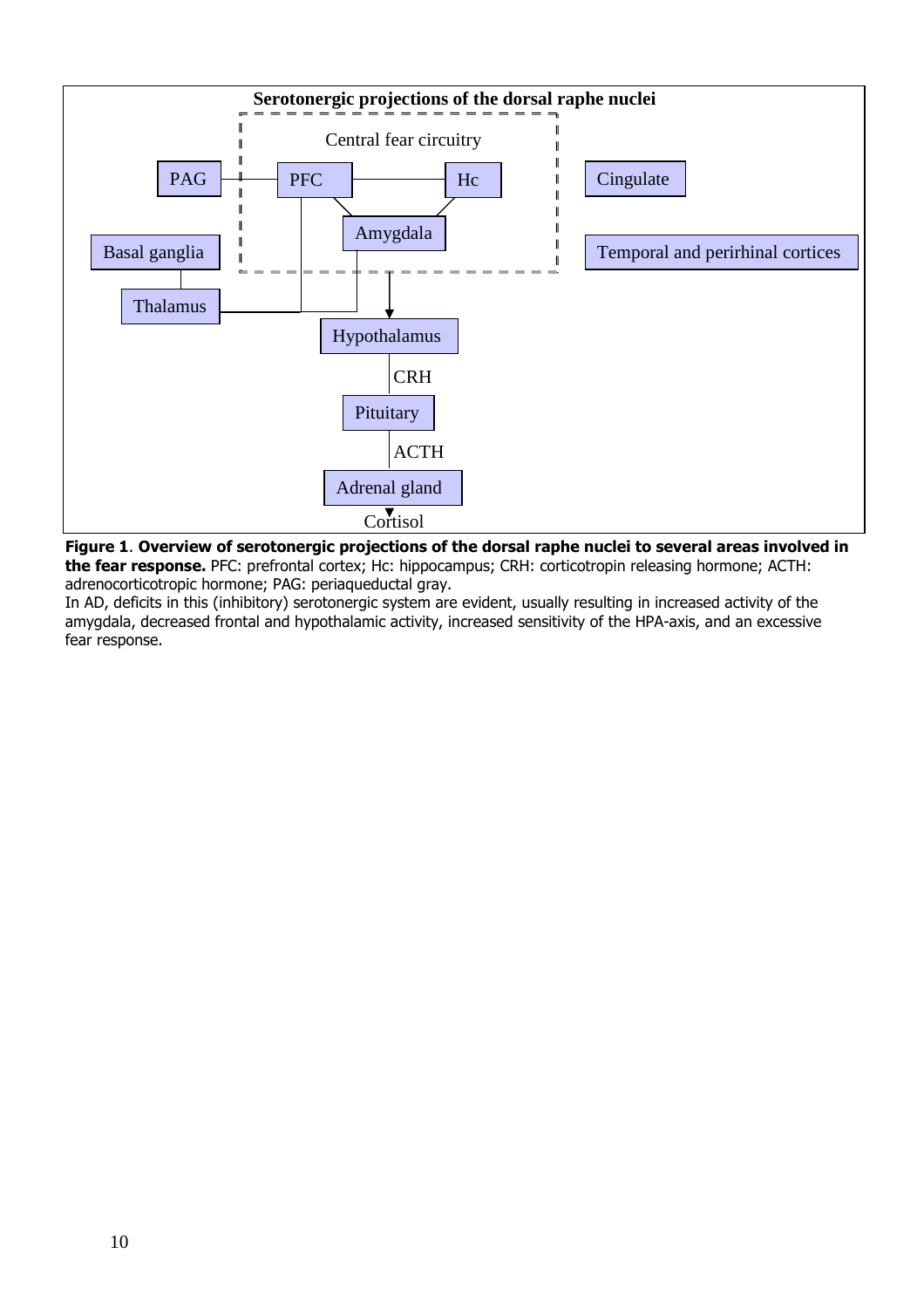#### 2. Effects of rTMS

## 2.1. Serotonergic system

There are indications that rTMS over the frontal cortex can affect activity in the limbic system, possibly through, thereby normalizing HPA-axis functioning, as the frontal cortex sends extensive inhibitory serotonergic projections to the limbic system and the HPA-axis. Thus, increases in serotonergic transmission between paralimbic and limbic regions after rTMS treatment could underly its effectiveness in the treatment of mood disorders.

Acute HF rTMS has been reported to affect monoamine content and turnover (Benshachar et al., 1997; Keck et al., 2000). More specifically, acute HF rTMS increased content of 5HT and its metabolite 5-hydroxyindolaceticacid in hippocampus, without affecting 5HT turnover, as assessed with HPLC (Ben-shachar et al., 1997). However, this was not replicated in an in vivo microdialysis study (Keck et al., 2000). In anothe rodent study, 60 Hz stimulation of the medial PFC resulted in current-dependent increases of 5HT levels in hippocampus and amygdala. The authors suggest that this is through activation of the closely connected raphe nuclei, as stimulation of other areas had no effect on 5HT levels (Juckel et al., 1999). A three day series of HF 25 Hz rTMS improved anxiety-related behaviours in rats, and was accompanied by a reduced increase in 5HT levels, normally associated with the performed task (elevated-plus maze) (Kanno et al., 2003). However, more intense stimulation (15 Hz, 10 days) showed anxiogenic effects in rodents in the same task (Isogawa et al., 2005). In other studies, chronic rTMS (10 sessions of 15 Hz) did not affect tissue 5HT levels (Ben-Shachar et al., 1999; Kanno et al., 2003), although the same stimulation procedure in another study decreased sensitivity of presynaptic  $5HT_{1A}$  of the raphe nuclei and  $5HT_{1B}$  receptors in nerve terminals, which control  $5HT$  synthesis and output in the PFC via negative feedback (Gur et al., 2000). Conversely, Kole et al. (1999) found that acute 20 Hz rTMs increased  $5HT_{1A}$  binding sites in anterior olfactory nucleus, cingulate and frontal cortices of rodents. Chronic stimulation has been found to reduce frontal and striatal  $5HT_{2A}$  receptors (Ben-Shachar et al., 1999).

5HT modulation might be mediated by rTMS effects on gene expression levels, acute rTMS has been shown to increase c-fos mRNA in thalamus, frontal and cingulate cortices, where chronic rTMS has been shown to have this effect in the parietal cortex. A rodent study indicated that chronic rTMS (15 Hz, 20 sessions) downregulates 5HTT mRNA expression in cerebellum, brainstem and cerebrum, resulting in a functional change similar to that seen in SSRI treatment: a decrease in 5HT uptake and binding. Chronic HF rTMS did not affect trytophan hydroxylase mRNA expression (Ikeda et al., 2005). However, in healthy human subjects rTMS did affect 5HT synthesis: acute 10 Hz stimulation of the left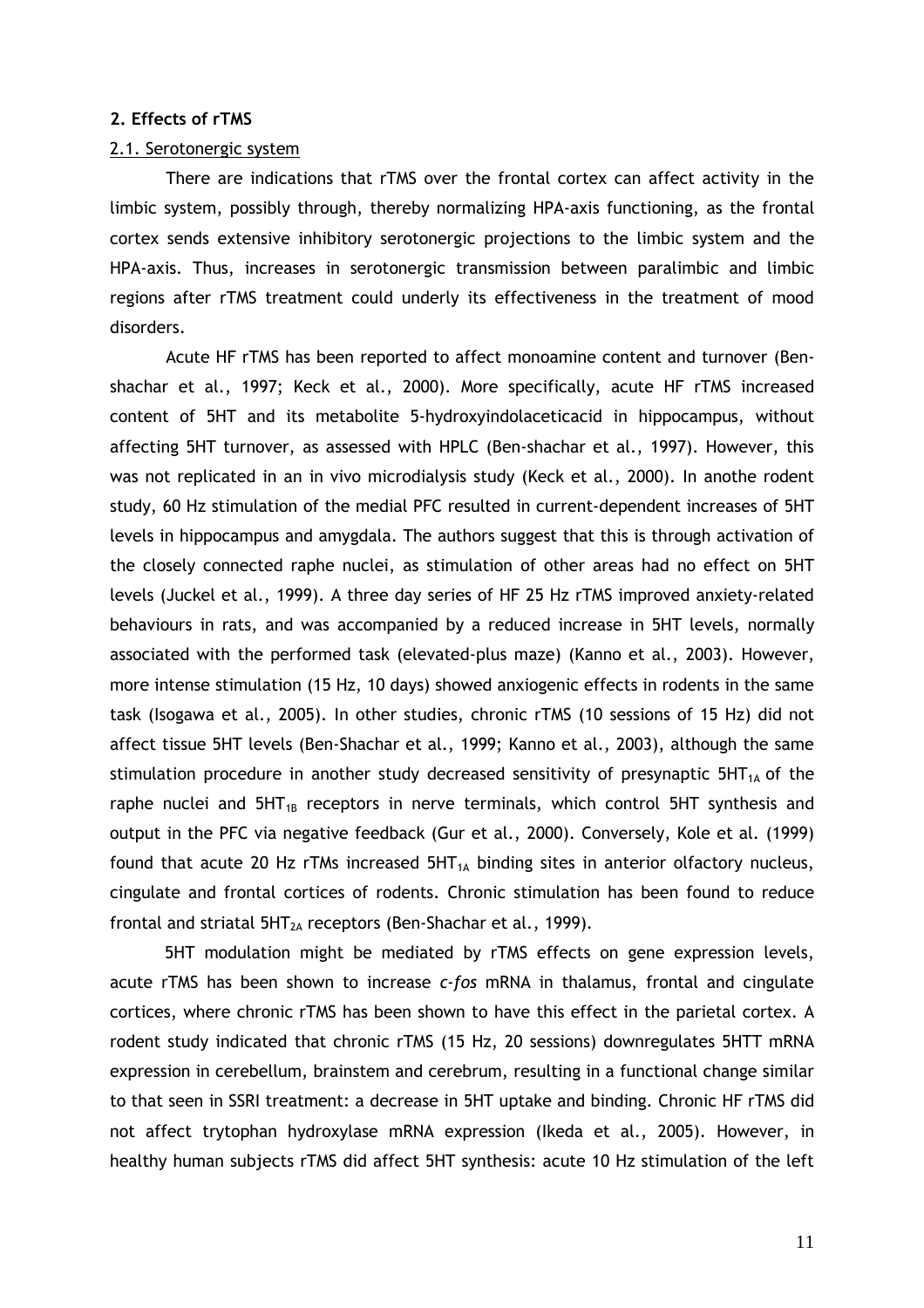dlPFC at 90% of the motor threshold decreased  $^{11}$ C-αMtrp trapping constant, which is indicative of 5HT metabolic conversion, in parahippocampus and insula, and increased in cingulate and cuneus. Thus, frontal rTMS in healthy controls affected 5HT turnover in limbic areas, but not in cortical areas or brainstem (Sibon et al., 2006).

It could be the case that dlPFC stimulation in AD patients needs more time to show effects. Decreases in 5HT turnover, could possibly need more time to show effects on serotonergic transmission, as is seen in SSRI treatment (Kandel, Schwartz, and Jessell, 2000). Moreover, response to rTMS by depressive patients depends on a polymorphism of the  $5HT_{1a}$  receptor; patients that have the G allele respond worse to rTMS (and SSRI) treatment than patients having the C/C genotype; the S allele of the 5HTT did not affect responses to rTMS in these patients (Zanardi et al., 2007). This indicates that rTMS may indeed affect 5HT receptors by either increasing 5HT release or uptake by affecting the binding capacity of the receptor through magnetic current.

Thus, acute rTMS increases c-fos mRNA in areas involved in the stress response, it also increases 5HT content and increases  $5HT_{1A}$  levels. Chronic rTMS does not affect 5HT levels, although decreases in 5HTT and limbic 5HT turnover have been observed. As well, decreases in  $5HT_1$  and  $5HT_{2A}$  receptors have been observed. rTMS might especially be a good treatment option for AD, as the S allele of the 5HTT gene has been related to AD, but does not affect responses to rTMS treatment. The effects or rTMS are summed up in table 1.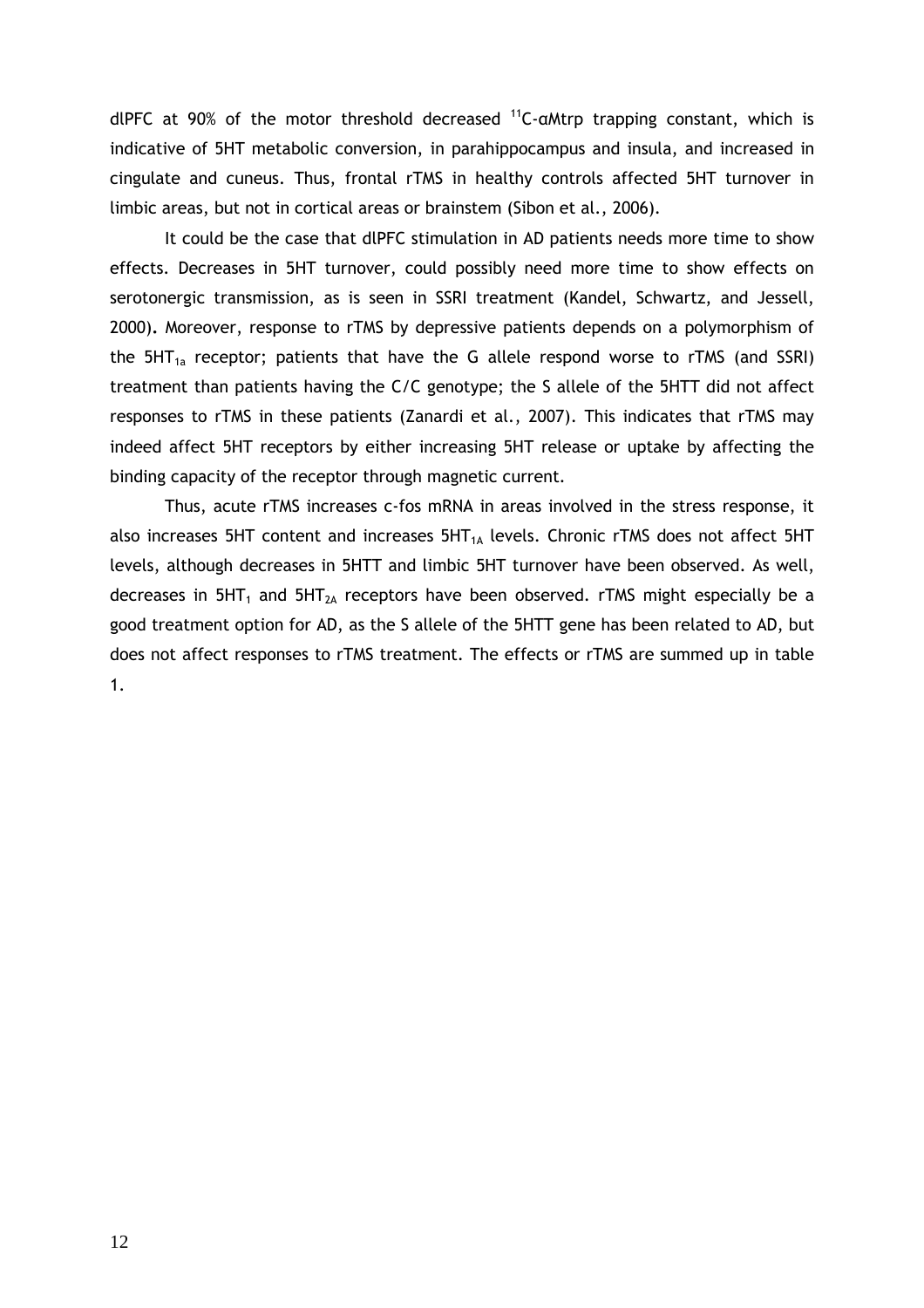|                     | <b>High-frequency stimulation</b>                                            |                                             | <b>Low-frequency stimulation</b> |                                                    |
|---------------------|------------------------------------------------------------------------------|---------------------------------------------|----------------------------------|----------------------------------------------------|
|                     | Acute                                                                        | Chronic                                     | Acute                            | Chronic                                            |
| Intensity           | $> 5$ Hz, once                                                               | > 5 Hz, repeated                            | $<$ 1 Hz, once                   | < 1 Hz, repeated                                   |
| Site of effect      | bilateral                                                                    | bilateral                                   | contralateral                    | contralateral                                      |
| Excitability        | increased                                                                    | increased                                   | decreased                        | decreased                                          |
| Neuronal plasticity | long-term potentiation                                                       | long-term potentiation                      | long-term depression             | long-term depression                               |
| Anxiety             | increased                                                                    | increased                                   | decreased                        |                                                    |
| <b>mRNA</b>         | more c-fos                                                                   |                                             |                                  |                                                    |
| <b>5HT levels</b>   | increased / reduced<br>increase during testing                               | decreased 5HTT mRNA                         |                                  | Effects are hypothesized                           |
| Metabolite levels   | increased                                                                    |                                             |                                  | to be opposite to chronic<br><b>HF</b> stimulation |
| Metabolism          | decreased in<br>parahippocampus, insula<br>increased in<br>cingulate, cuneus | no effect on tryptophan<br>hydroxylase mRNA |                                  |                                                    |
| $5HT_{1A}$          | increased binding                                                            | less sensitive                              |                                  |                                                    |
| $5HT_{1B}$          |                                                                              | less sensitive                              |                                  |                                                    |
| 5HT <sub>2A</sub>   |                                                                              | reduced                                     |                                  |                                                    |

Table 1. Effects of rTMS on neuronal excitability, plasticity, anxiety, and the serotonergic system. 5HT: serotonin; 5HTT: serotonin transporter.

# 2.2. Panic Disorder

According to DSM-IV-TR, PD is characterized by recurrent panic attacks and persistent concern about having additional attacks, worry about its implications and consequences (e.g. losing control, having a heart attack, "going crazy") and a change in behaviour following from this. PD often (one third of all cases) leads to agoraphobia, avoidance of the places or situations where an anxiety attack has occurred. Panic attacks and agoraphobia can occur separately from each other as well (ADAA.org)

Gorman et al. (2000) propose a neuroanatomical model of PD including a hyperactive, or more sensitive fear circuitry with the central nucleus of the amygdala (CeA) at its center and including the hippocampus, thalamus, hypothalamus, PAG, locus coeruleus, and other brainstem sites. These areas are rich in 5HT receptors, as discussed above. It has also been hypothesized that PD is characterized by a heightenend sensitivity to novelty, indicated by an increase in cortisol responses and thus enhanced HPA-axis sensitivity. This could decrease over time by sensitization (Abelson et al., 2007). The resulting hyporesponsiveness of the HPA-axis could be due to decreases in CRH or ACTH signalling (Petrowski et al., 2009). This partly contradicts the findings by Abelson et al. (2007) who found increased sensitivity for contextual factors, such as controllability. This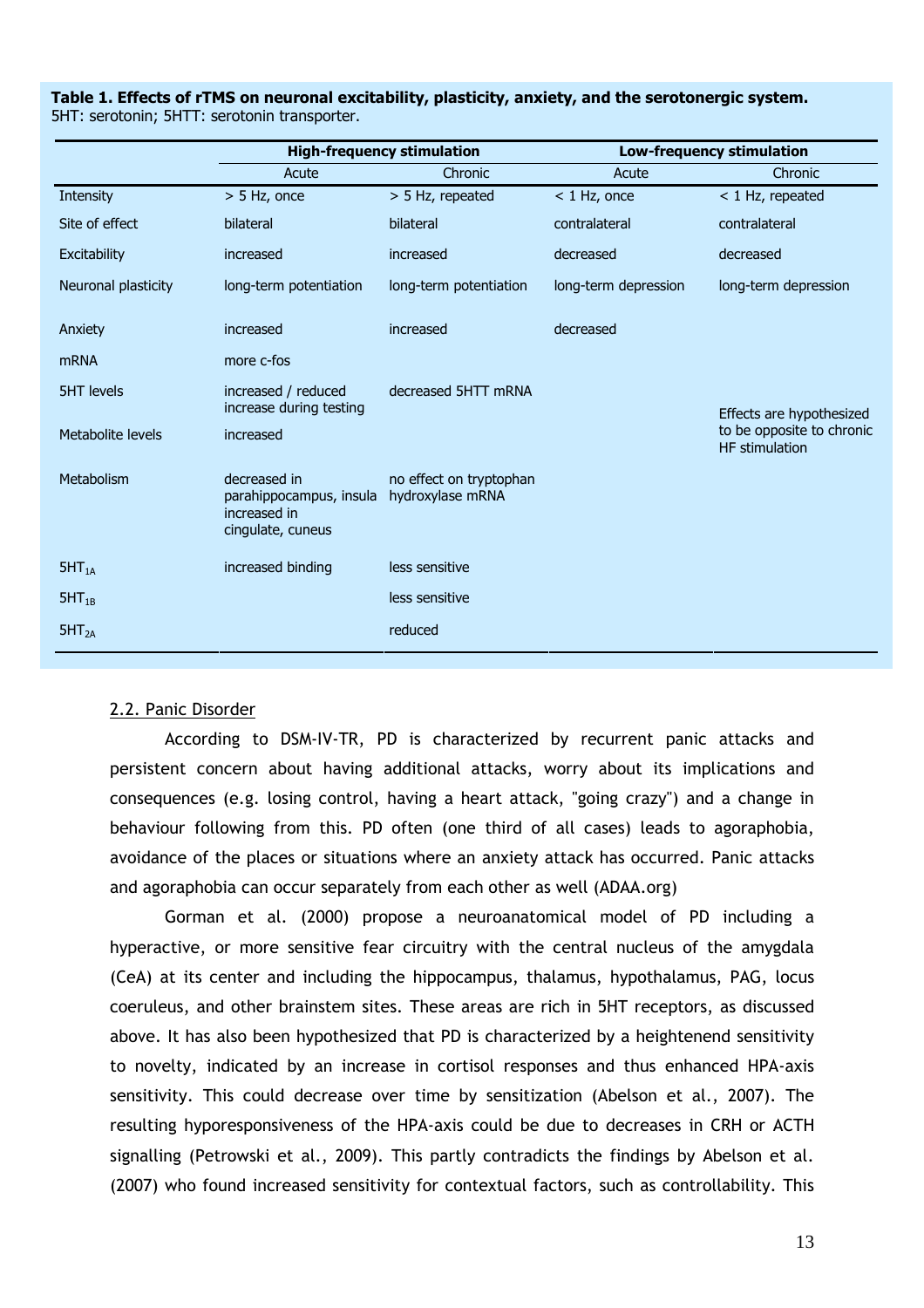might be explained by baseline measures of HPA-axis activity. Abelson et al. (2007) measured 30 minutes before testing, Petrowski et al. (2009) only 10 minutes before testing. Shortly before testing, anxiety and stress levels could already be upregulated, resulting in less activation during testing.

Deficits in the serotonergic system could underly the symptomatology of PD. Esler et al. (2007), found an increase in central 5HT turnover rate (which could be compensated for by SSRIs) correlating with PD symptom severity, and caused by increased firing of raphe neurons. The effect of LF stimulation on 5HT levels are unknown, but this could be effective as it is opposite to HF stimulation, which is known to increase 5HT levels without affecting metabolism (Ben-Shachar et al., 1997). The serotonergic system has also been implicated by genetic studies. For example, reduced binding potential of the postsynaptic  $5HT_{1A}$  receptor in amygdala, temporal and orbitofrontal cortices (OFC) in PET and neuroendocrine challenge tests has been found (Nash et al., 2008; Neumeister et al., 2004; Lesch et al., 1992). This decrease may signify decreased ability of the brain to control panic (Nash et al., 2008) and may involve presynaptic receptor modification, defective postreceptor signal transduction, abnormalities in 5HT synthesis and metabolism, or postsynaptic 5HT receptor-effector system related dysfunction (Lesch et al., 1992). However, Maron et al. (2010) found that  $5HT_{1A}$  rs6295 G allele at chromosome 5 causes elevated  $5HT_{1A}$  receptor levels in PD patients, resulting in inhibition of raphe nuclei activity, as well as decreased activity in right ventromedial, orbitofrontal and anterior cingulate cortices during processing of anxious facial expressions.

PD has been related to polymorphisms of the 5HTT gene as well, Maron et al. (2004) and Iny et al. (1994) found lower 5HTT binding in the midbrain raphe nuclei, in the temporal lobes and in the thalamus using PET techiques. Reduced binding may be induced by decreased synaptic 5HT levels. Indeed, a critical literature review by Maron et al. (2010) showed that studies have not found a clear linkage between 5HTT polymorphisms and PD. Decreased 5HTT binding might be improved by chronic LF stimulation, as chronic HF stimulation is known to decrease 5HTT binding (Ikeda et al., 2005).

Improvement was indeed accomplished by LF rTMS treatment; 14 trials of 1 Hz rTMS over the right dlPFC showed a significant, gradual and sustained improvement (up to 6 months) in over 80% of patients. Moreover, this improvement was related to decreased cortical excitability (Mantovani et al., 2007). However, right frontal LF rTMS was not effective in a case reported by Guaiana et al. (2005), although only nine sessions were performed. Here, 20 sessions of HF left frontal rTMS did improve symptoms of PD, which lasted up to 6 months. As the right hemisphere is more involved in processing of negative mood (George et al, 2002), effectiveness of left frontal HF stimulation can be explained by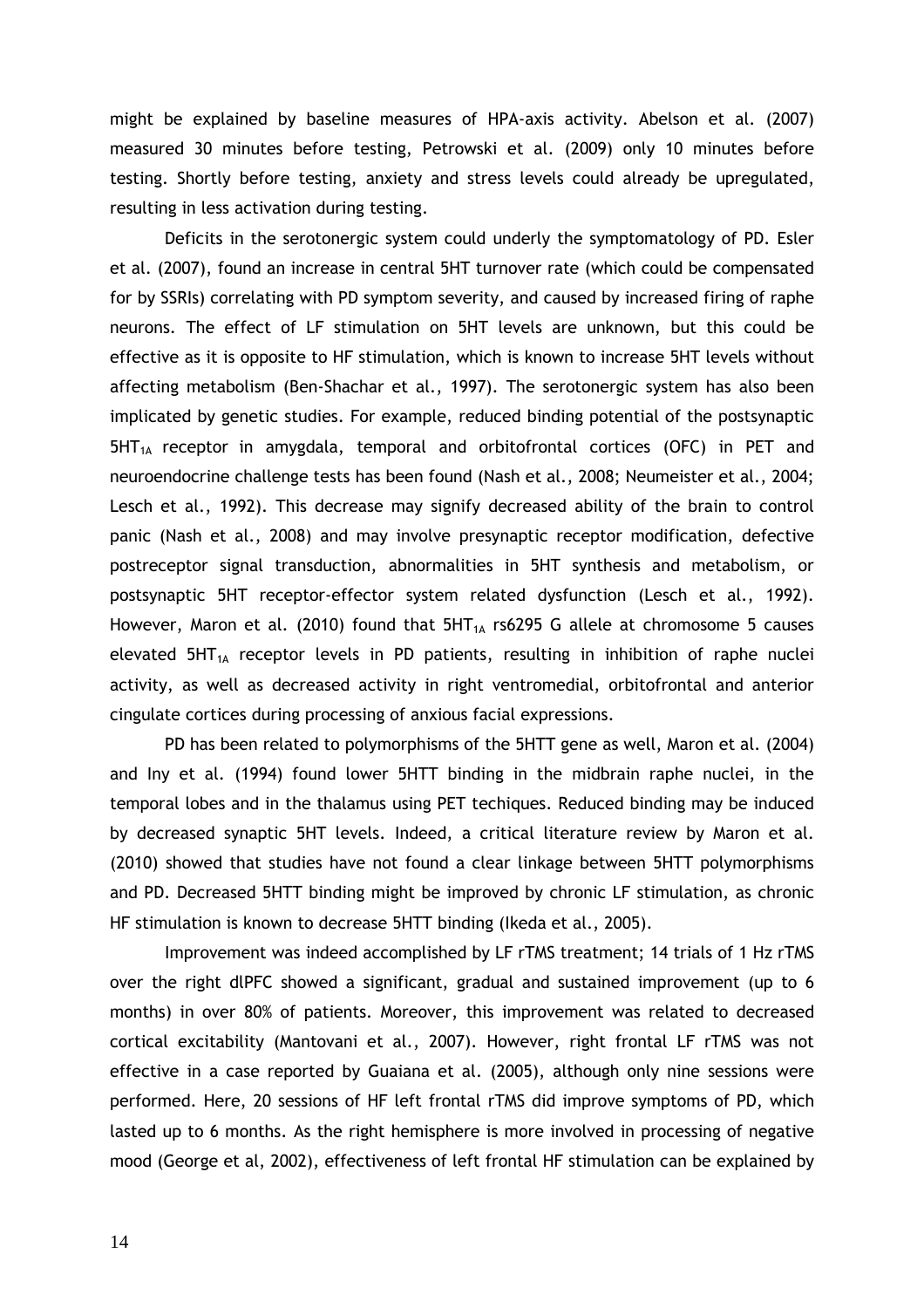decreasing  $5HT_{1A}$  sensitivity (Gur et al., 2000) and by improved inhibitory capacity of the right PFC. This was shown by Dresler et al. (2009). They measured improved recruitment of the PFC using near-infrared spectroscopy after left dlPFC stimulation at 10 Hz and 110% of the motor threshold.

Thus, increased firing of the raphe nuclei results in increased 5HT synthesis. As 5HTT binding is decreased, synaptic 5HT levels are probably not elevated, this is in accordance with decreases in  $5HT_{1A}$  receptors caused by sensitization. Increased sensitivity of inhibitory autoreceptors could underly increased sensitivity and hyperactivity found in PD patients. This can even be exaggerated due to decreased recruitment of frontal cortices. Therefore, normalizing sensitivity of the fear circuitry in PD patients could be accomplished by HF stimulation of the frontal cortex. This should increase  $5HT_{1A}$  receptor levels, thereby normalizing 5HT turnover, and decreasing activity in dorsal raphe nuclei because of increased frontal inhibition.

None of the discussed rTMS studies incorporated sham stimulation to assess TMS effects, neither was comorbidity ruled out. This should be improved in future studies, that also need to include a larger patient group. If chronic HF stimulation of the frontal cortex does not prove effectiveness in all PD patients, individually defined stimulation sites can be addressed, as was done by Dresler et al. (2009).

# 2.3. Generalized Anxiety Disorder

GAD is defined by at least six months of excessive or unrealistic anxiety and worry about a variety of daily life events and situations, such as work and family, and is difficult to control. Several symptoms have to be present, such as feeling tense or restless, becoming easily fatigued, vigilance, concentration problems, irritability, motor tension, autonomic hyperactivity, and/or difficulty sleeping. The symptoms cause "clinically significant distress" or problems functioning in daily working and social life (DSM-IV-TR).

Etkin et al. (2009) found increased connectivity between BLA and CeA in GAD patients. The BLA contains fear memories and processes threat values. Furthermore, it is hypothesized to increase activation in CeA, which regulates defensive responses. The CeA was found to have increased gray matter volume in GAD patients. Etkin et al. (2009) also showed increased connectivity of the amygdala with frontal cortices, providing a compensatory network. This is in accordance with worrying in GAD, a function to regulate excessive anxiety too. Moreover, pre-stimulus amygdalar hyperactivity has been seen in GAD patients (Carter and Krug, 2009) and medial PFC remains more active in post-worry state in high-worrying patients, compared to low-worrying controls (Paulesu et al., 2010). These findings support the notion that the serotonergic system may be involved in GAD, as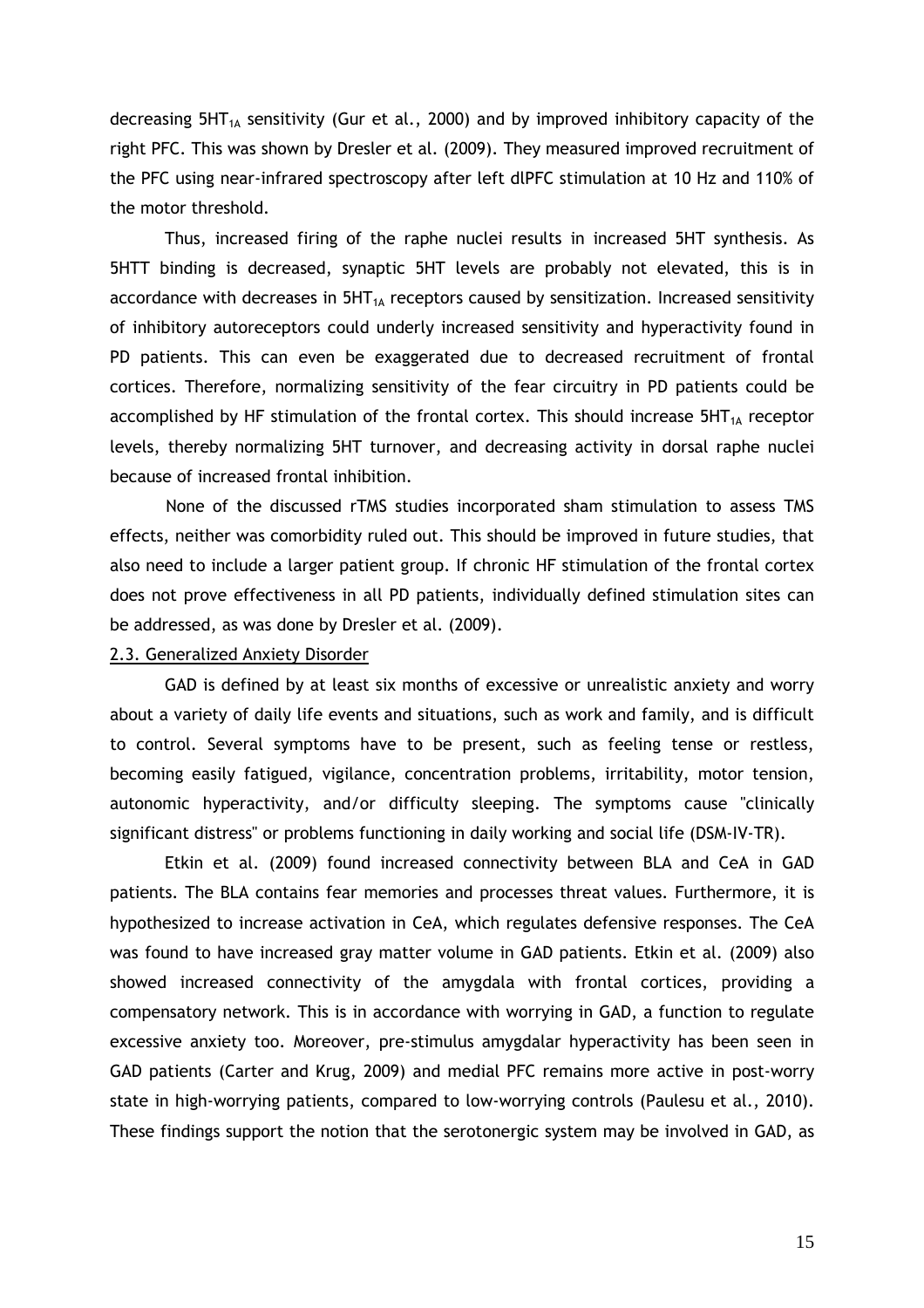the amygdala and frontal cortices receive extensive serotonergic connections and are connected to each other via serotonergic projections.

No studies found altered 5HT receptor activity in GAD to our knowledge, nor did tryptophan depletion combined with  $CO<sub>2</sub>$  inhalation have an anxiolytic effect in GAD. There are studies reporting reduced 5HTT functioning (Hernandez et al., 2002; Iny et al.,1994; You et al., 2005), although Maron et al. (2004) did not find any differences in 5HTT functioning in GAD patients compared to healthy controls. Thus, LF stimulation of the left frontal cortex might be an effective treatment of GAD, by increasing 5HTT mRNA levels. Studies by Bystritsky et al. (2008; 2009) showed that GAD patients remitted (decreases in clinician and patient rated anxiety scales) after 6 sessions of fMRI guided 1 Hz rTMS at 90% of the motor threshold over the right PFC, which remained significant after 6 months. Location of stimulation was determined using the most active area in a gambling task which was assumed to activate anxiety related areas. This could be the reason of effectiveness of right frontal stimulation. As well, LF stimulation could have some effects ipsilaterally, next to decreasing frontal activity.

Thus, GAD patients show hyperactive functioning of fear-circuitry. Increased connectivity within the amygdala indicates increased threat processing and more defensive responses to threats. However, amygdalar hyperactivity is compensated for by increased connectivity with and hyperactivity of the frontal cortex. Reduced functioning of the 5HTT may underly this pathology, as decreases in 5HTT functioning have been reported. Consequently, decreasing amygdalar and frontal activity by increasing 5HTT functioning could relieve GAD symptoms. To conclude, LF stimulation of the frontal cortex in GAD, should increase 5HTT mRNA. Thereby, activity in frontal areas and amygdala could be decreased. However, due to the lack of studies assessing the serotonergic system or effectiveness of rTMS in GAD, it is difficult to establish possible effective rTMS treatments. 2.4. Social Anxiety Disorder

SAD is marked by a persistent fear of social or performance situations in which the person is exposed to unfamiliar people or to possible scrutiny by others. The individual fears that he will humiliate or embarrass himself. The feared situation can be specific, but can also include a broad array (generalized social anxiety disorder). The feared social situation may provoke a situationally predisposed panic attack. Avoidance, anxious anticipation, or distress in the feared situations interferes with daily routine, occupational or social functioning (DSM-IV-TR). Physical symptoms include blushing, profuse sweating, trembling, nausea, rapid heartbeat, shortness of breath, headaches, and feelings of detachment and loss of self-control (ADAA.org), indicating involvement of fear circuitry.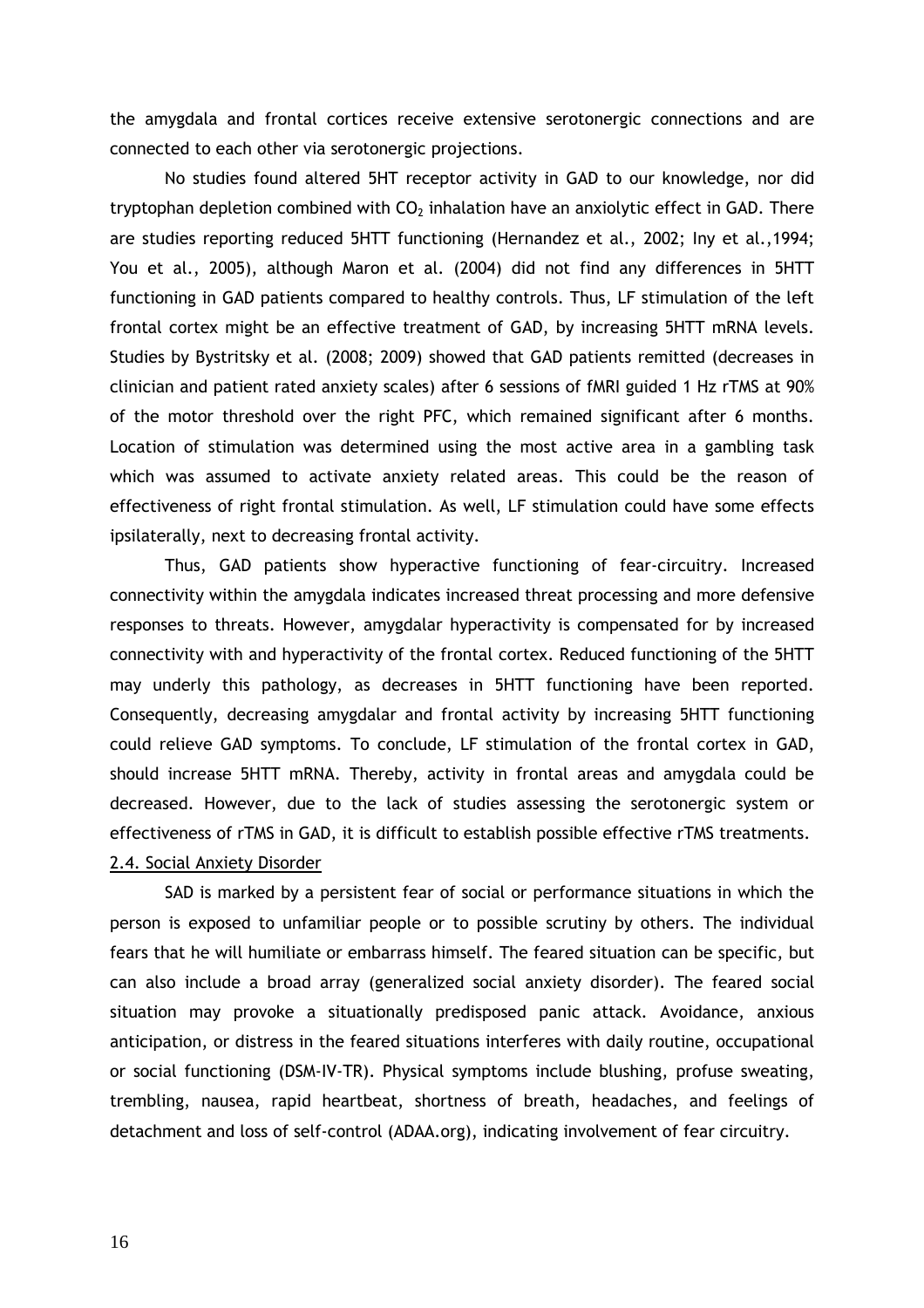A recent review of several imaging studies concluded that limbic and paralimbic regions may be hyperactive in SAD. This includes amygdala, hippocampus, insula and medial PFC (Freitas-Ferrari et al., 2010). Thus indicating changes in fear circuitry. Interestingly, the medial PFC is hyperactive during provoked anxiety, but hypoactive during anticipation of anxiety. This could be due to functional subdivision within the medial PFC. Ventral medial PFC is associated with self-referential/relevant processing, and could thus be hyperactive during provoked anxiety, the dorsal part is more associated with theory of mind, and could therefore be hypoactive in SAD patients during anticipation (Freitas-Ferrari et al., 2010).

The S allele of the 5HTT gene was related to decreased 5HT reuptake (Furmark et al., 2004), increased blushing propensity (Domschke et al., 2008), increased trait and state anxiety, and increased amygdalar activation in response to anxiety provocation in SAD patients (Furmark et al., 2004). A SPECT study found increased 5HTT binding in thalamus, but not midbrain or pons in SAD compared to controls. This can result from decreased 5HT availability and/or increased 5HTT levels (Van der Wee et al., 2008). However, static peripheral 5HT measurements did not differ between patients and healthy controls (Stein et al., 2010). Thus, dysfunctions could be related to decreased functioning of the 5HTT gene. This is not accompanied by increased 5HT levels, because decreased 5HTT functioning is compensated for by increased 5HTT binding. However, this was contradicted by Stein et al. (1998) who did not find an interaction between 5HTT polymorphisms and SAD. Functioning of the 5HTT cannot be improved by chronic LF stimulation, as has been discussed in PD and GAD, as 5HTT levels are already increased in SAD patients.

Some receptor dysfunctions have been found as well. Stein et al. (1998) did not find a link between SAD and excitatory  $5HT_{2A}$  receptor dysfunction, and  $5HT_{1A}$  agonist have not proven to be effective (Van Vliet et al., 1997). Still, dysfunctions of the inhibitory  $5HT_{1A}$ receptor have been linked to SAD. Decreased  $5HT_{14}$  binding was found in amygdala, anterior cingulate and OFC. This indicated decreased inhibition of frontal cortical, amygdalar and insular activity (Lanzenberger et al., 2007). LF stimulation should also be able to improve  $5HT_{1A}$  binding in this patient group. Effectiveness of LF stimulation in SAD has not been studied yet.

However, HF stimulation was assessed in SAD patients and showed that 20 sessions of 20 Hz rTMS over the left dlPFC did decreas scores on a social anxiety scale, but did not lead to remission. There was no comparison to a control group, and comorbidity with depression was not ruled out (Uzun et al., 2009). Thus improvements in mood could account for the improvement seen in SAD symptoms.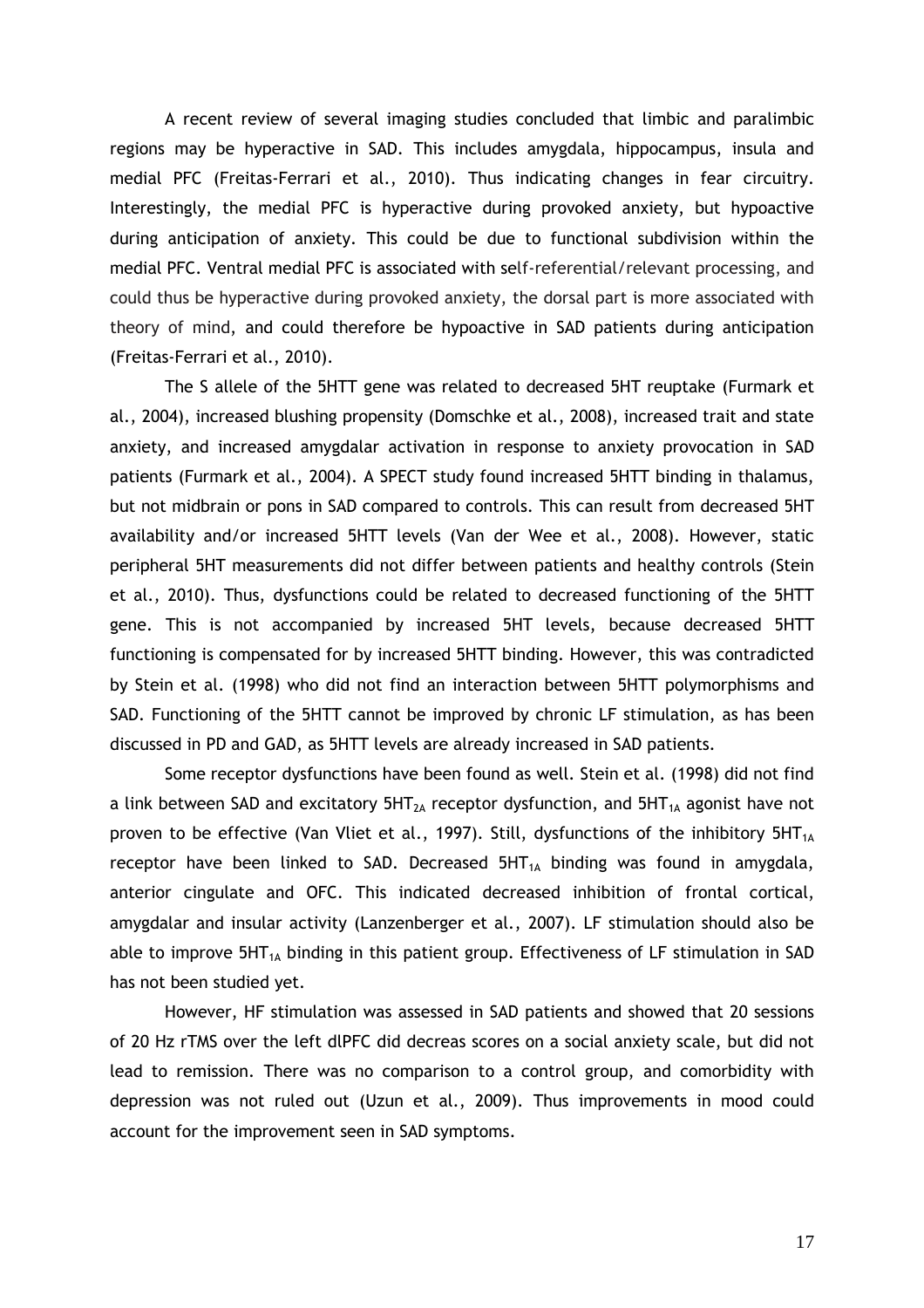To conclude, SAD patients show increased activation of limbic and frontal structures. This can be caused by underlying serotonergic mechanisms, as the  $5HT_{14}$ inhibitory autoreceptor shows reduced binding potential and the 5HTT shows decreased functioning. Thus, normalizing frontal and amygdalar activity, possibly by enhancing  $5HT_{1A}$ availability might ameliorate SAD. Therefore, LF rTMS stimulation of left frontal areas could cause normalization of activity by increasing  $5HT_{1A}$  function in the affected areas through the spread of magnetic current (Speer et al., 2000).

More studies need to be done to assess the effects of rTMS on SAD. These studies should investigate serotonergic deficits, as well as possible positive effects of LF rTMS on the serotonergic system and SAD symptomatology. Moreover, comorbidity with depression was not ruled out in the study by Uzun et al. (2009), this could have affected their results and should be ruled out in future studies.

### 2.5. Post-traumatic stress disorder

PTSD develops after exposure to an extremely traumatic, stressful event in which there was (the possibility) of harm, accompanied by intense fear, helplessness, or horror. There might be also be psychological and physiological distress dduring reexperience and at exposure to cues related to the traumatic event. PTSD is also defined by emotional numbing, unability to recall important aspects of the trauma, and persistent symptoms of psychological and physiological hyperarousal (difficulty falling or staying asleep, irritability or outbursts of anger, difficulty concentrating, hypervigilance, and exaggerated startle response) (DSM-IV-TR). However, not everyone exposed to a traumatic event will develop PTSD, thus there must be psychobiological factors at work (Lee et al., 2005).

Neuroimaging studies of PTSD are showing quite consistent data suggesting that PTSD is accompanied by a hyperresponsive amygdala and a hyporesponsive PFC. Moreover, PTSD has been related to decreases in cortisol levels and greater sensitivity to feedback inhibition of the HPA-axis. Thus, frontal hypoactivity and HPA-axis hypoactivity may be associated in PTSD patients (Cohen et al., 2004). The frontal cortex exerts less inhibition on the amygdala, resulting in decreased regulation of emotional responses, hyperarousal and reexperience. The hyperactive amygdala also provides input to the hypothalamus which regulates neuroendocrine responses. Therefore, a traumatic experience can sensitize the CRH circuitry and responses to cortisol. Extreme or persistent (for example, when reexperiencing) hyperarousal during stress eventually results in hypocortisolism, 5HT depletion, and decreased inhibition of emotional responses by the PFC.

5HT depletion was evidenced by Choi, Kung and Choi (1999). This was not caused by metabolic changes, as indicated by a study by Maes et al. (1999), who found no differences in plasma tryptophan between PTSD patients and healthy controls. Maes et al. (1999) did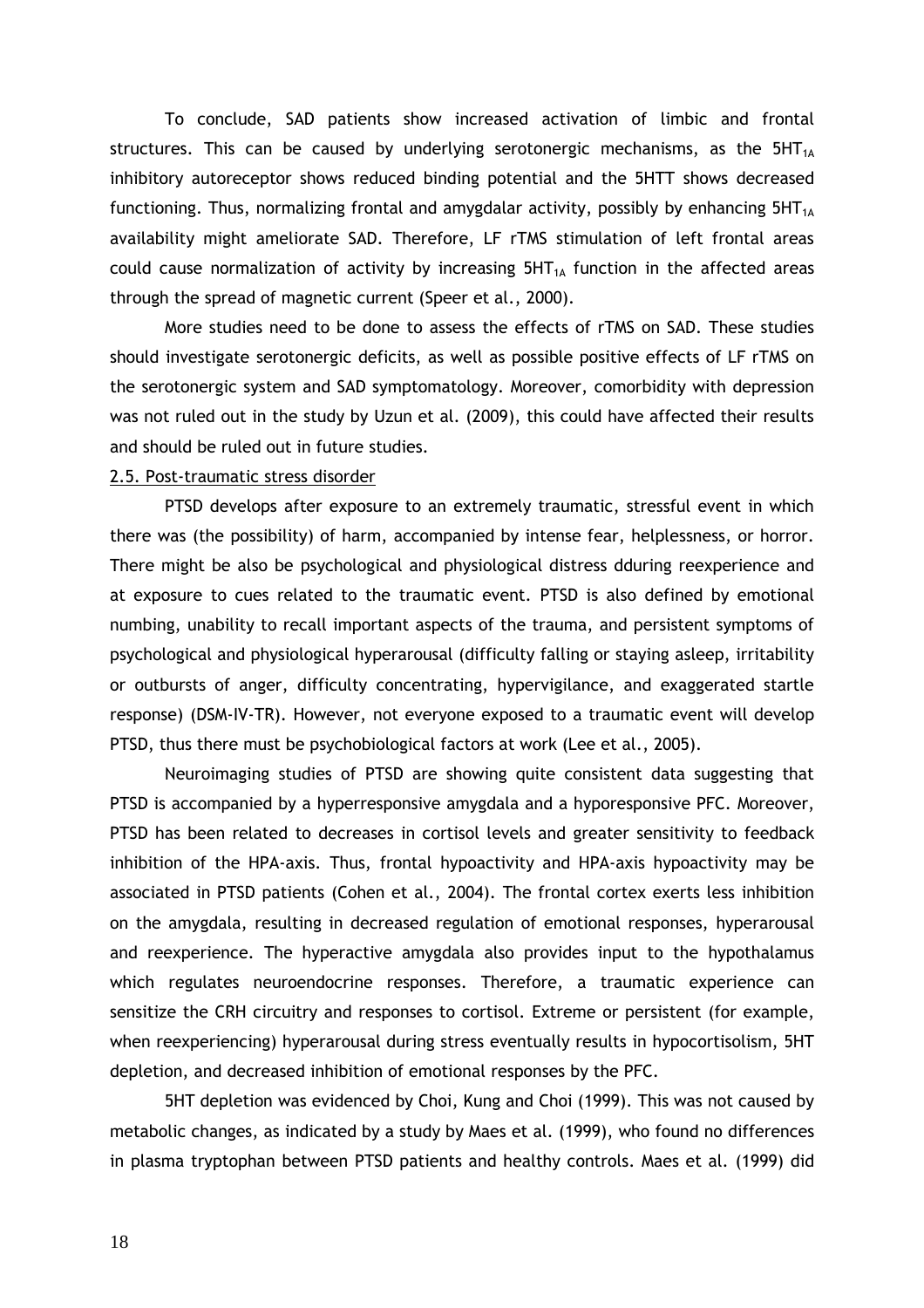find decreased platelet  $\int^3 H$ ]-paroxetine binding in PTSD patients that correlated with symptoms of depression and arousal-anxiety. This decreased binding indicates decreased central 5HTT activity. Using the same method, Arora et al. (1993) found decreased density of platelet 5HT-uptake sites correlating with state anxiety, and Spivak et al. (1999) found decreases in density of platelet 5HT uptake sites correlating negatively with scores on the Hamilton Anxiety Rating Scale in PTSD patients. This is in accordance with findings by Murtza et al. (2006), Lee et al. (2005), and Sayin et al. (2010) who report a link between the S allele of the 5HTT and vulnerability to and severity of PTSD. This connection might depend on the number of traumatic events experienced (Xie et al., 2009) and on high or low risk environment. The S allele was associated with decreased risk of PTSD in low-risk environments (low crime/unemployment rates), but increased risk of PTSD in high-risk environments (Koenen et al., 2009). However, Grabe et al. (2009) found that the  $L_A$  allele of the 5HTT predicted PTSD vulnerability in cases with three or more trauma exposures, this was not replicated by a later study (Mellman et al., 2009). The  $L<sub>A</sub>$  allele was associated with increased hyperarousal, but not re-experience or avoidance (Grabe et al., 2009), although Sayin et al. (2010) found that the L allele may cause milder hyperarousal in PTSD patients. Overall, these results indicate that the L allele protects against development of PTSD, the S allele might increase risk of developing PTSD by increasing environmental influence and affect trauma responses, by decreasing 5HTT function. Thus, again, left frontal LF stimulation should be effective in treatment of this AD by increased 5HTT mRNA. This has not been studied yet, even though 17 sessions of LF right frontal rTMS at 80% of the motor threshold resulted in normalization of cerebral metabolism, correlating with symptom improvement, coming back to baseline after 1 month (this also holds for 30 sessions of rTMS) (McCann, 1998). Decreased cerebral activity can be caused by decreased in synaptic 5HT. Therefore, this finding implies increased 5HTT functioning after LF rTMS. However, improvement was not found after LF stimulation by Cohen et al. (2004). Improvement in PTSD core symptoms and a trend for improvement in anxiety and somatization was also shown by Grisaru et al. (1998) after acute TMS of 0.3 Hz at 100% of the motor threshold over bilateral motor cortex, with improvements being short and transient (24 hours). It is possible that effects of stimulation have spread to connected areas, thereby improving PTSD symptoms.

Although the  $5HT_{1A}$  receptor is critically involved in mood and anxiety, Bonne et al. (2005) found no difference in  $5HT_{1A}$  receptor expression between groups with or without PTSD. Possibly because density and mRNA levels of this receptor are insensitive to changes in 5HT levels (Krystal and Neumeister, 2009). Decreased expression of another 5HT receptor (2A) was associated with PTSD development (Mellman et al., 2009). The  $5HT_{2c}$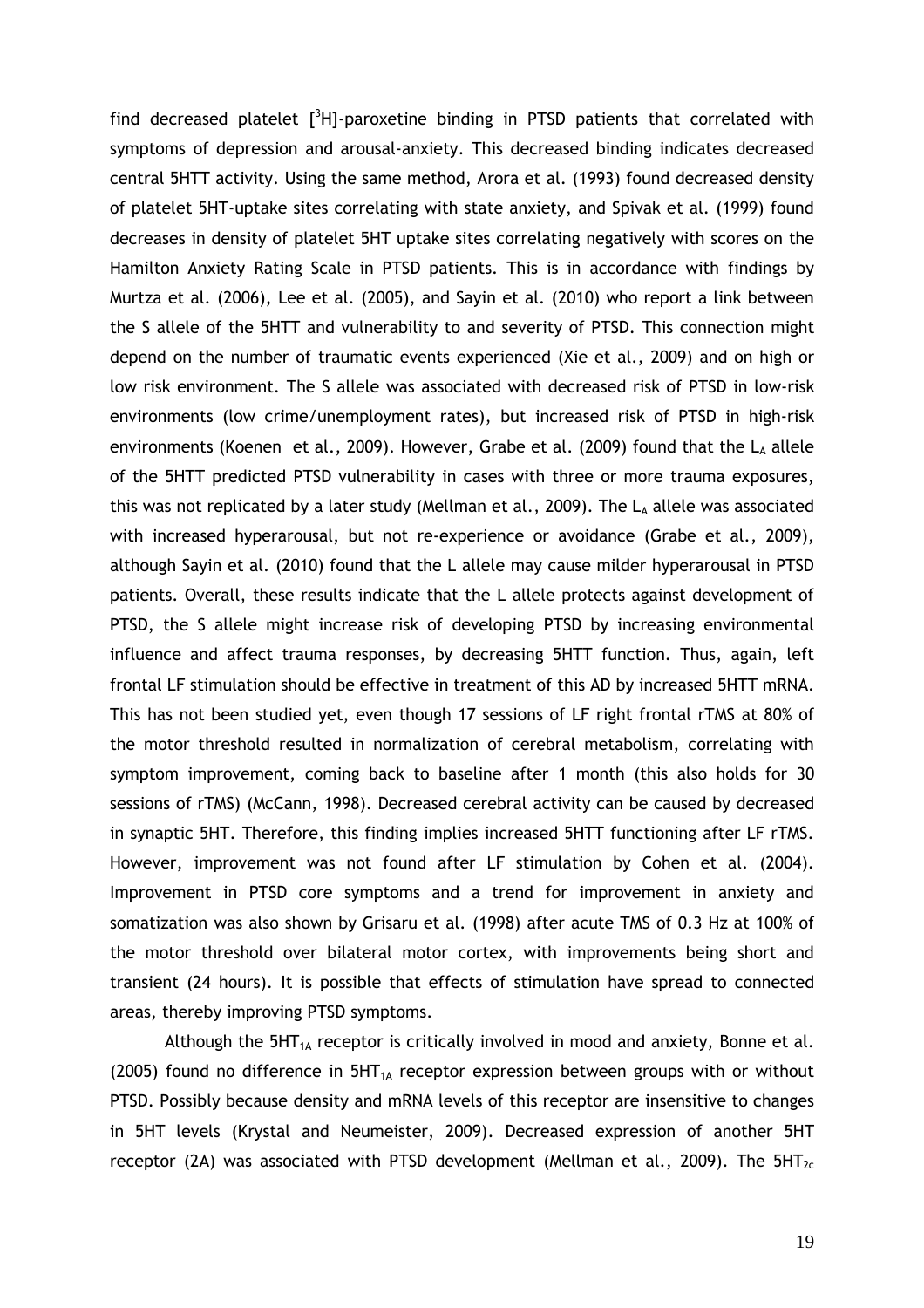receptor may in turn be hyperactive in PTSD, resulting in increased anxiety expression (Christianson et al., 2010). Effects of rTMS on  $5HT_{2c}$  receptors are unknown. However,  $5HT<sub>2A</sub>$  expression is reduced after chronic HF rTMS. Therefore, LF rTMS could increase these levels.

In PTSD, hypoactivity of the serotonergic system is thus apparent. Due to 5HT depletion, the medial PFC can exert less inhibition on the amygdala, resulting in hyperactivation. This hyperactivity leads to increased sensitivity of the HPA-axis, as the amygdala is connected to the hypothalamus. This is in accordance with the environmentsensitive effect of the S alle of the 5HTT gene. Thus, increasing medial prefrontal inhibition on the amygdala possibly by increasing 5HTT and  $5HT_{2A}$  expression might normalize sensitivity of the HPA-axis and could decrease PTSD core symptoms such as reexperience, avoidance and hyperarousal. This could be achieved by LF stimulation of the left frontal cortex. However, Rosenberg et al. (2002) found improvement in mood, anxiety, anger and sleep symptoms, but not in core PTSD symptoms, which did not differ between 1 and 5 Hz stimulation. This absent difference between LF and HF stimulation indicated effectiveness of HF stimulation as well. Indeed, HF 10 Hz rTMS over right dlPFC improved scores on the PTSD scale, as well as symptoms of reexperience and avoidance in a well controlled study (Cohen et al., 2004). It has been hypothesized that daily stimulation of the dlPFC reduces access to autobiographical memories and thereby reduces PTSD symptoms, as this area is involved in retrieval processes (Rossi et al., 2006). Thus, HF stimulation could have been effective by reducing access to traumatic memories. LF rTMS could adress the underlying deficits in the serotonergic system.

Not all studies discussed above ruled out comorbid depression, this could account for the positive results found after both LF and HF stimulation. LF stimulation did not improve PTSD core symptoms, but did improve mood. However, HF stimulation did improve core symptoms, but this could possibly be mediated by decreases in memory, not by improvement of serotonergic functioning. Thus, future studies should rule out comorbidity, especially with depression, before comparing HF and LF stimulation effects on PTSD symptoms.

## 2.6. Obsessive-Compulsive Disorder

OCD is defined by obsessions: recurrent unwanted, and distressing thoughts, images, or impulses. These thoughts trigger recurrent behaviours, e.g. compulsions. Compulsions are complex, repetitive, rule-governed behaviors that the patient feels driven to perform (DSM-IV-TR). The repetitive acts seen in OCD are mediated by the basal ganglia, an area involved in movement initiation, but also by other limbic and frontostriatal regions (Murphy, Frazier, and Kim, 2008). The caudate head and its pathway to the OFC and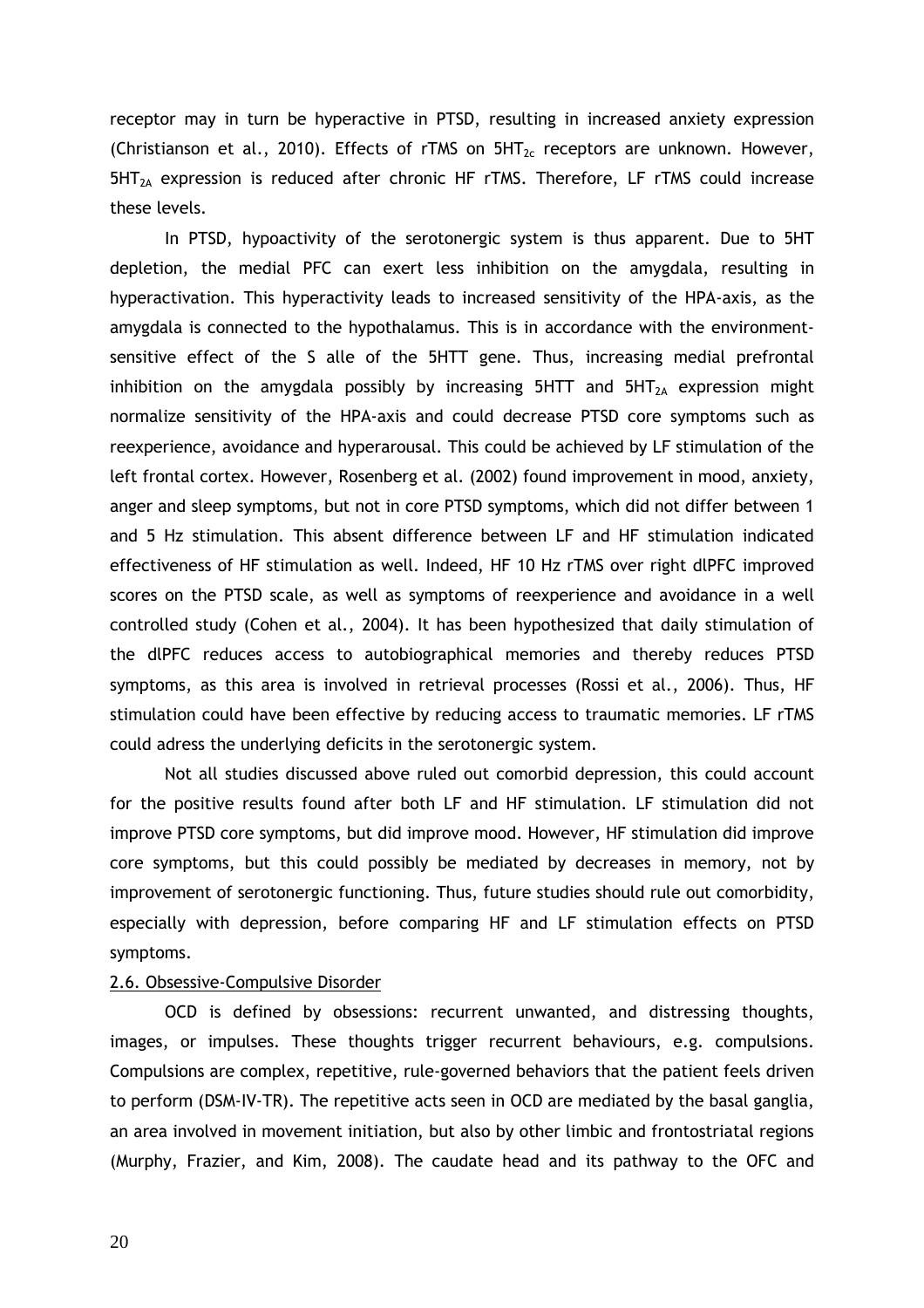cingulate gyrus are often hyperactive in OCD patients, and may show decreased volumes. The hyperactive caudate head provides input to the thalamus (Murphy, Frazier, and Kim, 2008) which subsequently innervates the OFC. SSRIs normalize activity in caudate head and OFC, indicating a role for 5HT in this AD. Not surprisingly, as the striatum (including caudate), and thalamus are highly innervated by 5HT, and the OFC and cingulate cortex are both involved in regulation of anxious behaviour (Gazzaniga, Irvy, and Mangun, 2002).

Accordingly, changes in the serotonergic system have been observed in OCD. Reduced 5HTT binding in midbrain/brainstem and thalamic/hypothalamic areas (Hasselbalch et al., 2007; Hesse et al., 2005; Pogarell et al., 2003; Reimold et al., 2007; Stengler-Wenzke et al., 2004) could result in diminished inhibitory regulation of 5HT on fronto-subcortical circuits (Hasselbalch et al., 2007). However, no differences in 5HTT binding were found in a study by Simpson et al. (2003) and Matsumoto (2009) found reduced insula 5HTT availability in OCD, but not in striatum, thalamus or midbrain. Differences in these findings could be caused by different ligands and/or by heterogeneity in the OCD patient groups. Genetic studies confirm the involvement of the 5HTT, as a meta-analysis of 13 independent case-control association studies showed an association with the S allele, but not the L allele of the 5HTT gene (Lin, 2007). However, in a later meta-analysis association with the S allele became non significant and association with the L allele became significant (Bloch et al., 2008). The association between OCD and the  $L_A$ allele of the 5HTT remains unclear, because of contradicotry findings (Dickel et al., 2007; Hu et al., 2006). Marazziti et al. (2000) found slower uptake of platelet 5HT, which increased significantly more after protein kinase C activation in OCD patients compared to healthy controls. This signifies an increased inhibitory activity of protein kinase C and increased activity of the phosphatidylinositol pathway or it could signify a hyperresponsive 5HT uptake system. This is in accordance with PTSD findings, where the S allele was related to increased sensitivity of the 5HT system. Thus, as was discussed in PTSD patients, LF stimulation could prove effectivenes by increasing 5HTT availability. Even though the OFC and anterior cingulate are not directly stimulable (Rauch et al., 2001), stimulation of frontal cortices could have remote effects on this regions, as shown by George et al. (1999).

Ruffini et al. (2009) tried to stimulate the left OFC by targeting the frontopolar cortex. They gave OCD patients 15 sessions of LF rTMS at 80% of the motor threshold which led to improvement at the Y-BOCS lasting up to 10 weeks. The procedure did not affect anxiety scores. Unsurprisingly, as the OFC is not implicated in other AD. Improvement was also found after stimulation over the right dlPFC by 1 Hz rTMS in refractory OCD (Chae et al., 2009). This was not replicated, although a non significant improvement in obsessions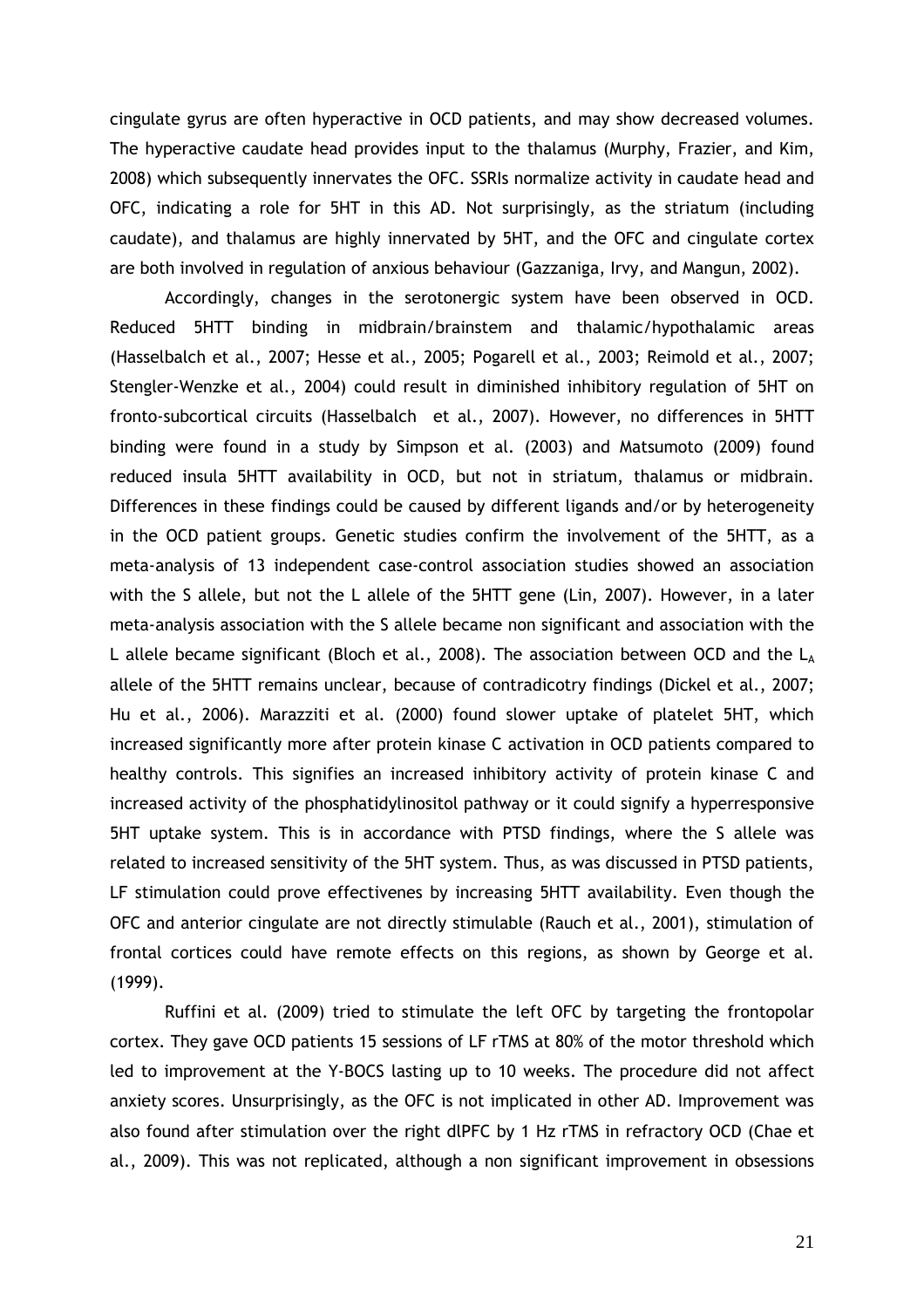was seen (Alonso et al., 2001). Combined LF stimulation over the right dlPFC and supplementary motor area did not improve OCD symptoms either (Kang et al., 2009). However, 10 sessions of LF 1 Hz rTMS over a functionally localized pre-supplementary motor area did improve OCD symptoms and decreased anxiety scores on the Hamilton Anxiety Rating Scale in two treatment-resistant OCD patients (Mantovani et al., 2010). Positive effects of HF stimulation are not always reported. It has shown positive effects on compulsions up to eight hours after stimulation of right lateral PFC (Greenberg et al., 1997), but stimulation of left lateral PFC has not shown effectiveness in OCD in most studies (Greenberg et al., 1997; Sachdev et al., 2001; 2007). Neither did continuous thetaburst stimulation (cTBS) over the left dlPFC affect OCD symptoms, although cTBS over the right dlPFC at 80% of the motor threshold did (Wu et al., 2010).

Changes in 5HT receptors might also predispose to OCD; Meira-Lima et al. (2004) found that the silent polymorphism C516 of the  $5HT<sub>2A</sub>$  gene was related to OCD. A review by Westenberg et al. (2007) concludes from several imaging studies, genetic studies and challenge tests that the  $5HT_{2A}$  and  $5HT_{2C}$  receptors are probably involved in OCD. Especially because antipsychotics with high affinity for these two receptors enhance the effect of SSRIs, indicating that the high SSRI dose needed to treat OCD patients might stem from desensitizing effects on these receptors (Westenberg et al., 2007), probably by enhancing 5HT transmission via adaptation of these receptors (Matsumoto et al., 2009). An in vivo PET study (Perani et al., 2008) showed that  $5HT<sub>2A</sub>$  receptors were reduced in drug-naïve OCD patients in frontal polar, dorsolateral and medial PFC, as well as in parietal and temporal associative cortices. Decreased  $5HT<sub>2A</sub>$  receptors in medial prefrontal and dorsolateral prefrontal cortices correlated with increased symptom severity. However, Dickel et al. (2007) failed to find associations between OCD and polymorphisms of the  $5HT_{1B}$ , or  $5HT_{2A}$  genes using transmission-disequilibrium test of association. Neither the involvement of the HPA-axis nor changes in cortisol responses in OCD have been evidenced (Kluge et al., 2006; Lucey et al., 1992; Martinez et al., 1995). Thus, changes in 5HT receptors have not been evidenced in OCD.

To conclude, OCD is characterized by hyperactivity of basal ganglia, thalamus, orbitofrontal and medial frontal cortices, and is possibly caused by a hyperresponsive serotonergic system due to decreased 5HTT activity. Decreased 5HT inhibition has wide spread effects on the whole fear circuitry. Activity of the caudate head is increased and spreads to the PFC. This hyperactivity could be decreased by increasing 5HTT levels through LF stimulation of the frontopolar cortex. LF stimulation mainly has effects contralaterally and could therefore increase 5HTT function in the right hemisphere. HF stimulation of the right hemisphere has occasionally also been be effective, but this can be

22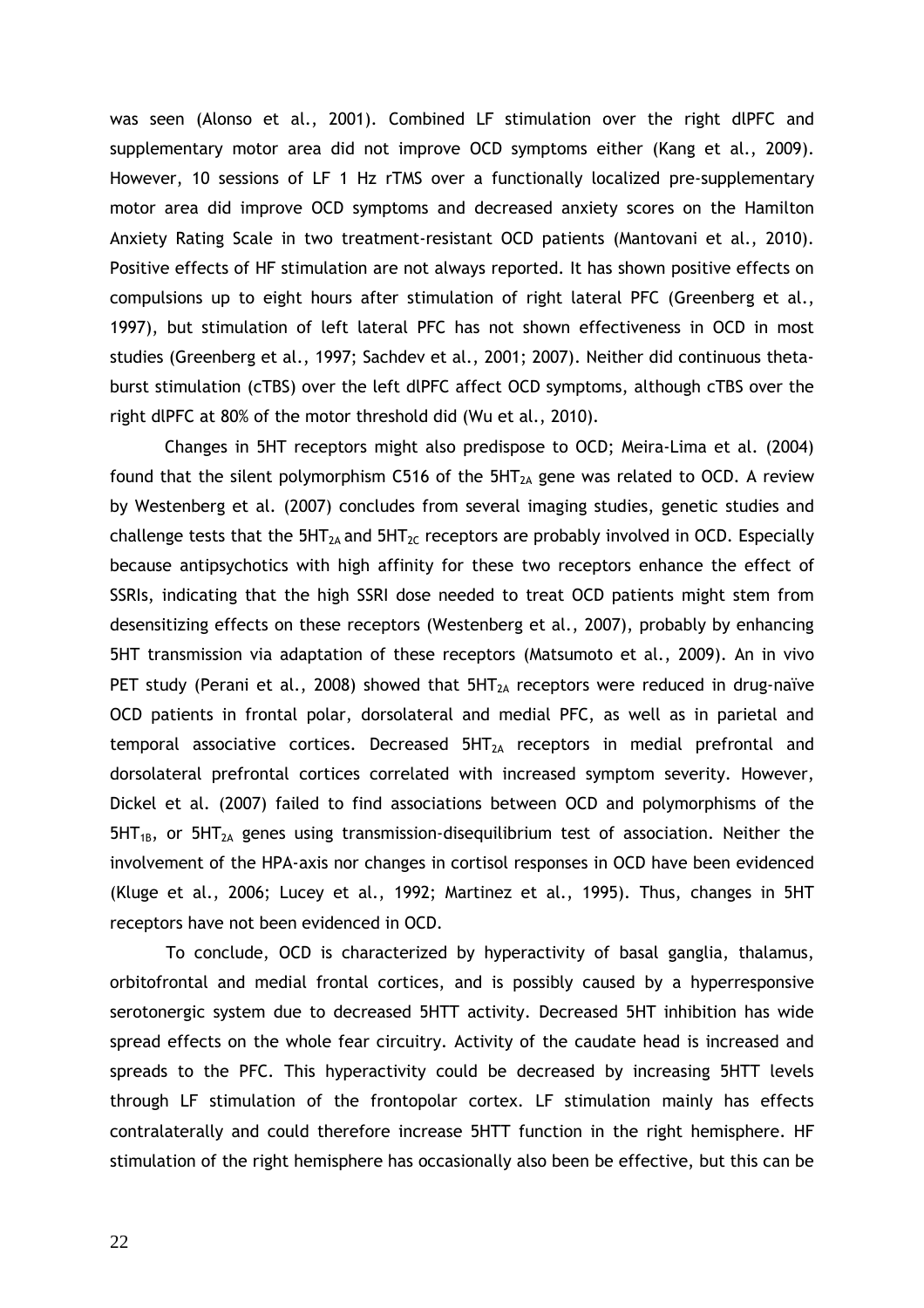explained by comorbid depression and improvement in mood after rTMS, apparent in both Greenberg et al. (1997) and Wu et al. (2010). Future studies should concentrate on rTMS treatment of OCD by LF stimulation of either the frontopolar cortex or supplementary motor area. These should be localized individually to ensure effective stimulation. Importantly, to assess real effectiveness of LF stimulation, depression should be ruled out. rTMS has been shown to improve mood and this could affect improvements in obsessions and compulsions.

#### 3. Effects of rTMS on anxiety disorders: mechanisms and future applications

Thus, changes in the serotonergic system, which overlaps with areas implicated in fear and anxiety, are related to AD. We expected that rTMS might prove to be a promising therapeutic treatment for AD, because of its effects on the serotonergic system. Acute HF rTMS has been shown to increase content of 5HT and its metabolite (Ben-Shachar et al., 1997) and increase  $5HT_{1A}$  binding sites (Kole et al., 1999), as well as affect 5HT metabolism (Sibon et al., 2006). Chronic HF rTMS showed anxiogenic effects in animals (Isogawa et al., 2005), decreased sensitivity of  $5HT_{1a}$  and  $5HT_{1B}$  receptors, reduced  $5HT_{2A}$  receptors and reduced 5HTT mRNA (Ben-Shachar et al., 1999; Gur et al., 2000; Ikeda et al., 2005). LF stimulation has been shown to have opposing effects to HF stimulation on excitability and potentiation (Speer et al., 2000; Zwanzger et al., 2009) and could therefore also have opposing effects on the 5HT system.

AD could result from hyperexcitability of neural circuits responsible for adaptive fear states (Rosen and Schulkin, 1998) and hyperresponsivity of the HPA-axis gives rise to panic attacks and increased anxiety. Increased sensitivity of inhibitory autoreceptors could underly increased sensitivity and hyperactivity found in PD patients (Nash et al., 2008). HF stimulation of the frontal cortex should increase  $5HT_{1A}$  receptor sensitivity (Gur et al., 2000), thereby normalizing 5HT turnover, and decreasing activity in dorsal raphe nuclei because of increased frontal inhibition. Both GAD and PTSD patients show hyperactive functioning of fear-circuitry caused by reduced functioning of the 5HTT (Sayin et al., 2010; You et al., 2005). Consequently, LF stimulation of the frontal cortex should increase 5HTT mRNA, thereby normalizing activity in frontal areas and amygdala. However, absent differences between LF and HF stimulation in PTSD indicated effectiveness of HF stimulation as well. HF stimulation could have been effective by reducing access to traumatic memories (Rossi et al., 2006). SAD patients show increased activation of limbic and frontal structures. This can be caused by decreased functioning of  $5HT_{1A}$  inhibitory autoreceptor and 5HTT (Furmark et al., 2004; Lanzenberger et al., 2007). Therefore, LF rTMS stimulation of left frontal areas could cause normalization of activity by increasing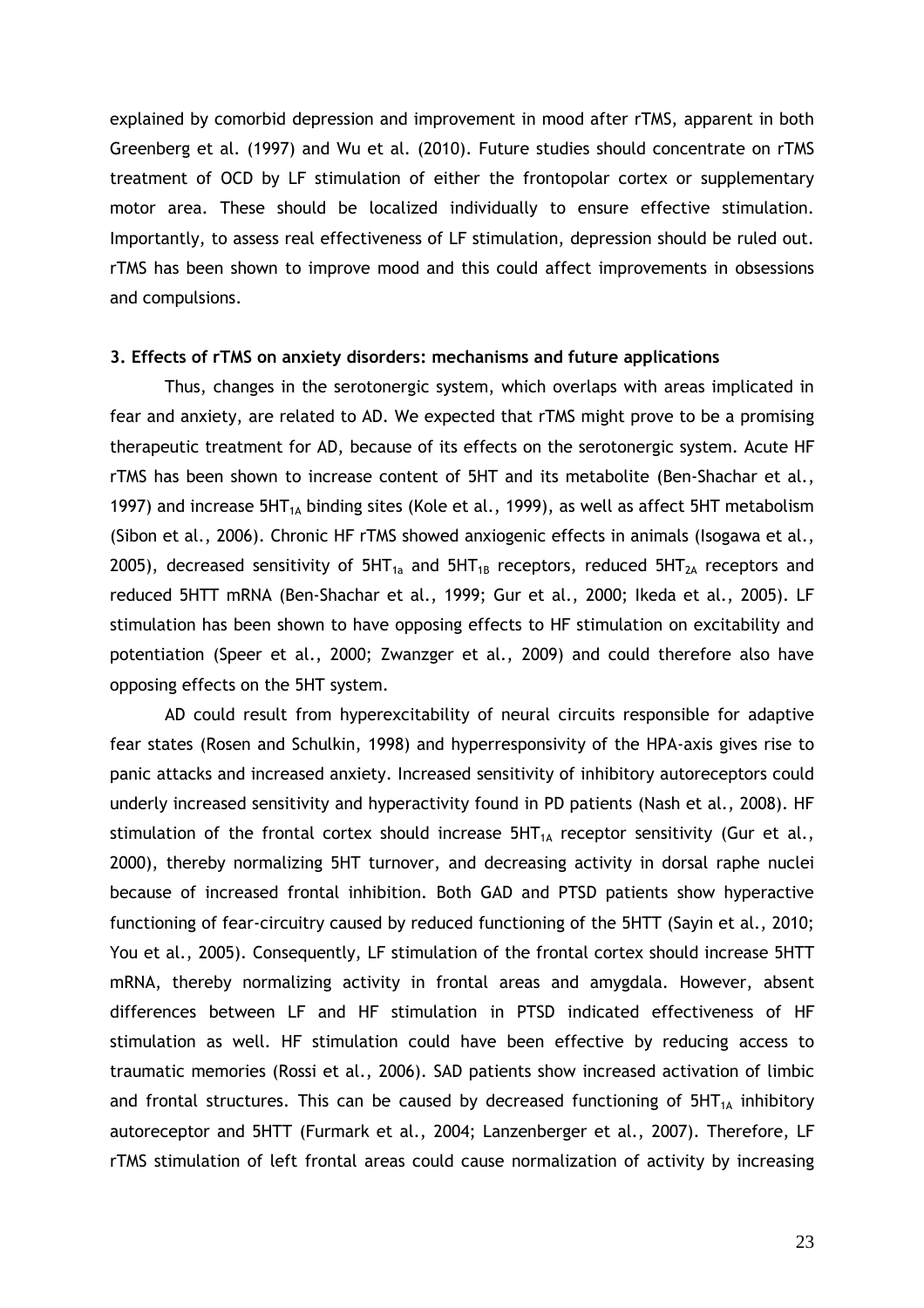$5HT_{1A}$  function and increasing  $5HTT$  mRNA. OCD is characterized by hyperactivity of basal ganglia, thalamus, orbitofrontal and medial frontal cortices, and is possibly caused by decreased 5HTT activity (Hasselbalch et al., 2007; Reimold et al., 2007). LF stimulation of the frontopolar cortex could prove to be effective.

PD, SAD, OCD, PTSD, and GAD patients indeed show increased activity of the fear circuitry. However, different serotonergic changes underlie this hyperactivity. It is important to note that the different AD may have overlapping but not similar mechanisms, for example, PD patients show hyperactivity of fear circuitry due to increased sensitivity of inhibitory autoreceptors, HF stimulation has been shown to decrease this sensitivity and could therefore be effective in treatment of PD. As well, PTSD symptoms could improve after both HF and LF stimulation, although HF rTMS propably is not effective because of serotonergic effects in this disorder. Moreover, a broader dysfunction could underly OCD. Therefore, not only stimulation of frontal cortices, but of motor cortices might have positive effects on OCD symptoms as well. An option for OCD rTMS treatment could also be stimulation of the frontopolar cortex, which lies in close contact with the OFC.

Although the effects of LF stimulation on the serotonergic system have not been studied yet, it can be expected to have effects on serotonergic transmission. LF stimulation has been shown to be effective in the treatment of several AD by normalizing activity in frontal and limbic regions (Juckel et al., 1999; Mantovani, 2007). HF and LF stimulation have been related to long term potentiation and long term depression, respectively. Accordingly, HF stimulation has been attributed excitatory effects, as opposed to LF stimulation (Speer et al., 2000; Wassermann and Lisanby, 2001; Zwanzger et al., 2009). Thus the effects of HF and LF rTMS could be opposite. Chronic HF stimulation decreases 5HTT, 5HT<sub>1</sub>, and 5HT<sub>2A</sub> receptors (Ben-Shachar et al., 1999; Gur et al., 2000; Ikeda et al., 2005). Therefore, it might be the case that LF rTMS increases these levels, thereby increasing inhibitory 5HT activity, and possibly resulting in decreased activity and sensitivity of the HPA-axis. Moreover, HF stimulation has been shown to have effects bilaterally, as opposed to LF stimulation, that mainly has effects contralaterally (Speer et al., 2000). As the left hemisphere is associated with processing of positive moods, and the right hemisphere with negative moods; the right hemisphere might be hyperactive compared to the left hemisphere (George et al., 2002). LF stimulation might therefore be more effective in treating AD, especially if applied to the left PFC. Moreover, increases in regulation of the HPA-axis might decrease its sensitivity to environmental factors. It is interesting to explore cTBS as well, as it has been proposed to have similar effects to HF rTMS, which are longer lasting and cTBS is safer to use (Wu et al., 2010).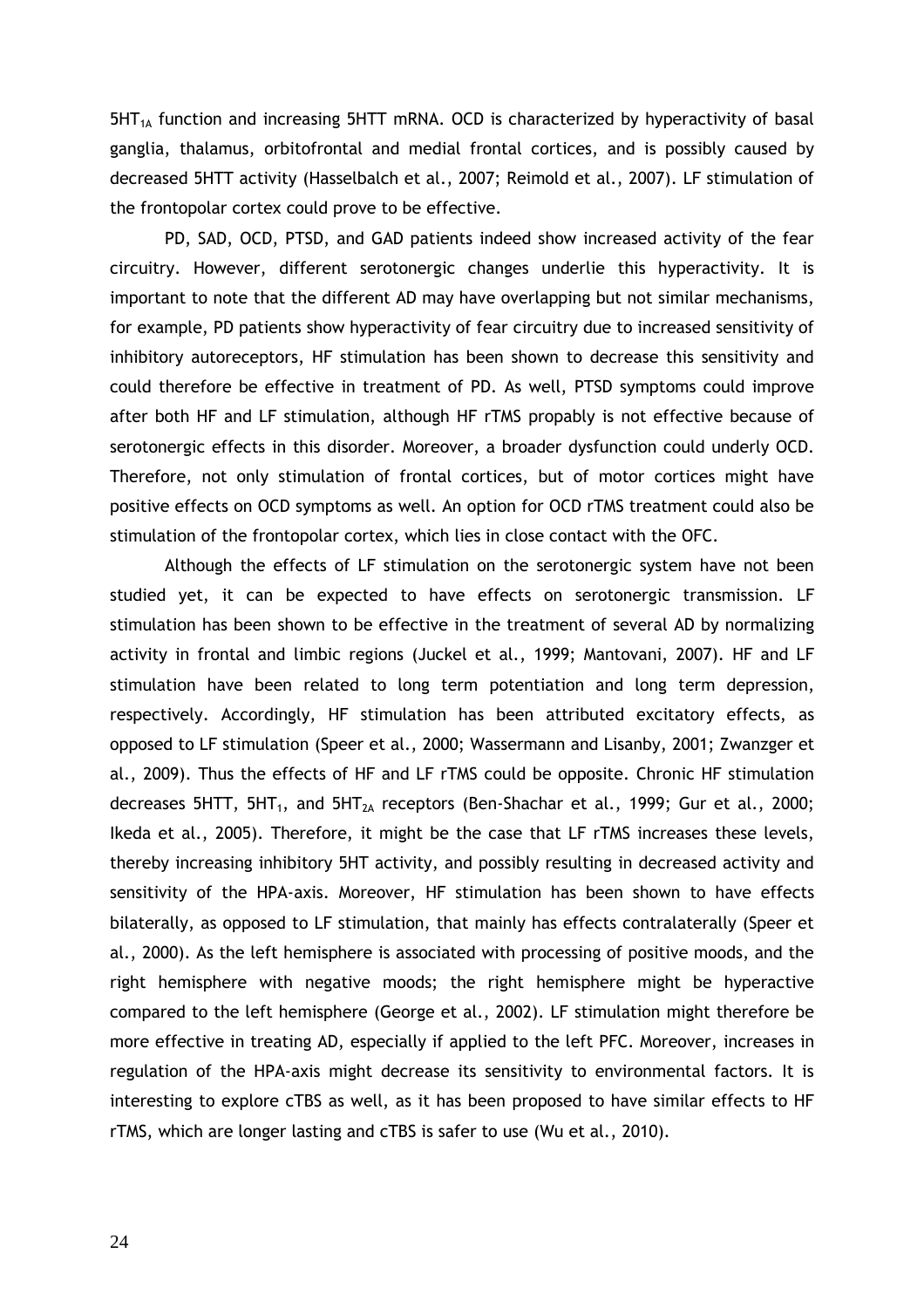Several points have to be taken in consideration when assessing these results. Firstly, most AD are characterized by decreased functioning of the 5HTT, caused by an S allele. However, decreased 5HTT functioning might still be underestimated: two variants of the L allele  $(L_a$  and  $L_g$ ) give different 5HTT expression levels, but have not been distinguished in most studies. It has been shown that the  $L_{g}$  variant gives nearly the same expression level of the 5HTT as the S allele does. The  $L<sub>a</sub>$  allele provides increased levels compared to the S allele (Hu et al., 2006). Secondly, studies performed so far are mostly preliminary, using small patients groups, often with comorbid disorders such as depression, and without the use of proper controls. Thirdly, it has to be noted that rTMS has also been reported to affect dopamine levels (Keck et al, 2000) and neuroplasticity (Speer et al., 2000). Therefore, rTMS effects found in earlier studies could be mediated through other systems as well. This should be controlled for in future studies. Future research should also concern differences within AD pathologies and between genders that could account for inconsistent study results. Importantly, a proper site and manner of sham stimulation needs to be found, as any active stimulation has strong placebo effects (Wassermann and Lisanby, 2001), possibly because anxious states are not only affected by the serotonergic system, but also by (other) endocrine, neural, sensory, cardiovascular and motor systems (Millan, 2003). Finally, the effects of rTMS on mood have been demonstrated in depression already, but these results are doubtful as most studies did not us a procedure was used to vary the stimulation site or to incorporate individual neuroanatomical differences (Wassermann and Lisanby, 2001).

Therefore, a functionally guided PET study comparing patients of a particular AD to healthy controls and comparing the effects of active stimulation versus sham should be performed to investigate the effects of frontal rTMS on the serotonergic system. Comorbidity, especially comorbidity with depression, should be ruled out. As well, such a study could compare the effects of right versus left frontal stimulation. A proper functional stimulation site can be found using functional guided TMS, thereby defining the individual optimal stimulation site. Using this method, heterogeneity of patients suffering from the same AD could be partly ruled out. Results of such an study can be used to confirm the exact involvement of the 5HT system in AD, and the effect of rTMS on this system.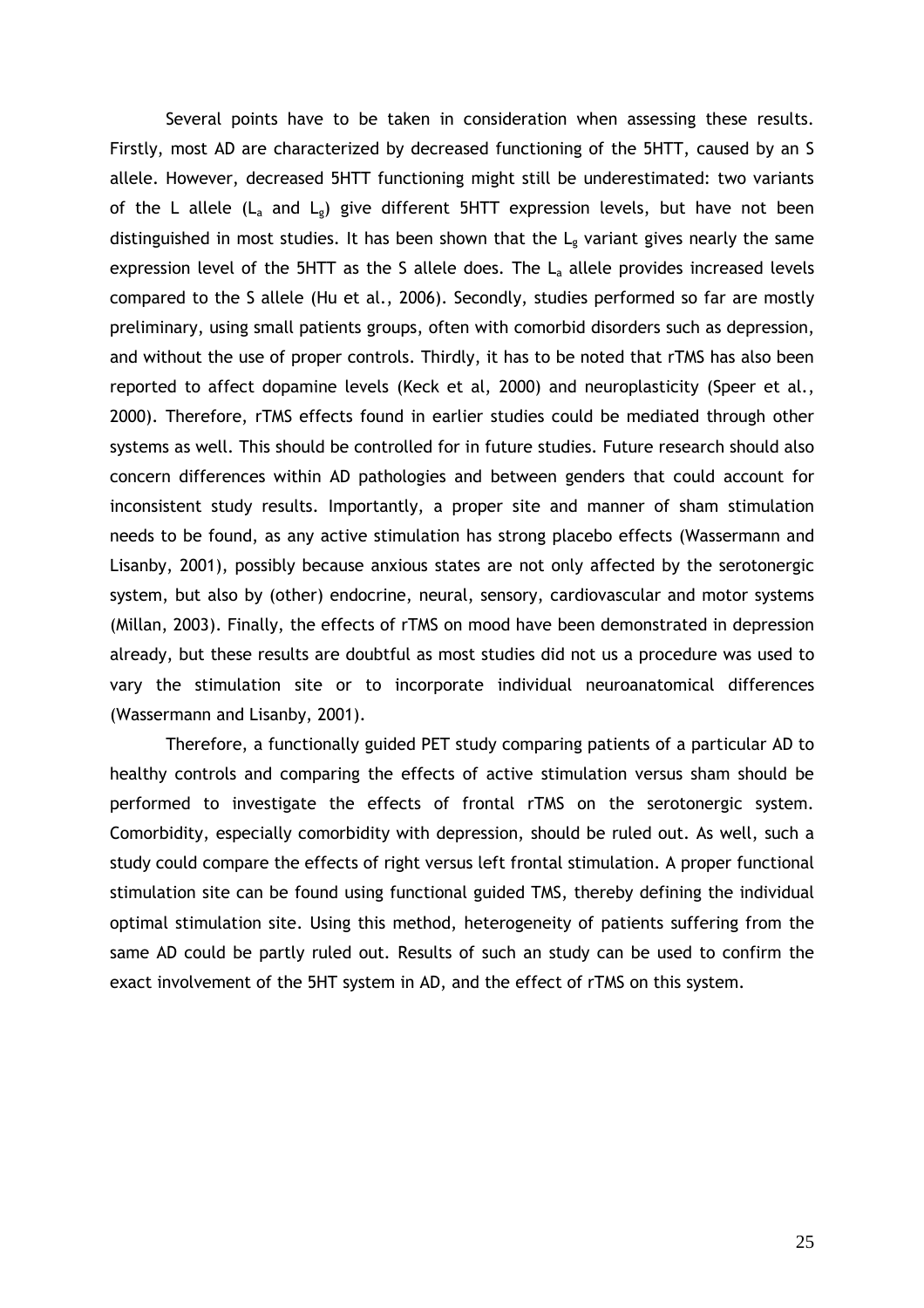#### 4. Reference List

Abelson, J. L., Khan, S., Liberzon, I., & Young, E. A. (2007). HPA axis activity in patients with panic disorder: review and synthesis of four studies. Depress.Anxiety., 24, 66-76.

Alonso, P., Pujol, J., Cardoner, N., Benlloch, L., Deus, J., Menchon, J. M. et al. (2001). Right prefrontal repetitive transcranial magnetic stimulation in obsessivecompulsive disorder: a double-blind, placebo-controlled study. Am.J.Psychiatry, 158, 1143-1145.

Arora, R. C., Fichtner, C. G., O'Connor, F., & Crayton, J. W. (1993). Paroxetine binding in the blood platelets of post-traumatic stress disorder patients. Life Sci., 53, 919- 928.

Bear, M. F., Connors, B. W., and Paradiso, M. A. (2007). Neuroscience: Exploring the Brain (3rd edition). Philadelphia: Lippincott, Williams & Wilkins. (Original work published 1996).

Ben-Shachar, D., Belmaker, R. H., Grisaru, N., & Klein, E. (1997). Transcranial magnetic stimulation induces alterations in brain monoamines. J.Neural Transm., 104, 191-197.

Ben-Shachar, D., Gazawi, H., Riboyad-Levin, J., & Klein, E. (1999). Chronic repetitive transcranial magnetic stimulation alters beta-adrenergic and 5-HT2 receptor characteristics in rat brain. Brain Res., 816, 78-83.

Bloch, M. H., Landeros-Weisenberger, A., Sen, S., Dombrowski, P., Kelmendi, B., Coric, V. et al. (2008). Association of the serotonin transporter polymorphism and obsessive-compulsive disorder: systematic review. Am.J.Med.Genet.B Neuropsychiatr.Genet., 147B, 850-858.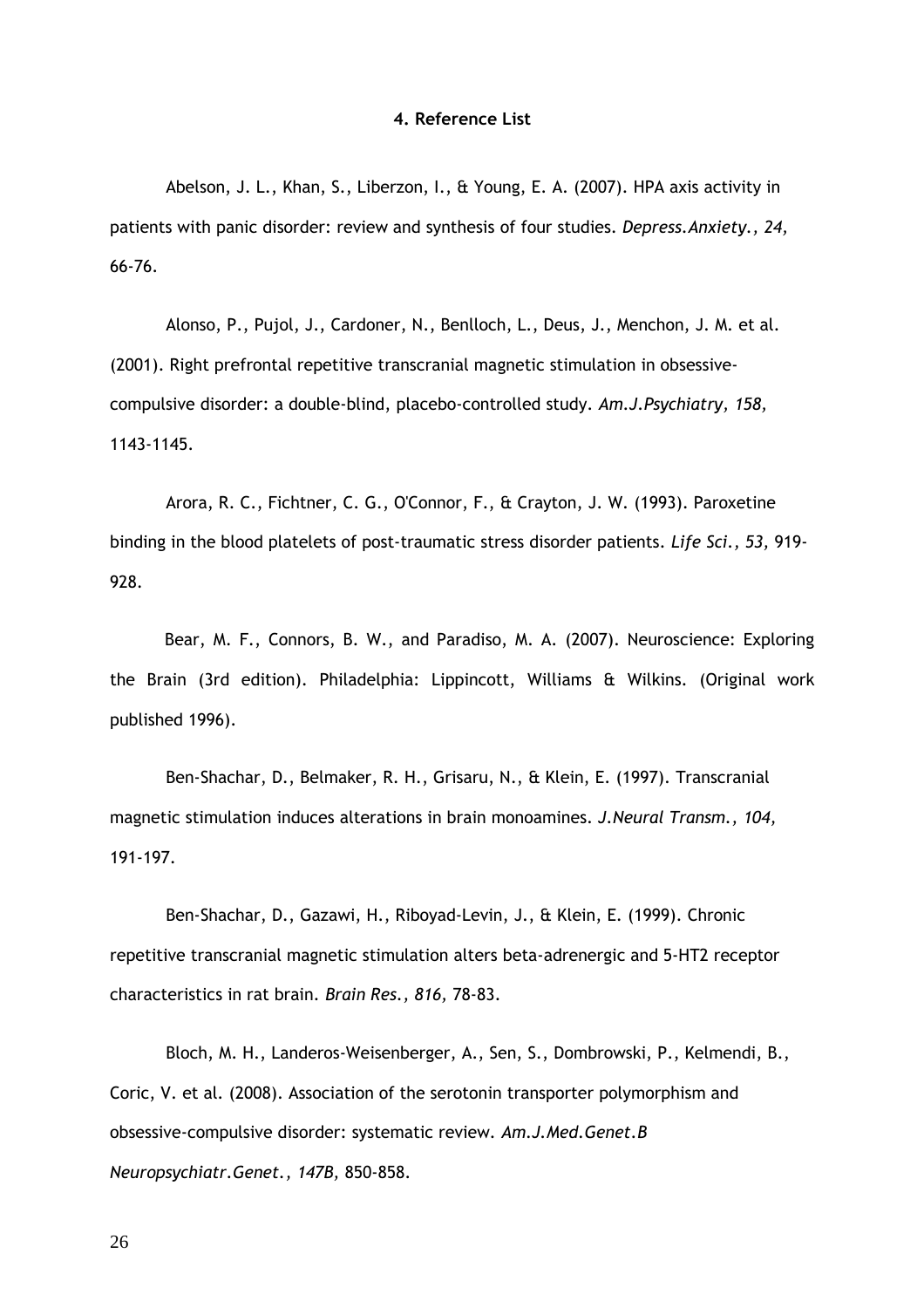Bonne, O., Bain, E., Neumeister, A., Nugent, A. C., Vythilingam, M., Carson, R. E. et al. (2005). No change in serotonin type 1A receptor binding in patients with posttraumatic stress disorder. Am.J.Psychiatry, 162, 383-385.

Bystritsky, A. (2006). Treatment-resistant anxiety disorders. Mol.Psychiatry, 11, 805-814.

Bystritsky, A., Kaplan, J. T., Feusner, J. D., Kerwin, L. E., Wadekar, M., Burock, M. et al. (2008). A preliminary study of fMRI-guided rTMS in the treatment of generalized anxiety disorder. J.Clin.Psychiatry, 69, 1092-1098.

Bystritsky, A., Kerwin, L. E., & Feusner, J. D. (2009). A preliminary study of fMRIguided rTMS in the treatment of generalized anxiety disorder: 6-month follow-up. J.Clin.Psychiatry, 70, 431-432.

Carter, C. S. & Krug, M. K. (2009). The functional neuroanatomy of dread: Functional magnetic resonance imaging insights into generalized anxiety disorder and its treatment. Am.J.Psychiatry, 166, 263-265.

Chae, J., Lee, S.J., Seo, H.J., Jeong, Y.E. (2009). Efficacy and safety of repeated TMS in the treatment of refractory obsessive-compulsive disorder. European Neuropsychopharmacology, 19, Supplement 3, 593.

Chae, J.H., Nahas, Z., Li, X., George, M.S . (2001). Transcranial magnetic stimulation in psychiatry: research and therapeutic application. Int Rev Psychiatry, 13, 18-23.

Choi, H.S., Kang, H.S., Choi, J.H. (1999). Plasma Serotonin Level in Posttraumatic Stress Disorder. Korean J Psychopharmacol, 10(2), 143-149.

Christianson, J. P., Ragole, T., Amat, J., Greenwood, B. N., Strong, P. V., Paul, E. D. et al. (2010). 5-hydroxytryptamine 2C receptors in the basolateral amygdala are

27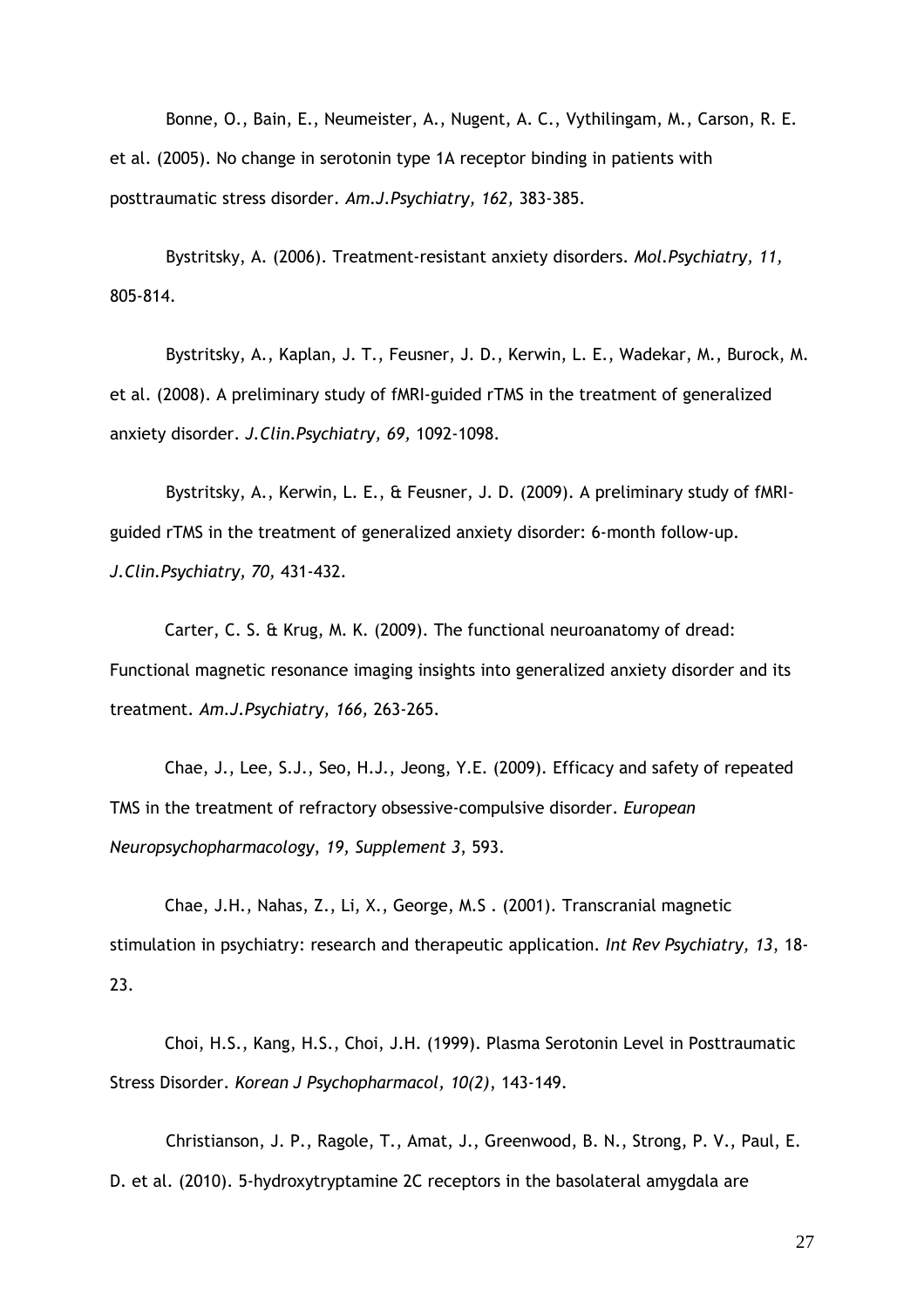involved in the expression of anxiety after uncontrollable traumatic stress. Biol. Psychiatry, 67, 339-345.

Cohen, H., Kaplan, Z., Kotler, M., Kouperman, I., Moisa, R., & Grisaru, N. (2004). Repetitive transcranial magnetic stimulation of the right dorsolateral prefrontal cortex in posttraumatic stress disorder: a double-blind, placebo-controlled study. Am.J.Psychiatry, 161, 515-524.

d'Alfonso, A. A., van, H. J., Hermans, E., Postma, A., & de Haan, E. H. (2000). Laterality effects in selective attention to threat after repetitive transcranial magnetic stimulation at the prefrontal cortex in female subjects. Neurosci.Lett., 280, 195-198.

Dickel, D. E., Veenstra-VanderWeele, J., Bivens, N. C., Wu, X., Fischer, D. J., Van Etten-Lee, M. et al. (2007). Association studies of serotonin system candidate genes in early-onset obsessive-compulsive disorder. Biol.Psychiatry, 61, 322-329.

Domschke, K., Stevens, S., Beck, B., Baffa, A., Hohoff, C., Deckert, J. et al. (2009). Blushing propensity in social anxiety disorder: influence of serotonin transporter gene variation. J.Neural Transm., 116, 663-666.

Esler, M., Lambert, E., Alvarenga, M., Socratous, F., Richards, J., Barton, D. et al. (2007). Increased brain serotonin turnover in panic disorder patients in the absence of a panic attack: reduction by a selective serotonin reuptake inhibitor. Stress., 10, 295-304.

Etkin, A., Prater, K. E., Schatzberg, A. F., Menon, V., & Greicius, M. D. (2009). Disrupted amygdalar subregion functional connectivity and evidence of a compensatory network in generalized anxiety disorder. Arch.Gen.Psychiatry, 66, 1361-1372.

Fleischmann, A., Prolov, K., Abarbanel, J., Belmaker, R.H. (1995). The effect of transcranial magnetic stimulation of rat brain on behavioral models of depression. Brain Research, 699, 130–132.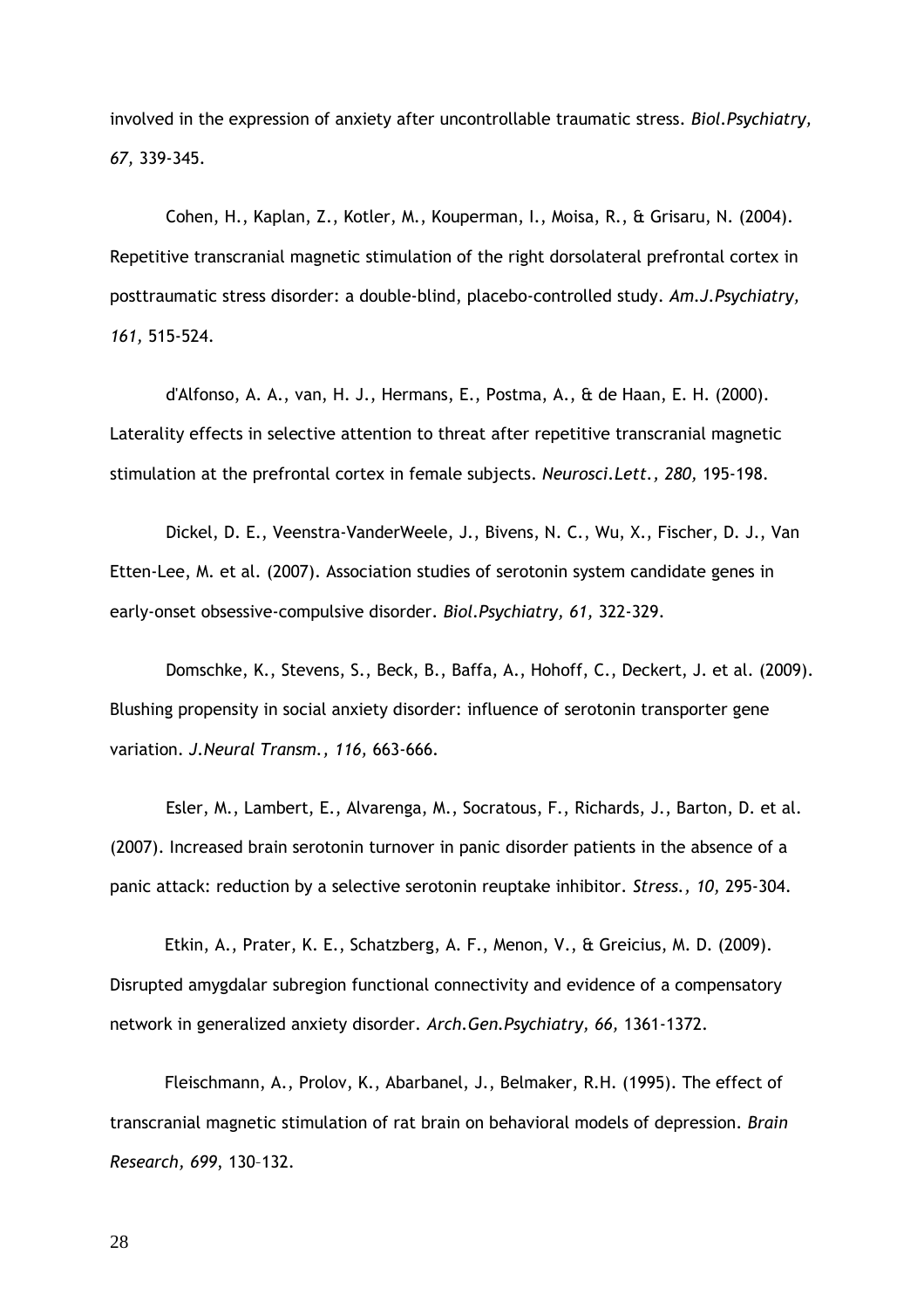Freitas-Ferrari, M. C., Hallak, J. E., Trzesniak, C., Filho, A. S., hado-de-Sousa, J. P., Chagas, M. H. et al. (2010). Neuroimaging in social anxiety disorder: a systematic review of the literature. Prog.Neuropsychopharmacol.Biol.Psychiatry, 34, 565-580.

Furmark, T., Tillfors, M., Garpenstrand, H., Marteinsdottir, I., Langstrom, B., Oreland, L. et al. (2004). Serotonin transporter polymorphism related to amygdala excitability and symptom severity in patients with social phobia. Neurosci.Lett., 362, 189- 192.

Gazzaniga, M.S., Irvy, R.B., Mangun, G.R. (2002). Cognitive Neurosciences: The biology of the mind (2nd edition). New York: Norton.

George, M.S., Wassermann, E.M., Williams, W.A., Steppel, J., Pascual-Leone, A., Basser, P., Hallett, M. and Post, R.M. (1996). Changes in mood and hormone levels after rapid-rate transcranial magnetic stimulation (rTMS) of the prefrontal cortex. J. Neuropsychiatry Clin. Neurosci., 8, 172–180.

George, M.S., Stallings, L.E., Speer, A.M., Spicer, K.M., Vincent, D.J., Bohning, D.E. et al. (1999). Prefrontal repetitive transcranial magnetic stimulation (rTMS) changes relative perfusion locally and remotely. Hum Psychopharmacol, 14, 161–170.

George, M. S., Nahas, Z., Kozel, F. A., Li, X., Denslow, S., Yamanaka, K. et al. (2002). Mechanisms and state of the art of transcranial magnetic stimulation. J.ECT., 18, 170-181.

Gorman, J.M., Kent, J.M., Sullivan, G.M., Coplan, J.D. (2000). Neuroanatomical hypothesis of panic disorder, revised. Am. J. Psychiatry 157, 493–505.

Grabe, H. J., Spitzer, C., Schwahn, C., Marcinek, A., Frahnow, A., Barnow, S. et al. (2009). Serotonin transporter gene (SLC6A4) promoter polymorphisms and the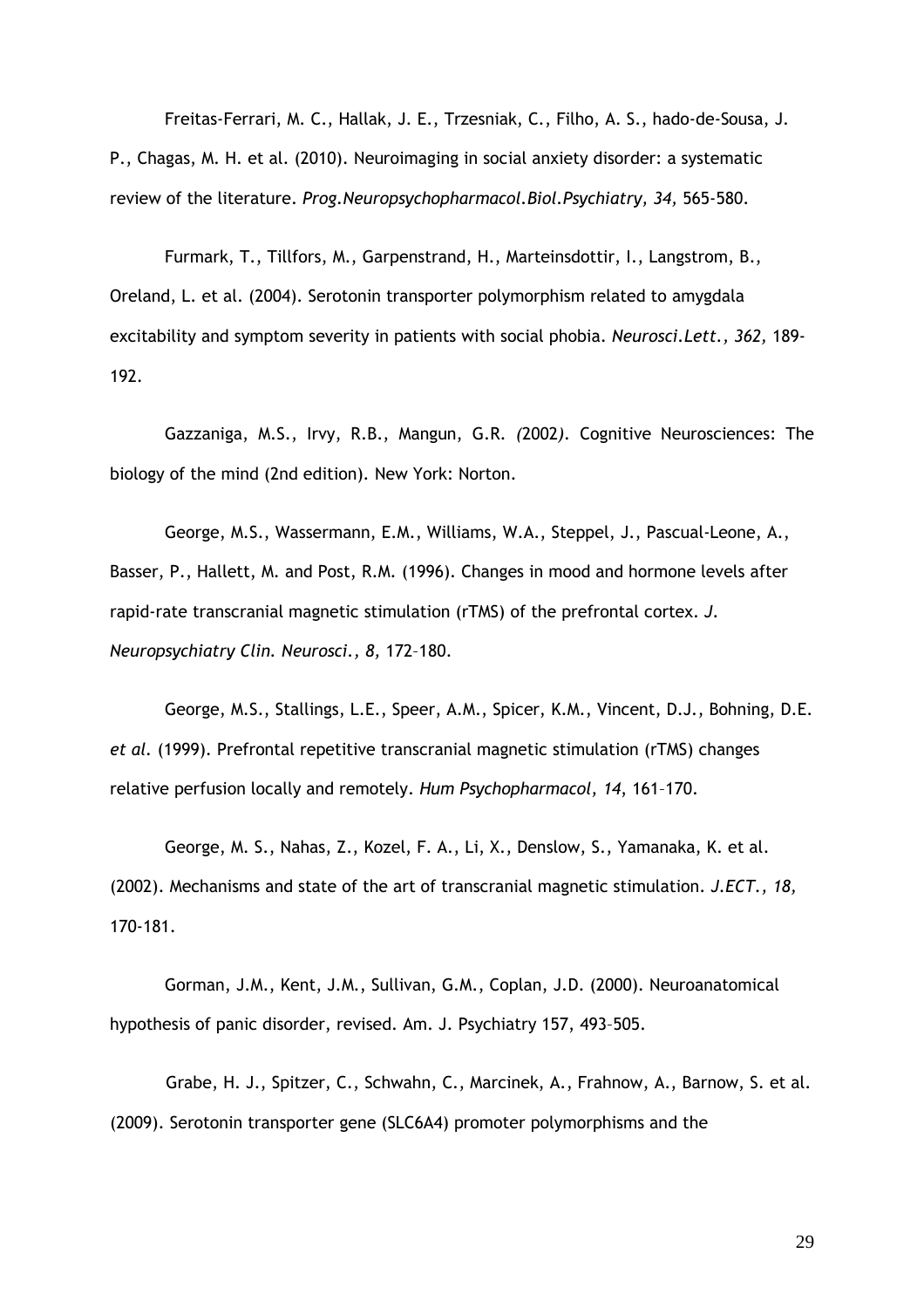susceptibility to posttraumatic stress disorder in the general population. Am.J.Psychiatry, 166, 926-933.

Greenberg, B. D., George, M. S., Martin, J. D., Benjamin, J., Schlaepfer, T. E., Altemus, M. et al. (1997). Effect of prefrontal repetitive transcranial magnetic stimulation in obsessive-compulsive disorder: a preliminary study. Am.J.Psychiatry, 154, 867-869.

Grisaru, N., Amir, M., Cohen, H., & Kaplan, Z. (1998). Effect of transcranial magnetic stimulation in posttraumatic stress disorder: a preliminary study. Biol.Psychiatry, 44, 52-55.

Guaiana, G., Mortimer, A. M., & Robertson, C. (2005). Efficacy of transcranial magnetic stimulation in panic disorder: a case report. Aust.N.Z.J.Psychiatry, 39, 1047.

Hasselbalch, S.G., Hansen, E.S., Jakobsen, T.B., Pinborg, L.H., Lønborg, J.H., Bolwig, T.G. (2007). Reduced midbrain-pons serotonin transporter binding in patients with OCD. Acta Psychiatr Scand, 115, 388–394.

Hernandez, E., Lastra, S., Urbina, M., Carreira, I., & Lima, L. (2002). Serotonin, 5 hydroxyindoleacetic acid and serotonin transporter in blood peripheral lymphocytes of patients with generalized anxiety disorder. Int.Immunopharmacol., 2, 893-900.

Hesse, S., Muller, U., Lincke, T., Barthel, H., Villmann, T., Angermeyer, M. C. et al. (2005). Serotonin and dopamine transporter imaging in patients with obsessivecompulsive disorder. Psychiatry Res., 140, 63-72.

Homberg, J. R. & Contet, C. (2009). Deciphering the interaction of the corticotropin-releasing factor and serotonin brain systems in anxiety-related disorders. J.Neurosci., 29, 13743-13745.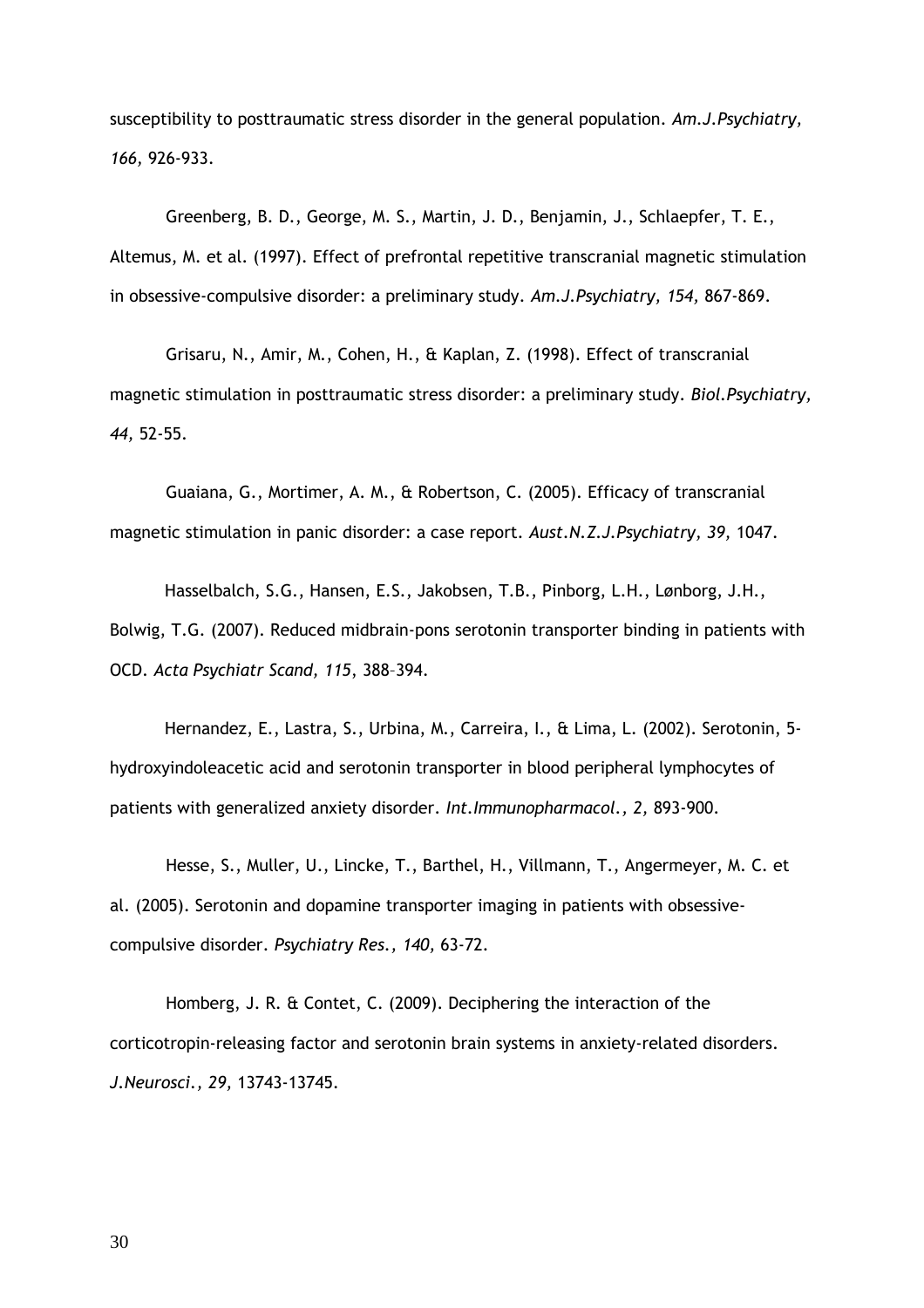Hood, S. D., Hince, D. A., Robinson, H., Cirillo, M., Christmas, D., & Kaye, J. M. (2006). Serotonin regulation of the human stress response. Psychoneuroendocrinology, 31, 1087-1097.

Hu, X. Z., Lipsky, R. H., Zhu, G., Akhtar, L. A., Taubman, J., Greenberg, B. D. et al. (2006). Serotonin transporter promoter gain-of-function genotypes are linked to obsessive-compulsive disorder. Am.J.Hum.Genet., 78, 815-826.

Huang, Y. Z., Edwards, M. J., Rounis, E., Bhatia, K. P., & Rothwell, J. C. (2005). Theta burst stimulation of the human motor cortex. Neuron, 45, 201-206.

Iny, L. J., Pecknold, J., Suranyi-Cadotte, B. E., Bernier, B., Luthe, L., Nair, N. P. et al. (1994). Studies of a neurochemical link between depression, anxiety, and stress from [3H]imipramine and [3H]paroxetine binding on human platelets. Biol. Psychiatry, 36, 281-291.

Isogawa, K., Fujiki, M., Akiyoshi, J., Tsutsumi, T., Horinouchi, Y., Kodama, K. et al. (2003). Anxiety induced by repetitive transcranial magnetic stimulation is suppressed by chronic treatment of paroxetine in rats. Pharmacopsychiatry, 36, 7-11.

Isogawa, K., Fujiki, M., Akiyoshi, J., Tsutsumi, T., Kodama, K., Matsushita, H. et al. (2005). Anxiolytic suppression of repetitive transcranial magnetic stimulation-induced anxiety in the rats. Prog.Neuropsychopharmacol.Biol.Psychiatry, 29, 664-668.

Kandel, E. R., Schwartz, J. H., & Jessell, T. M. (2000). Principles of neural science (4<sup>th</sup> edition). New York: McGraw-Hill/Appleton & Lange.

Kang, J. I., Kim, C. H., Namkoong, K., Lee, C. I., & Kim, S. J. (2009). A randomized controlled study of sequentially applied repetitive transcranial magnetic stimulation in obsessive-compulsive disorder. J.Clin.Psychiatry, 70, 1645-1651.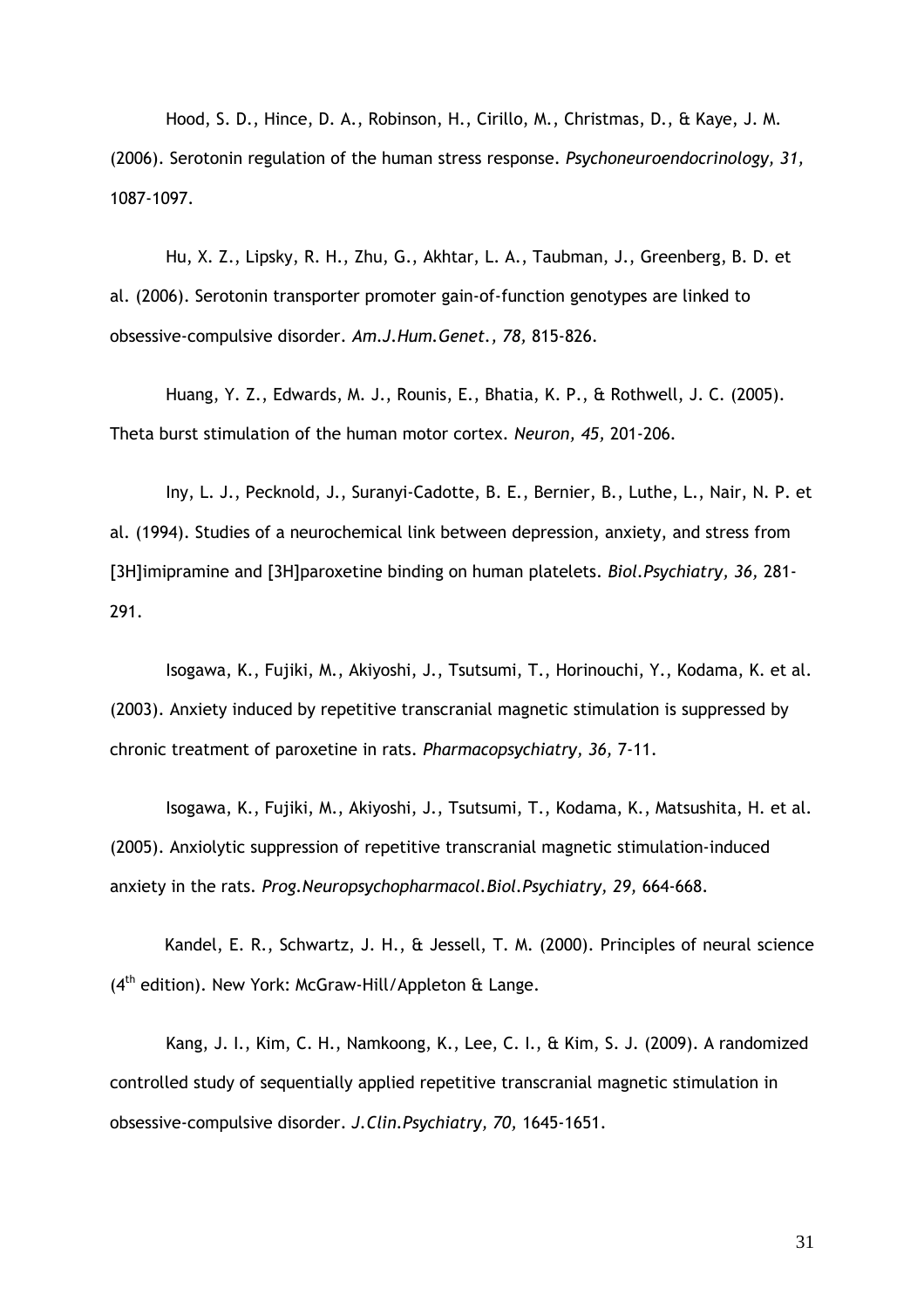Kanno, M., Matsumoto, M., Togashi, H., Yoshioka, M., & Mano, Y. (2003). Effects of repetitive transcranial magnetic stimulation on behavioral and neurochemical changes in rats during an elevated plus-maze test. J.Neurol.Sci., 211, 5-14.

Keck, M. E., Sillaber, I., Ebner, K., Welt, T., Toschi, N., Kaehler, S. T. et al. (2000). Acute transcranial magnetic stimulation of frontal brain regions selectively modulates the release of vasopressin, biogenic amines and amino acids in the rat brain. Eur.J.Neurosci., 12, 3713-3720.

Keck, M. E., Welt, T., Post, A., Muller, M. B., Toschi, N., Wigger, A. et al. (2001). Neuroendocrine and behavioral effects of repetitive transcranial magnetic stimulation in a psychopathological animal model are suggestive of antidepressant-like effects. Neuropsychopharmacology, 24, 337-349.

Klein, D. F. & Klein, H. M. (1989). The utility of the panic disorder concept. Eur.Arch.Psychiatry Neurol.Sci., 238, 268-279.

Kluge, M., Schussler, P., Kunzel, H.E., Dresler, M., Yassouridis, A., & Steiger, A. (2007). Increased nocturnal secretion of ACTH and cortisol in obsessive compulsive disorder, J. Psychiatr. Res., 41, 928–933.

Koenen, K. C., Aiello, A. E., Bakshis, E., Amstadter, A. B., Ruggiero, K. J., Acierno, R. et al. (2009). Modification of the association between serotonin transporter genotype and risk of posttraumatic stress disorder in adults by county-level social environment. Am.J.Epidemiol., 169, 704-711.

Kole, M. H., Fuchs, E., Ziemann, U., Paulus, W., & Ebert, U. (1999). Changes in 5- HT1A and NMDA binding sites by a single rapid transcranial magnetic stimulation procedure in rats. Brain Res., 826, 309-312.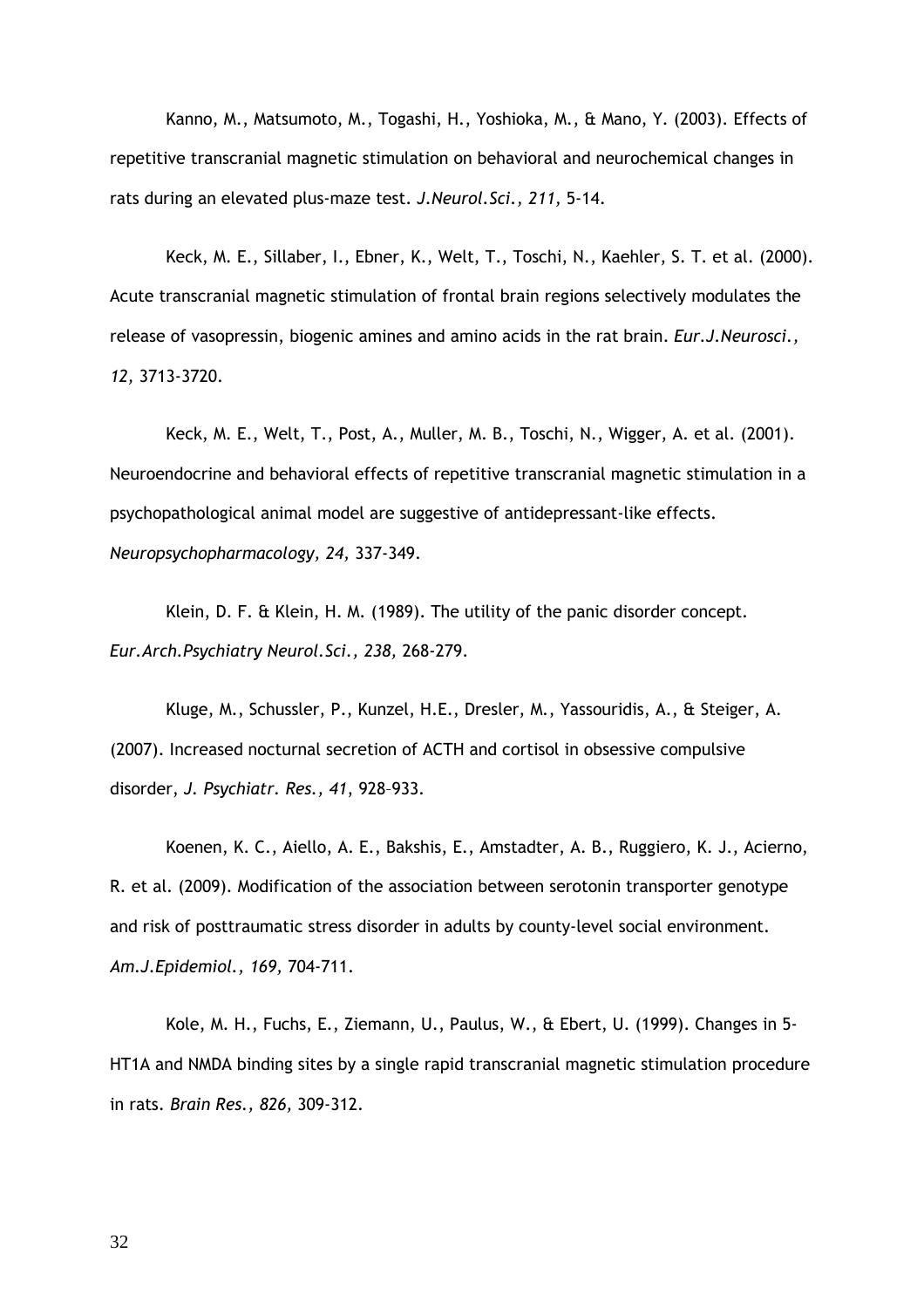Krystal, J. H. & Neumeister, A. (2009). Noradrenergic and serotonergic mechanisms in the neurobiology of posttraumatic stress disorder and resilience. Brain Res., 1293, 13- 23.

Lanzenberger, R. R., Mitterhauser, M., Spindelegger, C., Wadsak, W., Klein, N., Mien, L. K. et al. (2007). Reduced serotonin-1A receptor binding in social anxiety disorder. Biol.Psychiatry, 61, 1081-1089.

Lee, H. J., Lee, M. S., Kang, R. H., Kim, H., Kim, S. D., Kee, B. S. et al. (2005). Influence of the serotonin transporter promoter gene polymorphism on susceptibility to posttraumatic stress disorder. Depress.Anxiety., 21, 135-139.

Lesch, K. P., Wiesmann, M., Hoh, A., Muller, T., sselkamp-Tietze, J., Osterheider, M. et al. (1992). 5-HT1A receptor-effector system responsivity in panic disorder. Psychopharmacology (Berl), 106, 111-117.

Lin, P. Y. (2007). Meta-analysis of the association of serotonin transporter gene polymorphism with obsessive-compulsive disorder.

Prog.Neuropsychopharmacol.Biol.Psychiatry, 31, 683-689.

Lucey, J.V., O'Keane, V., Butcher, G., Clare, A.W., Dinan, T.G. (1992). Cortisol and prolactin responses to d-fenfluramine in non-depressed patients with obsessive-compulsive disorder: a comparison with depressed and healthy controls. Br J Psychiatry, 161, 517 -521.

Maes, M., Lin, A. H., Verkerk, R., Delmeire, L., Van, G. A., Van der, P. M. et al. (1999). Serotonergic and noradrenergic markers of post-traumatic stress disorder with and without major depression. Neuropsychopharmacology, 20, 188-197.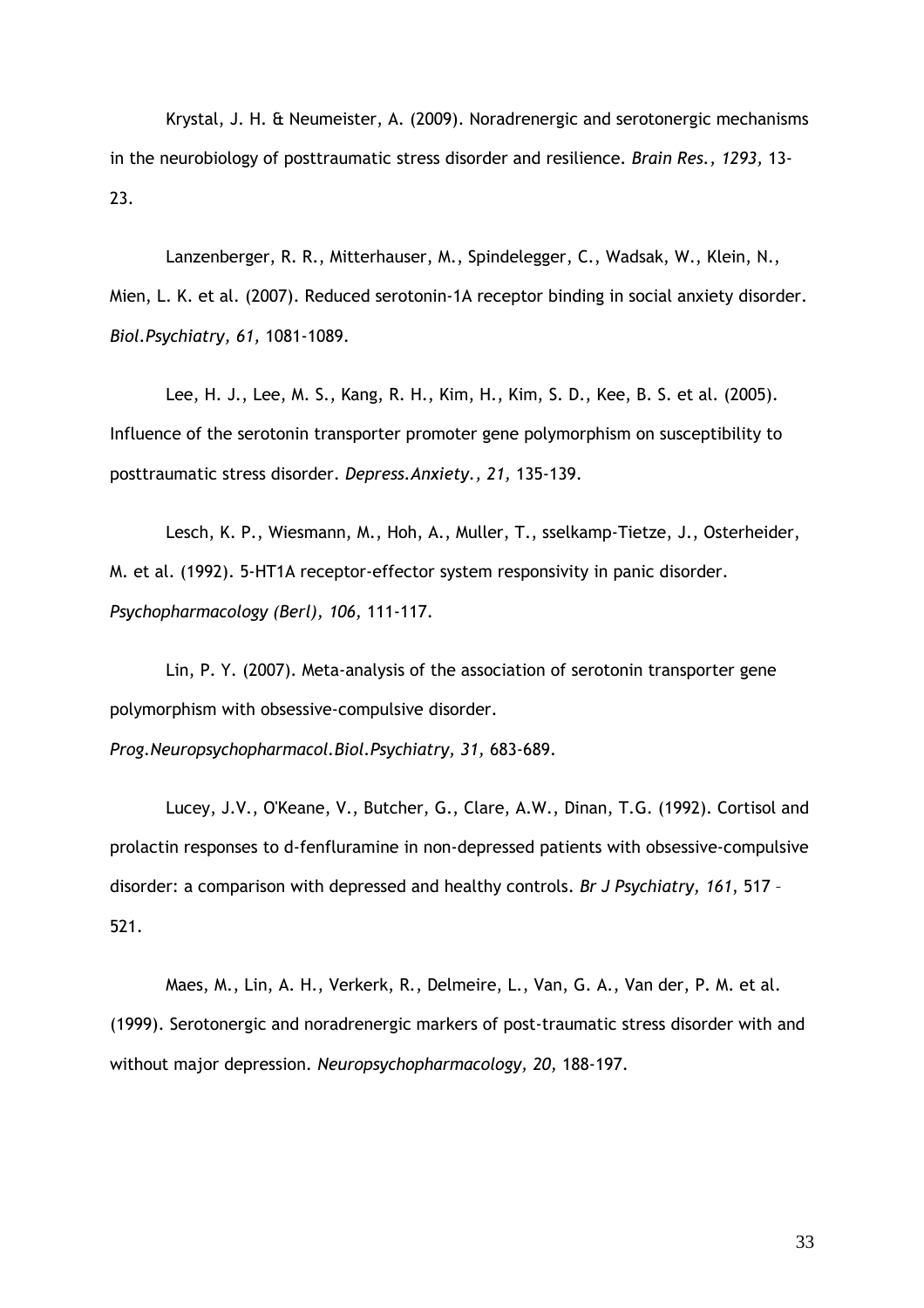Mantovani, A., Lisanby, S. H., Pieraccini, F., Ulivelli, M., Castrogiovanni, P., & Rossi, S. (2007). Repetitive Transcranial Magnetic Stimulation (rTMS) in the treatment of panic disorder (PD) with comorbid major depression. J.Affect.Disord., 102, 277-280.

Mantovani, A., Westin, G., Hirsch, J., & Lisanby, S. H. (2010). Functional magnetic resonance imaging guided transcranial magnetic stimulation in obsessive-compulsive disorder. Biol.Psychiatry, 67, e39-e40.

Marazziti, D., Masala, I., Rossi, A., Hollander, E., Presta, S., Giannaccini, G. et al. (2000). Increased inhibitory activity of protein kinase C on the serotonin transporter in OCD. Neuropsychobiology, 41, 171-177.

Maron, E., Hettema, J. M., & Shlik, J. (2010). Advances in molecular genetics of panic disorder. Mol.Psychiatry, 15, 681-701.

Maron, E., Kuikka, J. T., Shlik, J., Vasar, V., Vanninen, E., & Tiihonen, J. (2004). Reduced brain serotonin transporter binding in patients with panic disorder. Psychiatry Res., 132, 173-181.

Martinez, B., Houml, G., Rao, M.L., Assion, H.J., Eichert., V., Bagli, M., Papassotiropoulos. A., Kasper, S. (1995). The cortisol response to clomipramine in obsessive compulsive disorder: evidence to support a neuroendocrine serotonergic deficit? European Neuropsychopharmacology, 5(3), 368.

Matsumoto, R., Ichise, M., Ito, H., Ando, T., Takahashi, H., Ikoma, Y. et al. (2010). Reduced serotonin transporter binding in the insular cortex in patients with obsessivecompulsive disorder: a [11C]DASB PET study. Neuroimage., 49, 121-126.

McCann, U. D., Kimbrell, T. A., Morgan, C. M., Anderson, T., Geraci, M., Benson, B. E. et al. (1998). Repetitive transcranial magnetic stimulation for posttraumatic stress disorder. Arch.Gen.Psychiatry, 55, 276-279.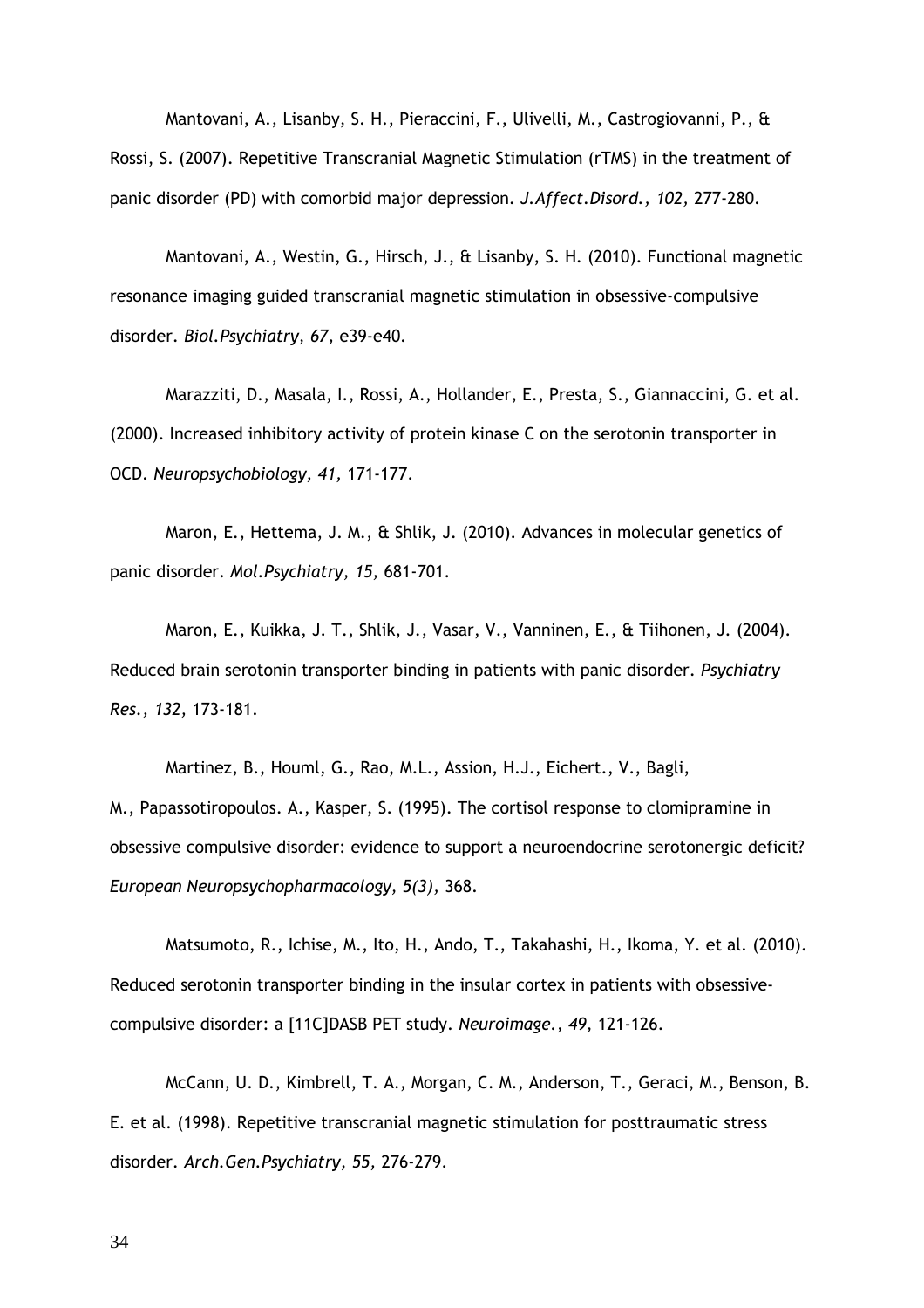Meira-Lima, I., Shavitt, R. G., Miguita, K., Ikenaga, E., Miguel, E. C., & Vallada, H. (2004). Association analysis of the catechol-o-methyltransferase (COMT), serotonin transporter (5-HTT) and serotonin 2A receptor (5HT2A) gene polymorphisms with obsessive-compulsive disorder. Genes Brain Behav., 3, 75-79.

Mellman, T. A., Alim, T., Brown, D. D., Gorodetsky, E., Buzas, B., Lawson, W. B. et al. (2009). Serotonin polymorphisms and posttraumatic stress disorder in a trauma exposed African American population. Depress.Anxiety., 26, 993-997.

Millan, M. J. (2003). The neurobiology and control of anxious states. Prog.Neurobiol., 70, 83-244.

Mineka, S. & Ohman, A. (2002). Phobias and preparedness: the selective, automatic, and encapsulated nature of fear. Biol.Psychiatry, 52, 927-937.

Murphy, T.K., Frazier, S., Kim, S. (2008). Obsessive-compulsive disorder. the medical basis of psychiatry, part 1, 161-180.

Murtza, I., Margoob, M.A., Mushtaq, D., Mushtaq, H., Ishfaq Ahmad, I., Ali, A. (2006). A preliminary inverstigation on serotonin transporter gene regulatory polymorphism on post traumatic stress disorder. JK-Practitioner, 13, 66-68.

Nash, J. R., Sargent, P. A., Rabiner, E. A., Hood, S. D., Argyropoulos, S. V., Potokar, J. P. et al. (2008). Serotonin 5-HT1A receptor binding in people with panic disorder: positron emission tomography study. Br.J.Psychiatry, 193, 229-234.

Neumeister, A., Bain, E., Nugent, A. C., Carson, R. E., Bonne, O., Luckenbaugh, D. A. et al. (2004b). Reduced serotonin type 1A receptor binding in panic disorder. J.Neurosci., 24, 589-591.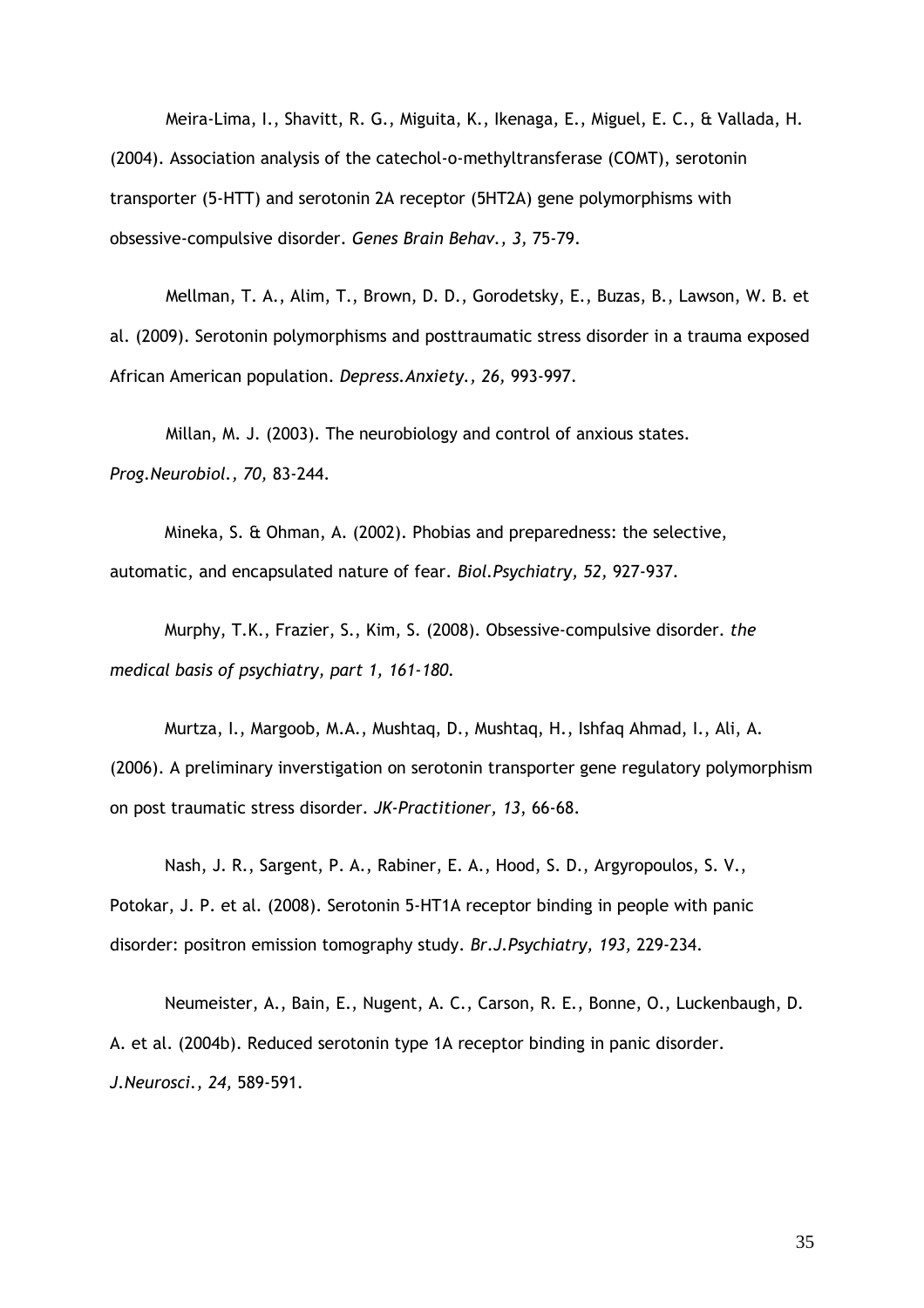Paulesu, E., Sambugaro, E., Torti, T., Danelli, L., Ferri, F., Scialfa, G. et al. (2010). Neural correlates of worry in generalized anxiety disorder and in normal controls: a functional MRI study. Psychol.Med., 40, 117-124.

Perani, D., Garibotto, V., Gorini, A., Moresco, R. M., Henin, M., Panzacchi, A. et al. (2008). In vivo PET study of 5HT(2A) serotonin and D(2) dopamine dysfunction in drug-naive obsessive-compulsive disorder. Neuroimage., 42, 306-314.

Petrowski, K., Herold, U., Joraschky, P., Wittchen, H. U., & Kirschbaum, C. (2010). A striking pattern of cortisol non-responsiveness to psychosocial stress in patients with panic disorder with concurrent normal cortisol awakening responses.

Psychoneuroendocrinology, 35, 414-421.

Pogarell, O., Hamann, C., Popperl, G., Juckel, G., Chouker, M., Zaudig, M. et al. (2003). Elevated brain serotonin transporter availability in patients with obsessivecompulsive disorder. Biol.Psychiatry, 54, 1406-1413.

Pratt, J. A. (1992). The neuroanatomical basis of anxiety. Pharmacol.Ther., 55, 149-181.

Rauch, S. L., Whalen, P. J., Curran, T., Shin, L. M., Coffey, B. J., Savage, C. R. et al. (2001). Probing striato-thalamic function in obsessive-compulsive disorder and Tourette syndrome using neuroimaging methods. Adv.Neurol., 85, 207-224.

Ravindran, L. N. & Stein, M. B. (2010). The pharmacologic treatment of anxiety disorders: a review of progress. J.Clin.Psychiatry, 71, 839-854.

Reimold, M., Smolka, M. N., Zimmer, A., Batra, A., Knobel, A., Solbach, C. et al. (2007). Reduced availability of serotonin transporters in obsessive-compulsive disorder correlates with symptom severity - a [11C]DASB PET study. J.Neural Transm., 114, 1603- 1609.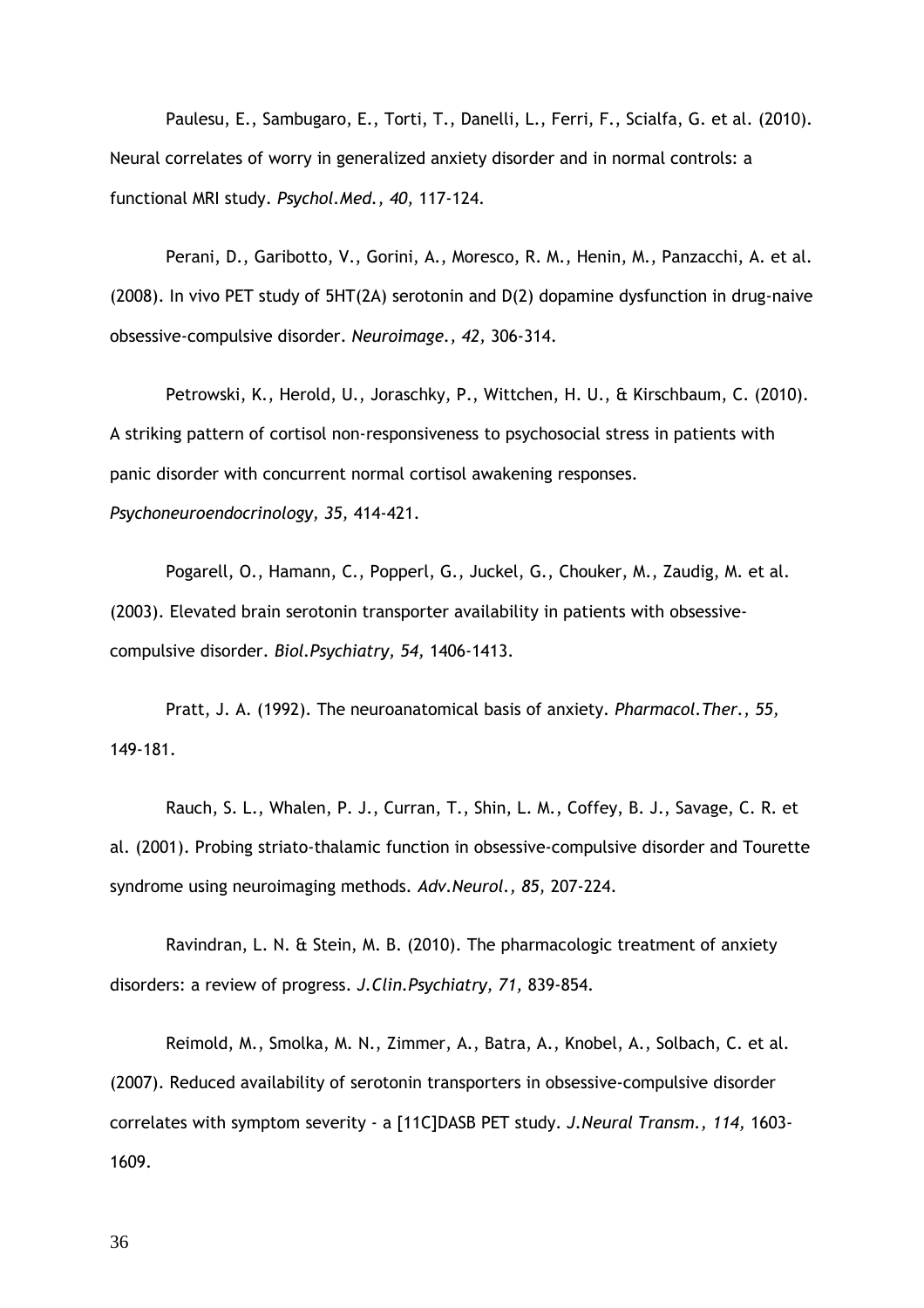Rosen, J. B. & Schulkin, J. (1998). From normal fear to pathological anxiety. Psychol.Rev., 105, 325-350.

Rosenberg, P. B., Mehndiratta, R. B., Mehndiratta, Y. P., Wamer, A., Rosse, R. B., & Balish, M. (2002). Repetitive transcranial magnetic stimulation treatment of comorbid posttraumatic stress disorder and major depression. J.Neuropsychiatry Clin.Neurosci., 14, 270-276.

Rossi, S., Cappa, S. F., Ulivelli, M., De, C. A., Bartalini, S., & Rossini, P. M. (2006). rTMS for PTSD: induced merciful oblivion or elimination of abnormal hypermnesia? Behav.Neurol., 17, 195-199.

Ruffini, C., Locatelli, M., Lucca, A., Benedetti, F., Insacco, C., & Smeraldi, E. (2009). Augmentation effect of repetitive transcranial magnetic stimulation over the orbitofrontal cortex in drug-resistant obsessive-compulsive disorder patients: a controlled investigation. Prim.Care Companion.J.Clin.Psychiatry, 11, 226-230.

Sachdev, P. S., Loo, C. K., Mitchell, P. B., McFarquhar, T. F., & Malhi, G. S. (2007). Repetitive transcranial magnetic stimulation for the treatment of obsessive compulsive disorder: a double-blind controlled investigation. Psychol.Med., 37, 1645-1649.

Sachdev, P. S., McBride, R., Loo, C. K., Mitchell, P. B., Malhi, G. S., & Croker, V. M. (2001). Right versus left prefrontal transcranial magnetic stimulation for obsessivecompulsive disorder: a preliminary investigation. J.Clin.Psychiatry, 62, 981-984.

Sayin, A., Kucukyildirim, S., Akar, T., Bakkaloglu, Z., Demircan, A., Kurtoglu, G. et al. (2010). A prospective study of serotonin transporter gene promoter (5-HTT gene linked polymorphic region) and intron 2 (variable number of tandem repeats) polymorphisms as predictors of trauma response to mild physical injury. DNA Cell Biol., 29, 71-77.

37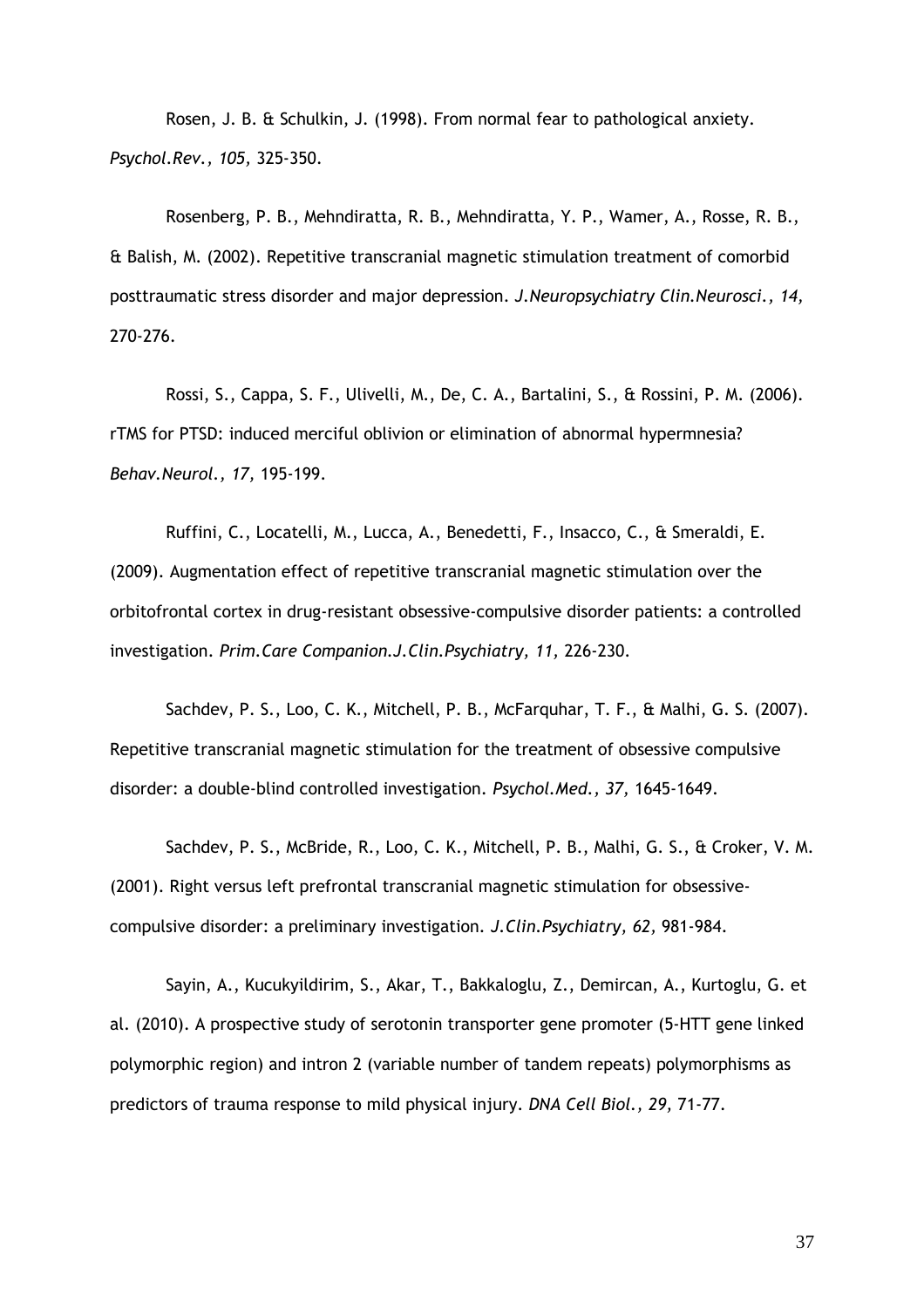Schutter, D. J., van, H. J., d'Alfonso, A. A., Postma, A., & de Haan, E. H. (2001). Effects of slow rTMS at the right dorsolateral prefrontal cortex on EEG asymmetry and mood. Neuroreport, 12, 445-447.

Simpson, H. B., Lombardo, I., Slifstein, M., Huang, H. Y., Hwang, D. R., bi-Dargham, A. et al. (2003). Serotonin transporters in obsessive-compulsive disorder: a positron emission tomography study with [(11)C]McN 5652. Biol. Psychiatry, 54, 1414-1421.

Speer, A. M., Kimbrell, T. A., Wassermann, E. M., Repella, D., Willis, M. W., Herscovitch, P. et al. (2000). Opposite effects of high and low frequency rTMS on regional brain activity in depressed patients. Biol.Psychiatry, 48, 1133-1141.

Spivak, B., Vered, Y., Graff, E., Blum, I., Mester, R., & Weizman, A. (1999). Low platelet-poor plasma concentrations of serotonin in patients with combat-related posttraumatic stress disorder. Biol.Psychiatry, 45, 840-845.

Stein, D. J., Baldwin, D. S., Bandelow, B., Blanco, C., Fontenelle, L. F., Lee, S. et al. (2010). A 2010 evidence-based algorithm for the pharmacotherapy of social anxiety disorder. Curr.Psychiatry Rep., 12, 471-477.

Stein, M. B., Chartier, M. J., Kozak, M. V., King, N., & Kennedy, J. L. (1998). Genetic linkage to the serotonin transporter protein and 5HT2A receptor genes excluded in generalized social phobia. Psychiatry Res., 81, 283-291.

Stengler-Wenzke, K., Muller, U., Angermeyer, M. C., Sabri, O., & Hesse, S. (2004). Reduced serotonin transporter-availability in obsessive-compulsive disorder (OCD). Eur.Arch.Psychiatry Clin.Neurosci., 254, 252-255.

Uzun, U., Karamustafalioglu, O., Alpak, G., Tankaya, O. (2009). Efficacy of repetitive transcranial magnetic stimulation in patients with social anxiety disorder – a preliminary study. European Neuropsychopharmacology, 19, Supplement 3, 592-593.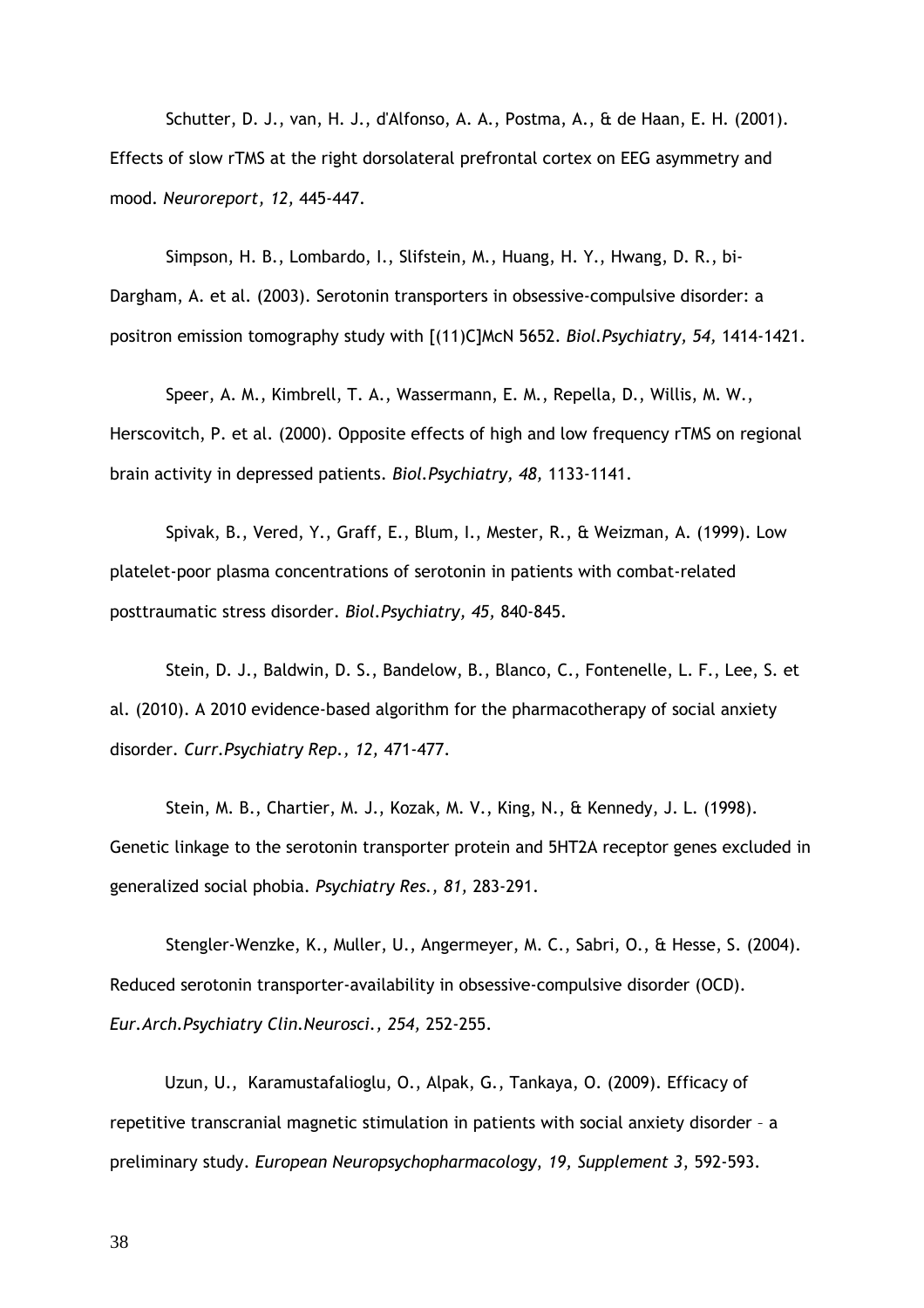Van der Wee, N. J., van Veen, J. F., Stevens, H., van, V., I, van Rijk, P. P., & Westenberg, H. G. (2008). Increased serotonin and dopamine transporter binding in psychotropic medication-naive patients with generalized social anxiety disorder shown by 123I-beta-(4-iodophenyl)-tropane SPECT. J.Nucl.Med., 49, 757-763.

Van Honk, J., Schutter, D. J., d'Alfonso, A. A., Kessels, R. P., & de Haan, E. H. (2002). 1 hz rTMS over the right prefrontal cortex reduces vigilant attention to unmasked but not to masked fearful faces. Biol.Psychiatry, 52, 312-317.

van Vliet, I., den Boer, J. A., Westenberg, H. G., & Pian, K. L. (1997). Clinical effects of buspirone in social phobia: a double-blind placebo-controlled study. J.Clin.Psychiatry, 58, 164-168.

Vinkers, C.H., Olivier, B., Bouwknechts, J.A., Groenink, L., Olivier, J.D.A. (2010). Stress-Induced Hyperthermia, the Serotonin System and Anxiety. The open pharmacology Journal, 4, 15-29.

Wassermann, E. M. & Lisanby, S. H. (2001). Therapeutic application of repetitive transcranial magnetic stimulation: a review. Clin.Neurophysiol., 112, 1367-1377.

Westenberg, H. G., Fineberg, N. A., & Denys, D. (2007). Neurobiology of obsessivecompulsive disorder: serotonin and beyond. CNS.Spectr., 12, 14-27.

Wu, C. C., Tsai, C. H., Lu, M. K., Chen, C. M., Shen, W. C., & Su, K. P. (2010). Theta-burst repetitive transcranial magnetic stimulation for treatment-resistant obsessivecompulsive disorder with concomitant depression. J.Clin.Psychiatry, 71, 504-506.

Xie, P., Kranzler, H. R., Poling, J., Stein, M. B., Anton, R. F., Brady, K. et al. (2009). Interactive effect of stressful life events and the serotonin transporter 5-HTTLPR genotype on posttraumatic stress disorder diagnosis in 2 independent populations. Arch.Gen.Psychiatry, 66, 1201-1209.